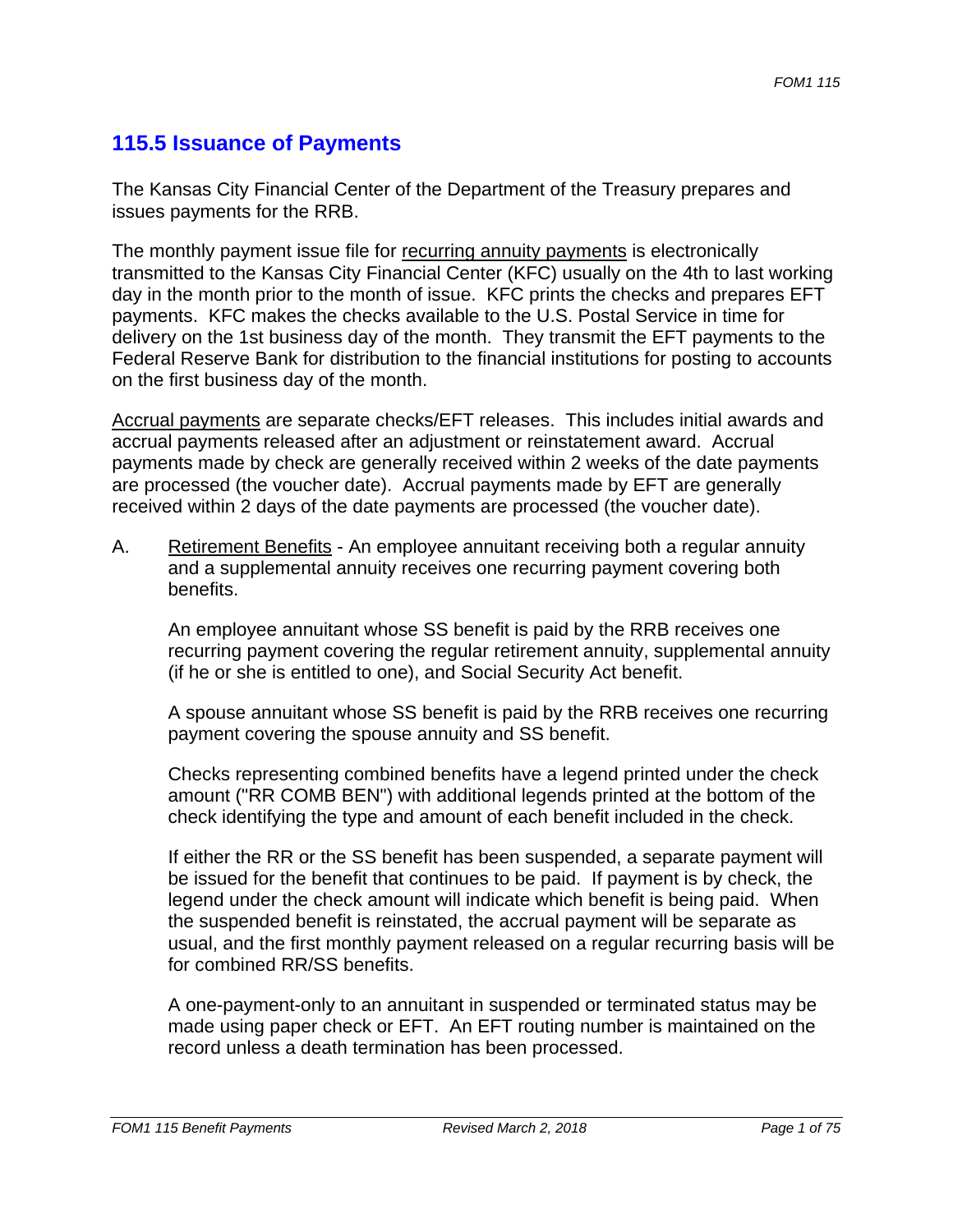#### B. Survivor Payments - Each survivor annuitant receives a separate check/payment.

A survivor annuitant whose SS benefit is paid by the RRB receives one recurring payment covering the survivor annuity and the SS benefit.

If payment is by check, a legend is printed under the check amount ("RR COMB BEN") with additional legends printed at the bottom of the check identifying the type and amount of each benefit included in the check.

If either the RR or the SS benefit has been suspended, a separate payment will be issued for the benefit that continues to be paid. The legend on the check under the check amount will indicate which benefit is being paid. When the suspended benefit is reinstated, the accrual payment will be separate as usual, and the first monthly payment released on a regular recurring basis will be for combined RR/SS benefits.

If either the RR or the SS benefit has been suspended, a separate payment will be issued for the benefit that continues to be paid.

If payment is by check, the legend under the check amount will indicate which benefit is being paid. When the suspended benefit is reinstated, the accrual payment will be separate as usual, and the first monthly payment released on a regular recurring basis will be for combined RR/SS benefits.

A one-payment-only to an annuitant in suspended or terminated status may be made using paper check or EFT. An EFT routing number is maintained on the record unless a death termination has been processed.

- C. Separate Social Security Payments Separate social security payments are issued when:
	- Two SS benefits are paid by the RRB; and
	- One of the two SS benefits is paid from the OASI (Old Age and Survivors Insurance) Trust Fund, and the other is paid from the DI (Disability Insurance) Trust Fund. These are the two separate trust funds from which SS benefits are paid; separate checks/EFT payments are necessary to charge the benefit against the correct trust fund for accounting purposes. Retirement and survivor benefits are paid from the OASI fund. Disability benefits, including family benefits based on a wage earner's disability, are paid from the DI fund.

If a railroad annuity is payable in this situation, the SS OASI benefit is combined with any RR annuity payable and issued in one payment. The SS DI benefit is paid in a separate payment.

When paying the SS disability benefit in a separate check, we use: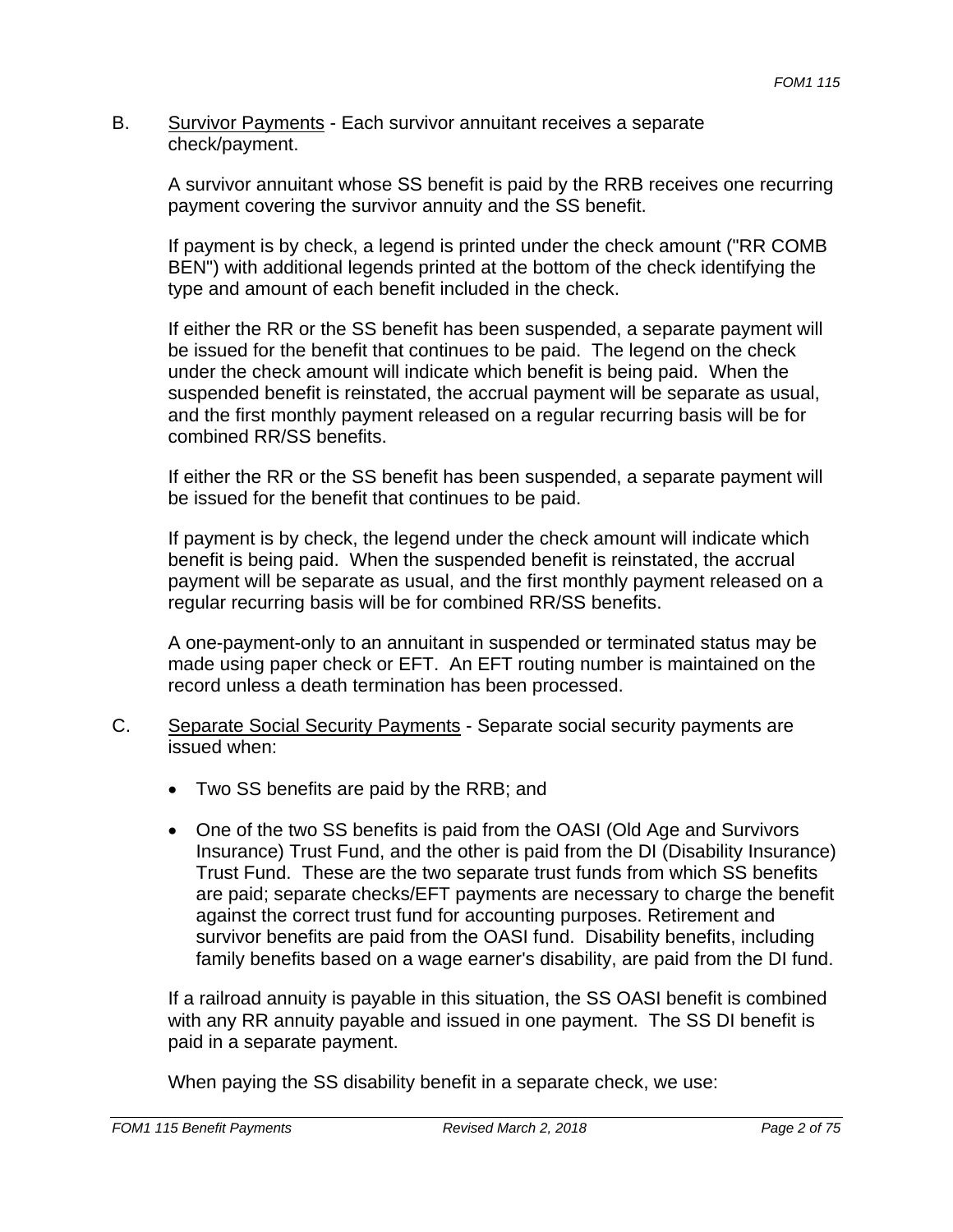- 1. The following symbols and prefixes for the SS disability benefit:
	- Employee: WCA
	- Spouse: WCA
	- Survivor: WCA or WCD
- 2. The next available payee code (i.e., one that has not been used already or has not been reserved for the spouse), and
- 3. The RR employee's claim number.

When a person receiving an SS disability benefit attains age 65, SSA will convert that benefit to a retirement benefit and the RRB will begin to issue one payment covering payment of any RR annuity plus the SS benefits.

# **115.10 Distribution Of Payments**

Treasury's Kansas City Financial Center issues all RRB payments. Payments are made by check and electronic funds transfer (EFT). Award letters are prepared and released by the RRB directly to the annuitant. The award letter is usually received within 2 weeks of the payment date.

Receipt of the check/EFT payment may be delayed if the award voucher rejects. If the award letter was processed on ALTA, it will not be released until the voucher is corrected. If, however, the award letter was produced by RASI or prepared manually, it may be released even if the payment is not. Any rejects are re-vouchered on a priority basis. If it is necessary to extend the accrual amount through another month, the examiner will send the annuitant a Form Letter RL-121d explaining that there will be a delay in the check/EFT payment release. A corrected award letter will be sent providing the revised accrual amount. In both instances, a copy will be sent to the servicing field office or be available for viewing on the imaging system.

# **115.15 Release Of Large Accrual Paper Checks (\$10,000 Or More)**

Award accruals over \$10,000 paid by a paper check, must be preceded by advance notice. We do not send advance notice in direct deposit/EFT, mechanical award, or residual lump sum payments situations even if the accrual is over \$10,000. An Outlook Form e-G-115, Large Accrual Notice, is prepared by the claims examiner and sent to the servicing field office for annuitants residing in the United States, Canada and Mexico. Form e-G-115 is available under the "ACTIONS" tab of the Office of Programs public folder. The examiner uses RCM 10.3 Appendices B and C to identify Canadian provinces and Mexican states serviced by RRB field offices.

The e-mail notice includes the examiner's name and unit location, and identifying information on the recipient, i.e., name, address, claim number, social security number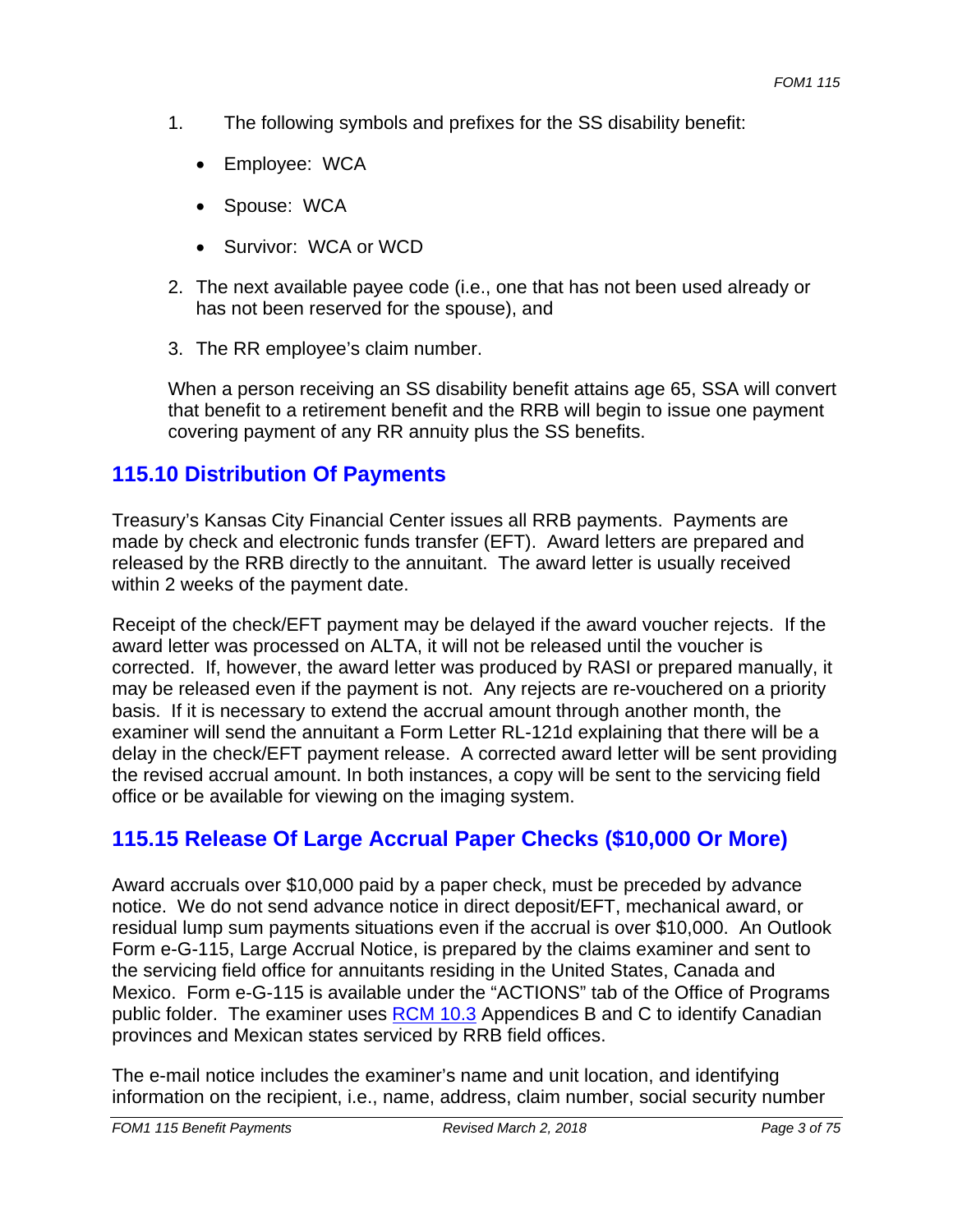(if different), telephone number, representative payee (if applicable), the type of payment (recurring or OPO), and the reason for accrual. The gross accrual amount before tax withholding is shown.

Advance notification allows the field office to assist the beneficiary in making arrangements to negotiate or deposit the check. The advance notice is released by the examiner when sending the case to authorization. If authorization results in a substantial change to the accrual amount, a modified e-G-115 Large Accrual Notice should be sent.

DO NOT notify the annuitant until the award appears on DATAQ or PREH. The net accrual will be available on DATAQ.

If, in your judgment, the release of a large accrual check (not necessarily \$10,000 or more) will cause a hardship to an annuitant, you can request in advance that arrangements be made for mailing the check to the field office for personal delivery.

# **115.20 Payment by Direct Deposit (Electronic Funds Transfer)**

The Department of the Treasury (Treasury) now requires all Federal benefit and nontax payments to be made electronically. This requirement applies to both Railroad Retirement Act (RRA) and Railroad Unemployment and Sickness Insurance Act (RUIA) benefit payments. Applicants who apply for benefits on or after May 1, 2011 will need to choose an electronic payment option to receive their benefit payments. Annuitants/claimants currently receiving their benefit payments via paper check will need to switch to electronic payments by March 1, 2013. Annuitants/claimants who are already receiving their benefit payments electronically are not affected.

Exceptions: Treasury will allow benefit payments to be paid via paper check to individuals who meet one of the following exemptions:

- age 90 or older (born before May 1, 1921),
- had a Direct Express® card that was suspended or cancelled,
- have a mental impairment (non-representative payee situations), or
- live in a remote area of the country that lacks the infrastructure to support electronic financial transactions.

The individual must provide notarized documentation attesting that he or she meets one of the exemption criterions. Treasury is responsible for obtaining the notarized documentation from the individual and for making the waiver determination. The advantages of Direct Deposit should be explained to any applicant or beneficiary who is thinking about claiming a waiver from mandatory EFT. Those advantages include: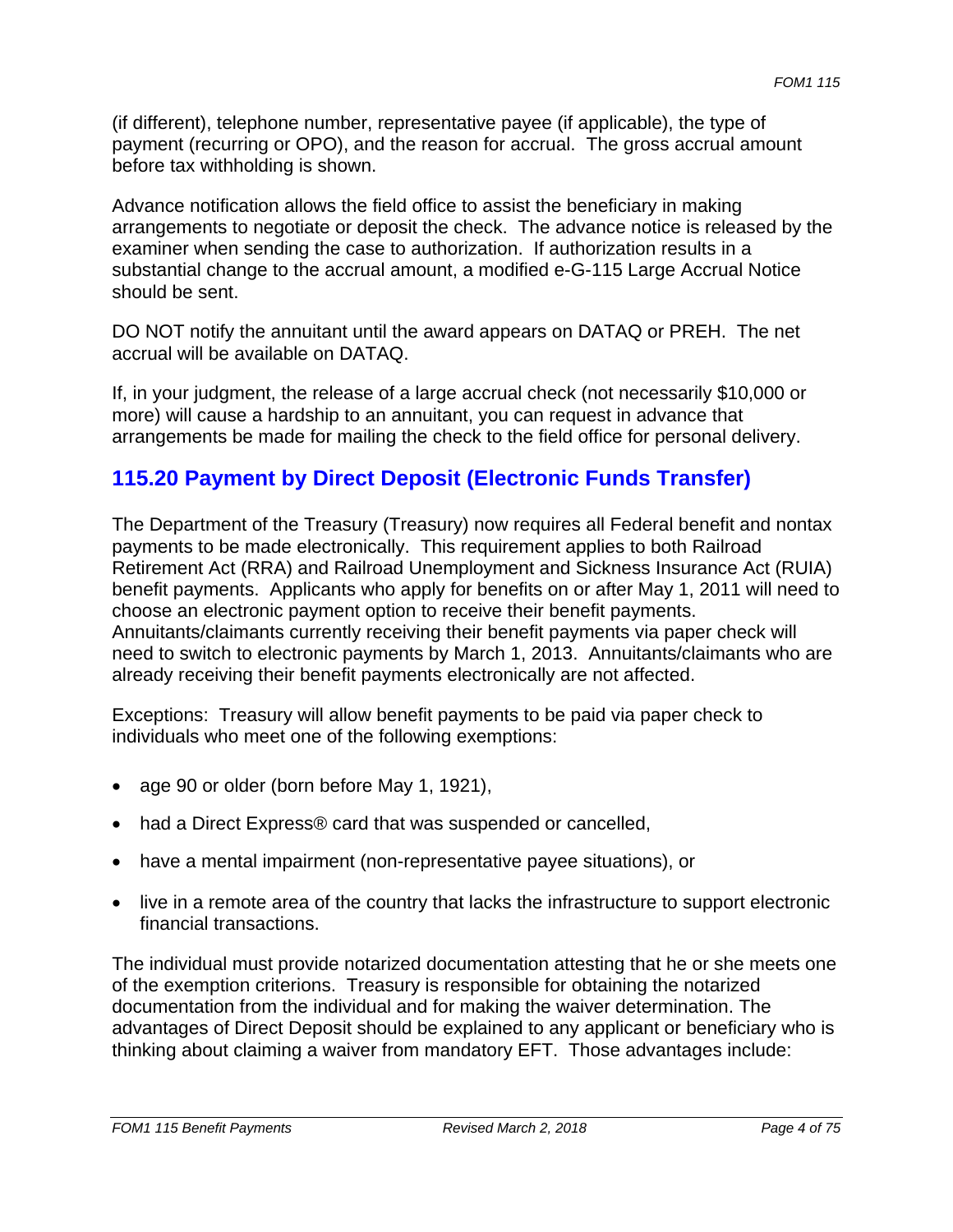- Direct Deposit payments are sent electronically to the beneficiary's checking or savings account at a bank, savings and loan, credit union or other financial institution. Direct Deposit payments cannot be delayed or lost in the mail, misplaced or stolen.
- For nonrecurring payments, Direct Deposit payments are generally available to a beneficiary on the first or second business day following the day the RRB approves a payment. This is 2 to 5 days sooner than payment by check. (NOTE: Treasury regulations require that financial institutions make benefit payments available for withdrawal by the beneficiary no later than the opening of business on the payment date. The payment date is the date on which the financial institution's Federal Reserve account is credited by the Federal Reserve Bank for the amount of the payment.)
- Direct Deposit is a safe, convenient and reliable way to receive benefit payments.
- Direct Deposit saves the Railroad Retirement Trust Fund money, money that can be used to pay future benefit payments.
- Beneficiaries have a permanent record of their benefit payments through their bank records.

The beneficiary must be reminded of the importance of keeping the RRB informed about changes in his or her mailing address. Although payments will not be sent to the home address, important correspondence such as tax statements and the RRA rate notices will be mailed to the home.

## **115.20.1 Treasury Department "Tools"**

The Financial Management Service of the Department of the Treasury provides these references and services to assist in the Direct Deposit program:

| <b>Financial Organization Master</b><br>File (FOMF)               | The Treasury Department's list of financial<br>institutions receiving government automated<br>payments. An on-line version is available on<br>RRAPID.                                 |
|-------------------------------------------------------------------|---------------------------------------------------------------------------------------------------------------------------------------------------------------------------------------|
| <b>Canadian Financial Institutions</b><br><b>Branch Directory</b> | The list of financial institutions and their bank<br>codes, branch codes, and addresses. To view the<br>on-line web version click on the link Canadian<br><b>Financial Directory.</b> |
| <b>IBAN Decoder Tool</b>                                          | A website tool that is used to decode the<br>International Bank Account Number (IBAN),<br>secure bank code, branch code, and account<br>number.                                       |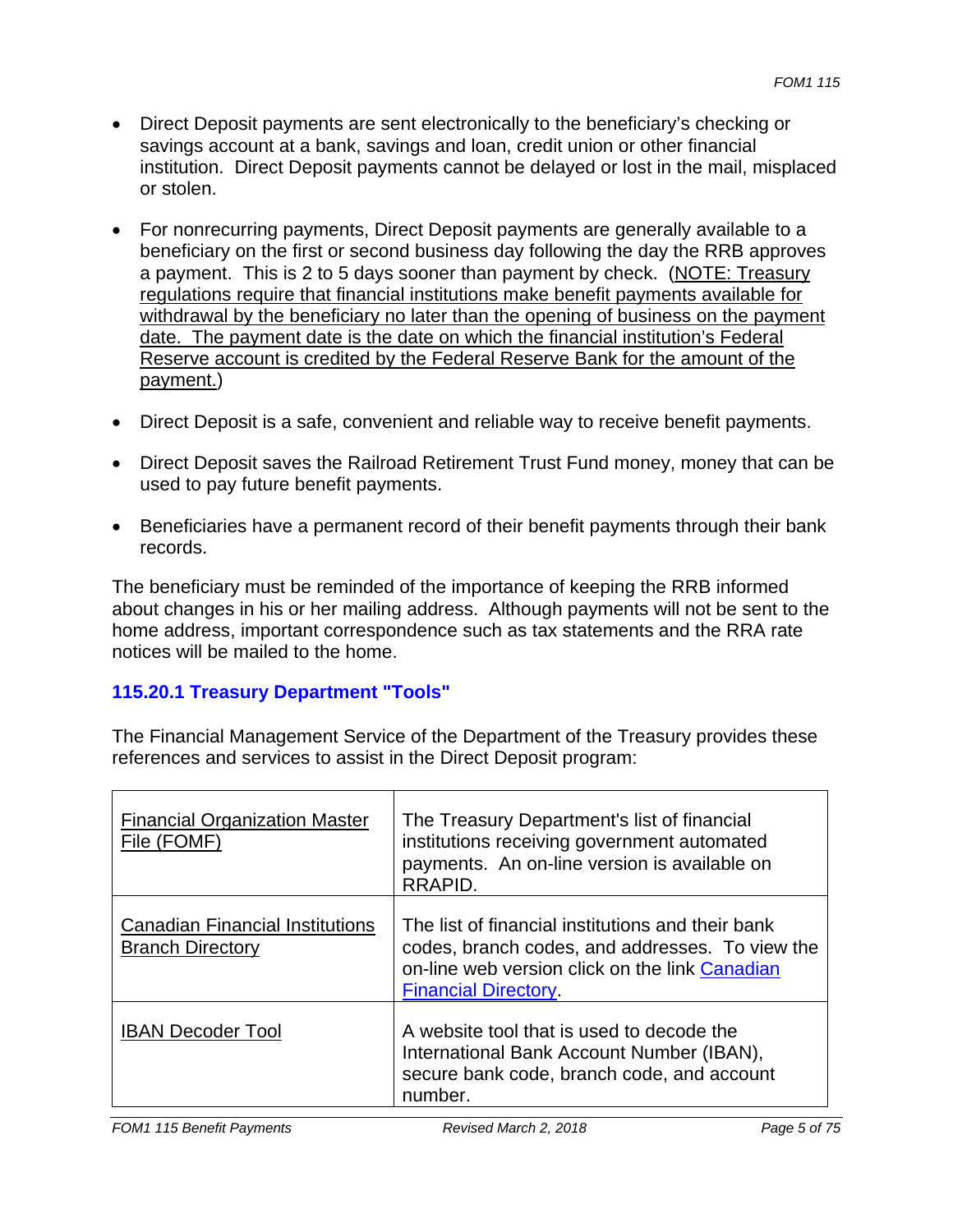|                              | Http://www.xe.com/idt/                                                                                                                                                                                      |
|------------------------------|-------------------------------------------------------------------------------------------------------------------------------------------------------------------------------------------------------------|
| The Green Book               | The Treasury Department's manual on Direct<br>Deposit. Financial Institutions receive the Green<br>Book and periodic updates from Treasury. The<br>Green Book is available on-line at<br>www.fms.treas.gov. |
| <b>Marketing Materials</b>   | The Treasury Department assists the RRB by<br>designing, publishing and issuing check stuffers,<br>brochures and posters.                                                                                   |
| Notification of Change (NOC) | NOC is an automated method used by financial<br>institutions to notify Federal agencies through the<br>Federal Reserve Bank of corrections or changes<br>in account information.                            |

## **115.20.2 Direct Deposit Terminology**

This section lists terms frequently used in Direct Deposit procedure and Treasury publications.

| <b>Account Title</b>                     | The account title provides individual identification<br>and may include the names of others that are also<br>authorized to withdraw funds from the account.<br>The RRB requires that the annuitant's name be                                                                 |
|------------------------------------------|------------------------------------------------------------------------------------------------------------------------------------------------------------------------------------------------------------------------------------------------------------------------------|
|                                          | included in the account title.<br>Note: For International Direct Deposit (IDD), if<br>other individuals are authorized to withdraw funds<br>from the account, each individual must read the<br>special notice contained on Form OF 1199-I and<br>sign Section E of the form. |
| <b>Account Type</b>                      | The letter code C or S preceding or following the<br>Depositor Account Number (DAN). C = checking;<br>$S =$ savings.                                                                                                                                                         |
| <b>Automated Clearing House</b><br>(ACH) | A central distribution and settlement point that<br>performs inter-bank clearing of paperless entries<br>for participating financial institutions to exchange<br>funds electronically.                                                                                       |
| <b>Check Digit</b>                       | The ninth number of the routing transit number<br>(RTN) which is actually a result of a mathematical                                                                                                                                                                         |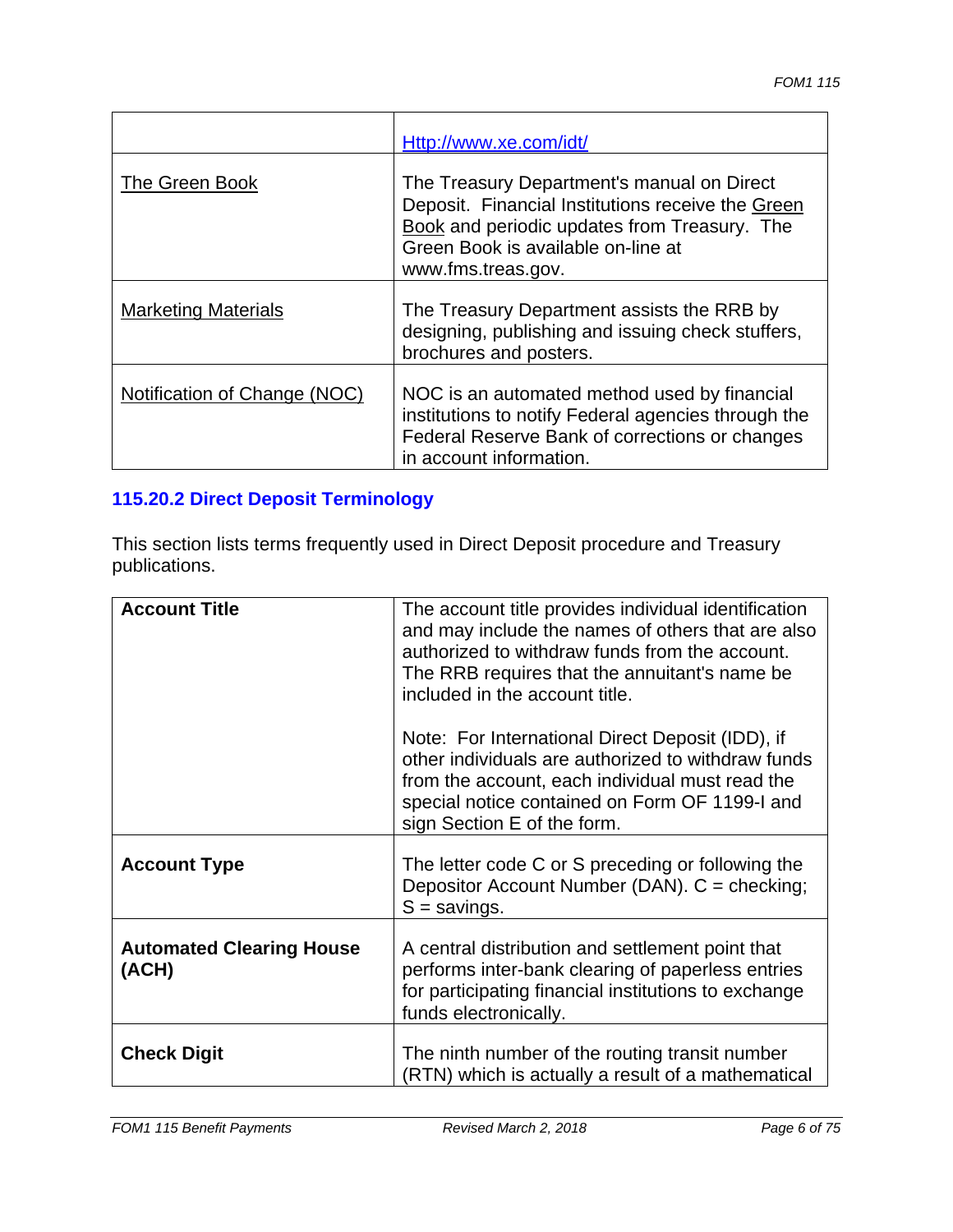|                                              | formula applied to the RTN. It is used to verify the<br>accuracy of the RTN.                                                                                                                                                                                                                                                                |
|----------------------------------------------|---------------------------------------------------------------------------------------------------------------------------------------------------------------------------------------------------------------------------------------------------------------------------------------------------------------------------------------------|
| <b>Depositor Account Number</b><br>(DAN)     | Account identification assigned by the financial<br>institution. The DAN may be up to 17 characters<br>in length and consist of numbers and/or letters.<br>Note: Some foreign financial institutions have<br>depositor account numbers that exceed 17                                                                                       |
|                                              | characters                                                                                                                                                                                                                                                                                                                                  |
| <b>Direct Deposit (DD)</b>                   | A Federal government payment program for<br>individuals, firms and other entities, which<br>authorize the deposit of payments automatically<br>into a checking or savings account. Payments are<br>sent by Automated Clearing House (ACH),<br>thereby eliminating the need to print and mail<br>checks.                                     |
| <b>Direct Deposit Specialist</b>             | The RRB agency representative responsible for<br>resolving Direct Deposit questions, discrepancies,<br>and processing of all International Direct Deposit<br>enrollment requests. This individual also<br>maintains records of financial institution addresses<br>and RTN. The telephone: (312) 751-4704, Email<br>address: TCIS-CSU Group. |
| <b>Electronic Funds Transfer</b><br>(EFT)    | A system using electronic means to transfer<br>payment data and funds from an originator (RRB)<br>to a recipient's account at a receiving financial<br>institution.                                                                                                                                                                         |
| <b>Federal Reserve Bank (FRB)</b>            | Serves as the nation's central bank. Its functions<br>include: processing EFT payments, (including<br>ACH) for the Federal government, handling<br>Federal government deposits and checks, and<br>supervising and regulating Federally chartered<br>financial institutions.                                                                 |
| <b>Financial Institution (FI)</b>            | Acceptable financial institutions for Direct Deposit<br>purposes are: banks, savings and loans, and<br>credit unions.                                                                                                                                                                                                                       |
| <b>International Direct Deposit</b><br>(IDD) | A Federal government payment program for<br>individuals living outside the United States, which<br>authorizes the deposit of payments automatically<br>into a checking or savings account with a financial                                                                                                                                  |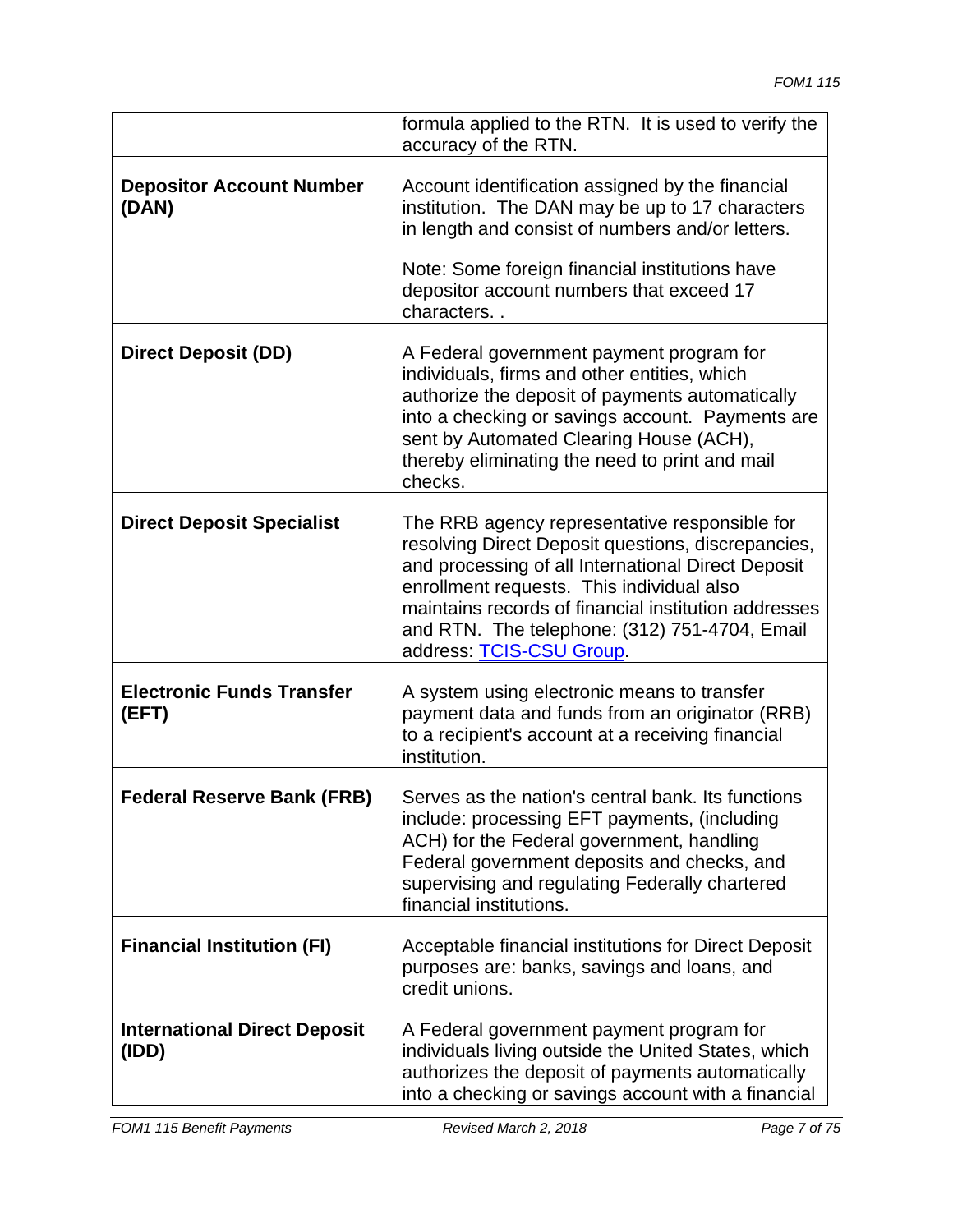|                                                                   | institution outside the US. Payments are sent by<br>ACH, thereby eliminating the need to print and<br>mail checks.                                                                                                                                                                                                                                                                                                                                                    |
|-------------------------------------------------------------------|-----------------------------------------------------------------------------------------------------------------------------------------------------------------------------------------------------------------------------------------------------------------------------------------------------------------------------------------------------------------------------------------------------------------------------------------------------------------------|
| <b>ITS.GOV</b>                                                    | International Treasury Services which enables<br>federal agencies to issue foreign currency<br>payments using the Automated Clearing House<br>(ACH) network. The supporting web based<br>application is used for processing IDD enrollments<br>and maintaining bank address information for<br>foreign benefit recipients.                                                                                                                                            |
| <b>Magnetic Ink Character</b><br><b>Recognition (MICR) Coding</b> | A special type font printed with magnetic ink on<br>the bottom line of checks. The MICR-encoded line<br>is used by the banking industry to sort and<br>process checks. The RTN and DAN are found<br>within the MICR coding.                                                                                                                                                                                                                                           |
| <b>Power-of-Attorney</b>                                          | A legal instrument authorizing one individual to act<br>as an agent for the other. An individual appointed<br>as power-of-attorney may not sign the Form SF-<br>1199A or the Form OF 1199-I on behalf of<br>another, since the Form SF-1199A and the Form<br>OF 1199-I is a power-of-attorney itself. If advised<br>that an annuitant has granted power-of-attorney to<br>another individual, develop for a possible<br>representative payee.                         |
| <b>Representative Payee</b>                                       | A person who receives payments on behalf of a<br>person who has applied for and is entitled to<br>Federal benefits payable by law. The account of<br>an individual with a representative payee must<br>reflect that the representative payee has a<br>fiduciary and not a personal interest in the funds.<br>It also must indicate that the annuitant has<br>ownership of the funds.                                                                                  |
| <b>Routing Transit Number</b><br>(RTN)                            | An eight-digit identification number assigned to<br>financial institutions by an agent of the American<br>Bankers' Association. This number is the<br>identification by which Direct Deposit/EFT<br>payments are distributed to financial institutions.<br>The eight-digit identification number for all<br>International Direct Deposit accounts is 02105306.<br>This RTN is assigned to the International Treasury<br>Services by which Direct Deposit/EFT payments |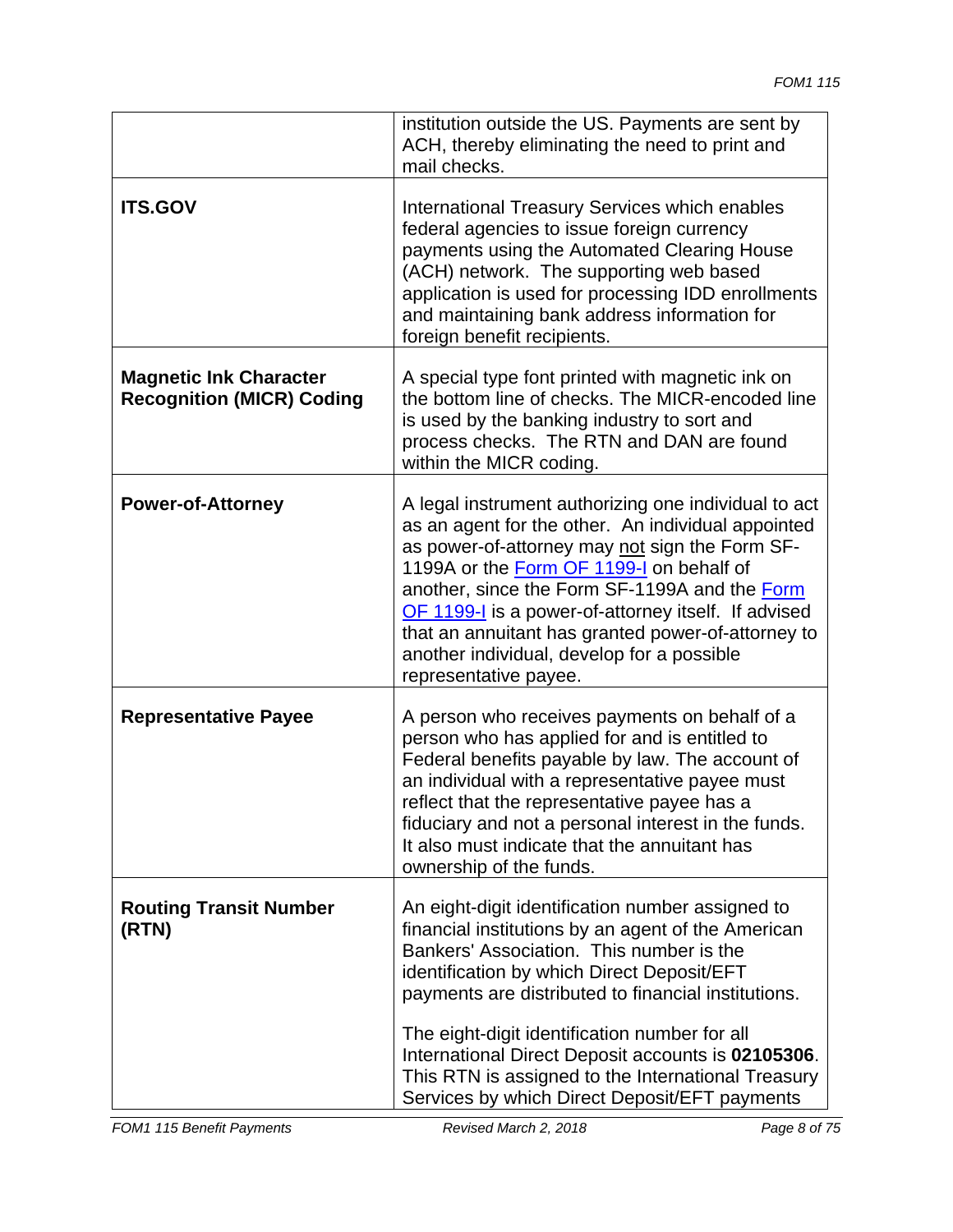|                                                             | are distributed to financial institutions in foreign<br>countries through the Federal Reserve Bank of<br>New York.                                                                                                              |
|-------------------------------------------------------------|---------------------------------------------------------------------------------------------------------------------------------------------------------------------------------------------------------------------------------|
| <b>SF-1199A Direct Deposit</b><br>enrollment (sign-up form) | A form providing the necessary information to<br>initiate Direct Deposit. Its use is optional.<br>The RRB does not maintain a supply of Forms<br>SF-1199A. They may be obtained from a financial<br>institution.                |
| <b>OF 1199-I International Direct</b><br><b>Deposit</b>     | A form providing the necessary information to<br>process Direct Deposit for payments sent to<br>beneficiaries living outside the United States. This<br>is an Optional Form that can be downloaded from<br>the RRB.gov website. |
| <b>Trust Account</b>                                        | A trust account is one that is set up between two<br>individuals refer to section 115.21.6.                                                                                                                                     |

## **115.20.3 Initiating Direct Deposit**

An RRB annuitant may initiate domestic (a U.S. bank) Direct Deposit in one of several ways:

- automated enrollment (ENR) at bank savings and loan, credit union or other financial institution where the annuitant wants payments deposited. (see section 115.24),
- simplified formless enrollment,
- completion of Form SF-1199A at a financial institution.

An RRB annuitant who lives outside the United States may initiate International Direct Deposit by completing Form OF 1199-I. The form is available on the rrb.gov website. Completed forms are to be forwarded to the Direct Deposit Specialist in TCIS.

If both the employee and spouse want to have payments sent by Direct Deposit, two enrollments, one for each annuitant, must be completed. Combined RR/SS benefit checks need only one enrollment to effect Direct Deposit.

Note: When an SS disability benefit is paid by the RRB in a second check, the annuitant will have to complete two Direct Deposit enrollments.

A. Direct Deposit of Initial Payment - The APPLE system allows field office personnel to input the Direct Deposit information during the application process. The APPLE entry is simultaneously transmitted to the Initial Direct Deposit Application (IDDA) system. The information will remain on IDDA until a payment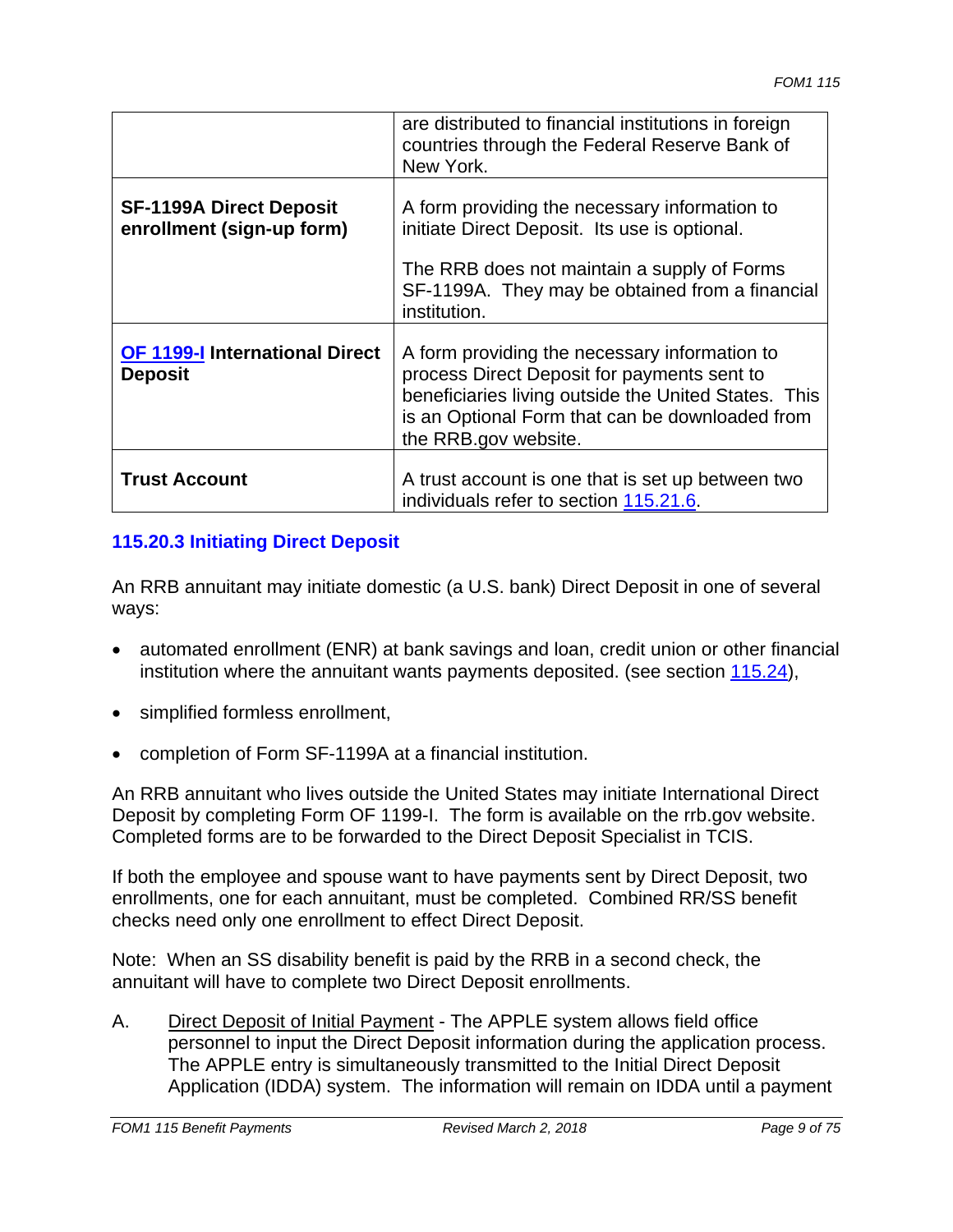record is established or 270 days from the date the data was entered. See FOM-I-110.73 and FOM-1-1572.35.

Note: Field office personnel must refer all International Direct Deposit requests to the Direct Deposit Specialist who will enter the information on the ITS.gov application and on IDDA. If the beneficiary does not have a social security number, the Direct Deposit Specialist will process the enrollment once the annuity is in recurring payment status.

B. Treasury Department Guidelines on Direct Deposit - Guidelines for the Direct Deposit program are outlined in the Treasury Department's Green Book. Important information supplementing information in the Green Book and this section will be provided to field offices by the Payment Analysis and Systems section of Policy and Systems. Field offices should disregard other "Direct Deposit" materials, e.g. promotional materials received from financial institutions, currency exchanges, etc.

If you receive procedural questions about Direct Deposit of RRB benefits from a financial institution that you cannot answer, refer the financial institution to the Direct Deposit Specialist (by mail to P.O. Box 10792, Chicago, IL 60610; by telephone to 312-751-4704). If the financial institution needs general information about the Direct Deposit program or a copy of the Green Book, direct them to www.fms.treas.gov/greenbook.

## **115.20.4 Financial Institutions**

Direct Deposit enrollment is permitted at most traditional financial service organizations. Listed below are acceptable and unacceptable types of financial institutions. Do not attempt to enroll a beneficiary for Direct Deposit at any of the financial institutions shown as unacceptable.

## A. Acceptable Financial Institutions:

- Banks
- Savings and Loans
- Credit Unions

#### B. Unacceptable Financial Institutions:

- Credit Card Companies
- Finance Companies
- Mutual Funds
- Brokerage Houses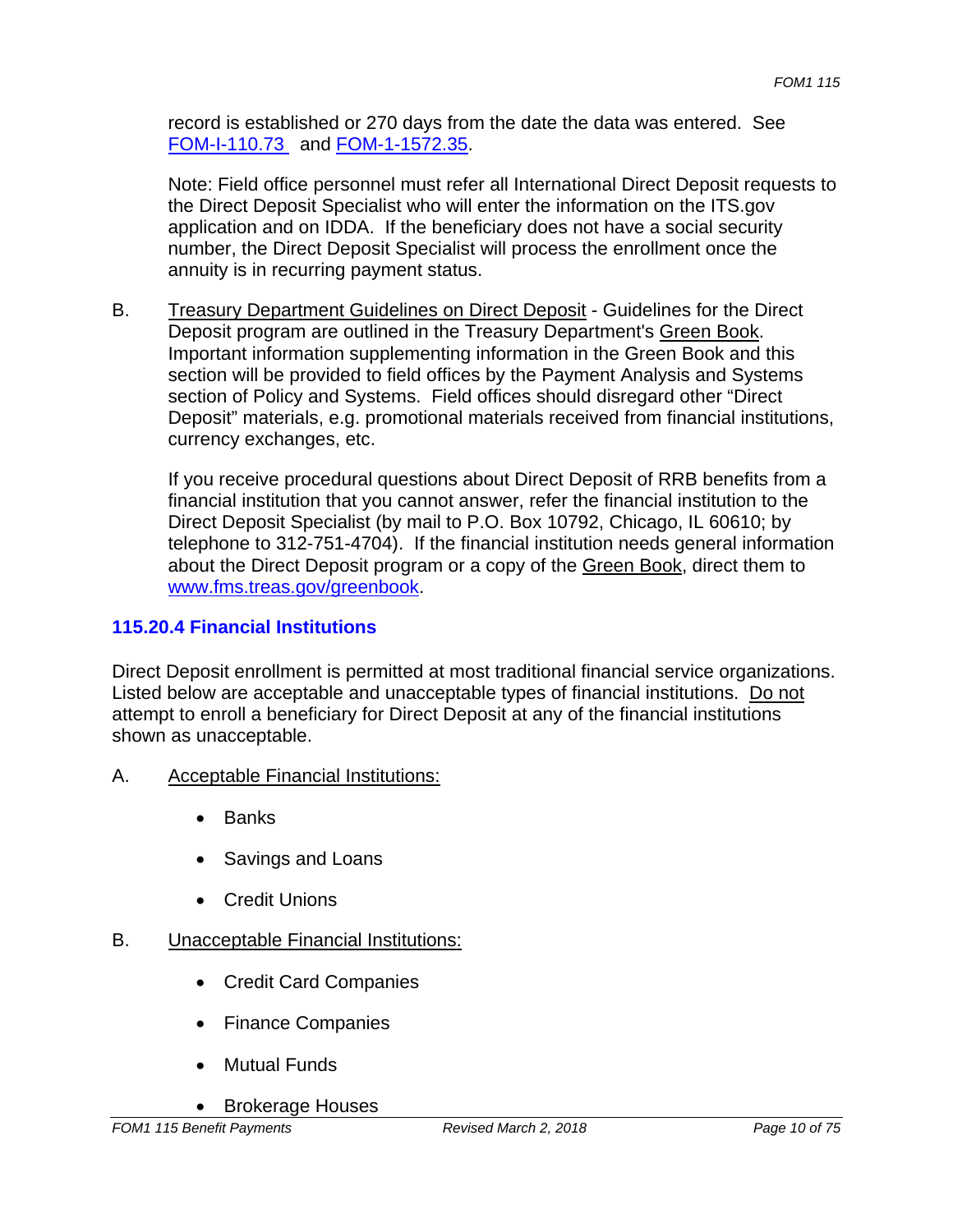- Insurance Companies
- Other non-traditional financial service organizations

### **115.20.5 Types of Accounts**

Determine what type of account the annuitant has before processing the enrollment.

- A. Acceptable Accounts Funds may be deposited by EFT into these types of accounts:
	- Checking
	- Savings
	- Transaction account (Now/Share Draft), but must be entered as a checking or savings account
- B. Unacceptable Accounts Direct Deposit cannot be processed for the following types of accounts:
	- Commercial Accounts
	- Credit Card Accounts
	- Loan Accounts
	- Accounts from which funds cannot be withdrawn

#### **115.20.6 Sources of Bank Data**

Bank data is found on a variety of documents. Some, however, do not provide complete and accurate information.

| <b>Acceptable Documents</b>                                                  | <b>Unacceptable Documents (Do Not</b><br>Use) |
|------------------------------------------------------------------------------|-----------------------------------------------|
|                                                                              |                                               |
| <b>Bank statement</b>                                                        | Deposit tickets                               |
| <b>Check</b>                                                                 | <b>IRS</b> forms                              |
| Passbook                                                                     | <b>Starter checks</b>                         |
| Information received directly from the<br>financial institution or annuitant |                                               |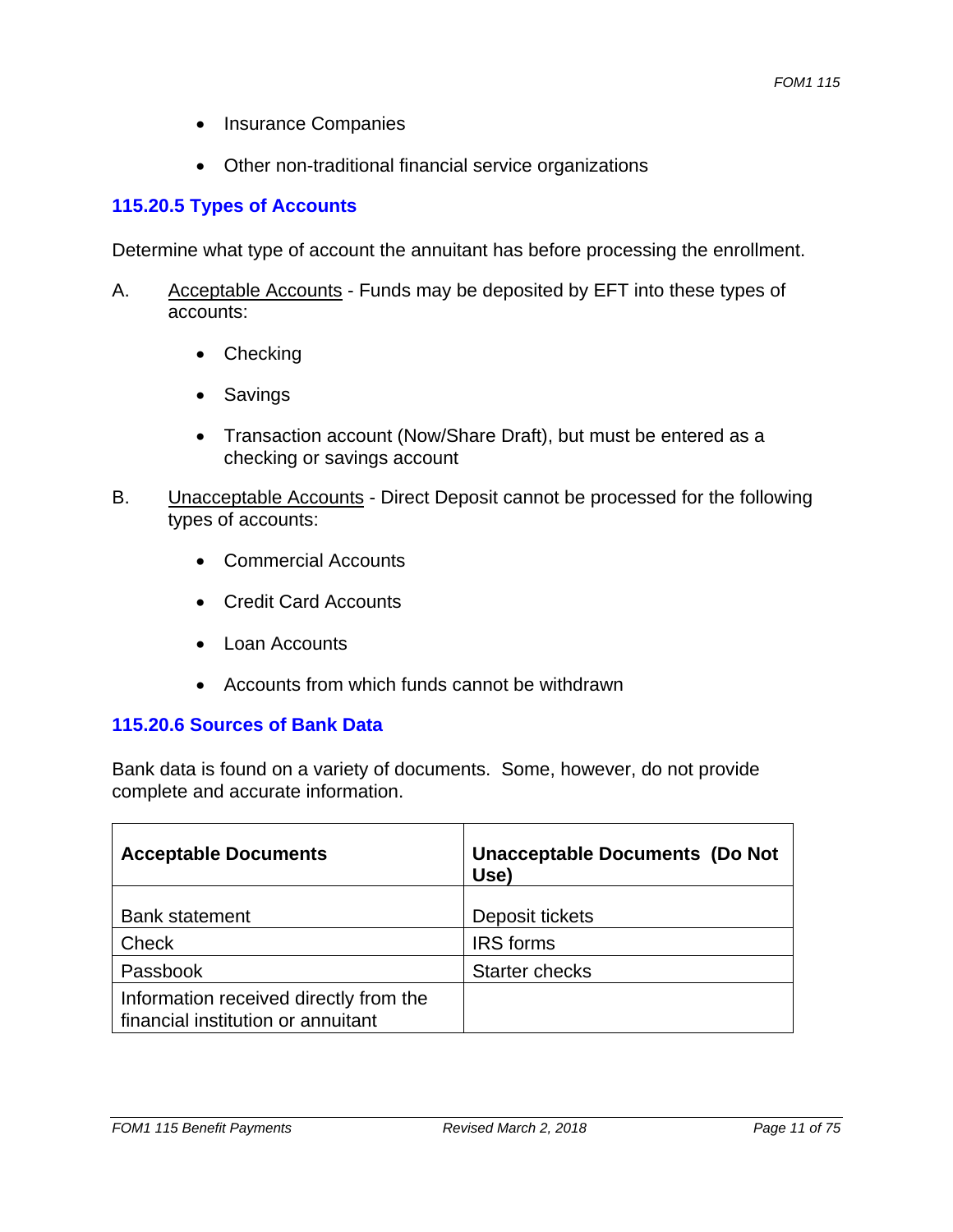## **115.20.7 Where to Find Direct Deposit Information**

The easiest way to secure accurate Direct Deposit information is by telephoning the financial institution. When provided with sufficient customer identification, the financial institution is usually able to confirm the account number and routing transit number.

When attempting to secure information from a financial institution outside the US, contact the Direct Deposit Specialist in TCIS. The Direct Deposit Specialist will telephone the financial institution or request assistance from the U.S. Embassy or the Consulate in foreign countries.

Other sources for payment information include:

#### A. TYPE OF ACCOUNT AND DEPOSITOR ACCOUNT NUMBER

- Voided check
- Passbook
- Bank statement
- Telephone the annuitant

#### B. NAME AND ADDRESS OF FINANCIAL INSITUTION

- On-line Financial Organization Master File (FOMF,
- Canadian Financial Directory
- Envelope/Correspondence from financial institution
- Local telephone directory
- Telephone the Direct Deposit Specialist
- Telephone financial institution,
- Telephone the annuitant

#### C. ROUTING TRANSIT NUMBER AND CHECK DIGIT

- Voided check
- Telephone the Direct Deposit Specialist
- Telephone financial institution
- Telephone the annuitant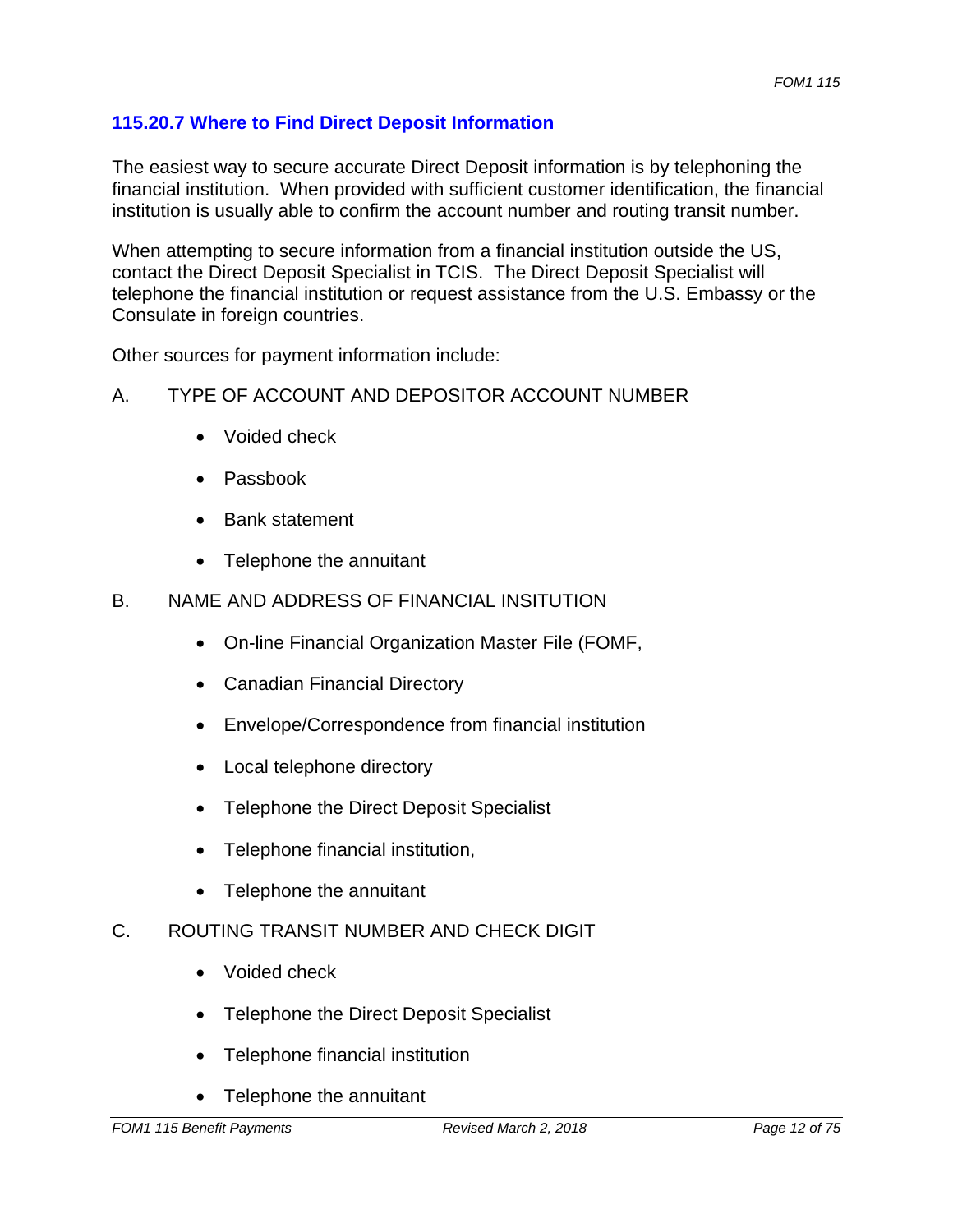HELPFUL HINT: If the annuitant desires Direct Deposit into a savings account, ask if he or she also has a checking account at the same financial institution. The savings account passbook will not show the RTN; a check will. Always verify the routing transit number using the FOMF or by calling the financial institution.

#### D. ACCOUNT TITLE

- Voided check
- Passbook
- Bank statements
- Telephone financial institution

#### E. BANK CODE AND BRANCH CODE

- Voided check
- Documents from the foreign financial institution

#### **115.20.8 Acceptable Account Titles**

The account title must reflect the exact title of the account into which the payment is to be credited. It must include the name of the RRB annuitant either as the sole owner or one of the joint account holders.

Generally, if the following requirements are met in the account title, honor requests to forward annuity payments for credit to these accounts. If there is any doubt as to the acceptability of an account title, clarify it with the financial institution.

Payee Is Recipient of Benefits - Persons entitled to benefits in their own right may have their payments directed to either a single signature savings or checking account maintained in their own name or to a joint ownership savings or checking account. The title of the account must show that the recipient is co-owner of the funds in the account.

Note: If the IDD enrollee is not the sole owner of the account, the other account holders must read the special notice on the enrollment form and certify in section E of Form OF 1199-I that they have read the notice.

#### EXAMPLES:

Check payable to: John Doe. Savings or checking account title may be:

- John Doe;
- Mr. and Mrs. John Doe;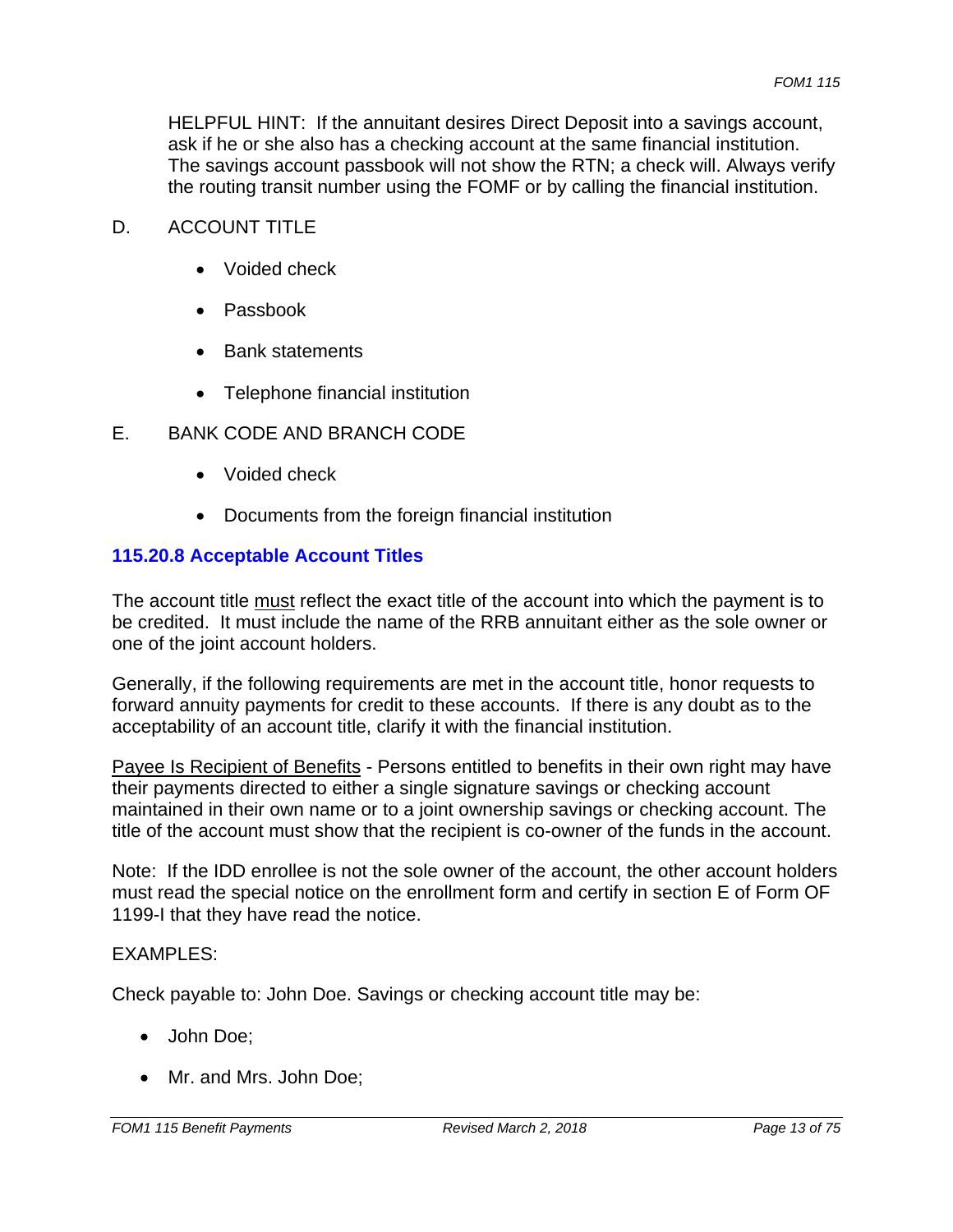- John or Mary Doe; or,
- variations of the above

Check payable to widow: Mary Doe. Savings or checking account title may be:

- Mary Doe, or;
- Mrs. John Doe

Note: If the IDD enrollee is not the sole owner of the account, the other account holders must read the special notice on Form OF 1199-I and certify in section E of the form that they have read the notice.

#### **115.20.9 Account Title in Representative Payee Direct Deposit Cases**

A. Representative Payee is Other than Parent or Spouse - If the representative payee is a person other than a parent or spouse, payments may be directed to a savings or checking account which is titled to show clearly that the representative payee has only a fiduciary and not a personal interest in the funds. In addition, the account title must not allow the annuitant direct access to the funds. Instruct representative payees using Direct Deposit, that annuitants should not have access to the account. Examine the bank documents carefully to determine compliance with account title guidelines. If there is any question about the validity of the account title, telephone the financial institution for confirmation.

**FXAMPLES:** 

Check payable to: Ann Smith for John Doe.

Checking or savings account titles may be:

- John Doe by Ann Smith, Representative Payee
- Ann Smith for John Doe.

Note: The representative payee must be shown as a trustee or guardian of the account. The representative payee cannot authorize us to send payments to an account to which he or she has no access.

Under RRB regulations (20 CFR 266.11(d)), a representative payee is prohibited from commingling his/her personal funds with the annuitant's funds. However, a representative payee may consolidate and maintain an annuitant's funds in an account with other annuitants, as long as the representative payee maintains a separate, accurate, and complete accounting of each annuitant's funds. Field offices are responsible for ensuring that the representative payee sets up the collective account according to the following guidelines: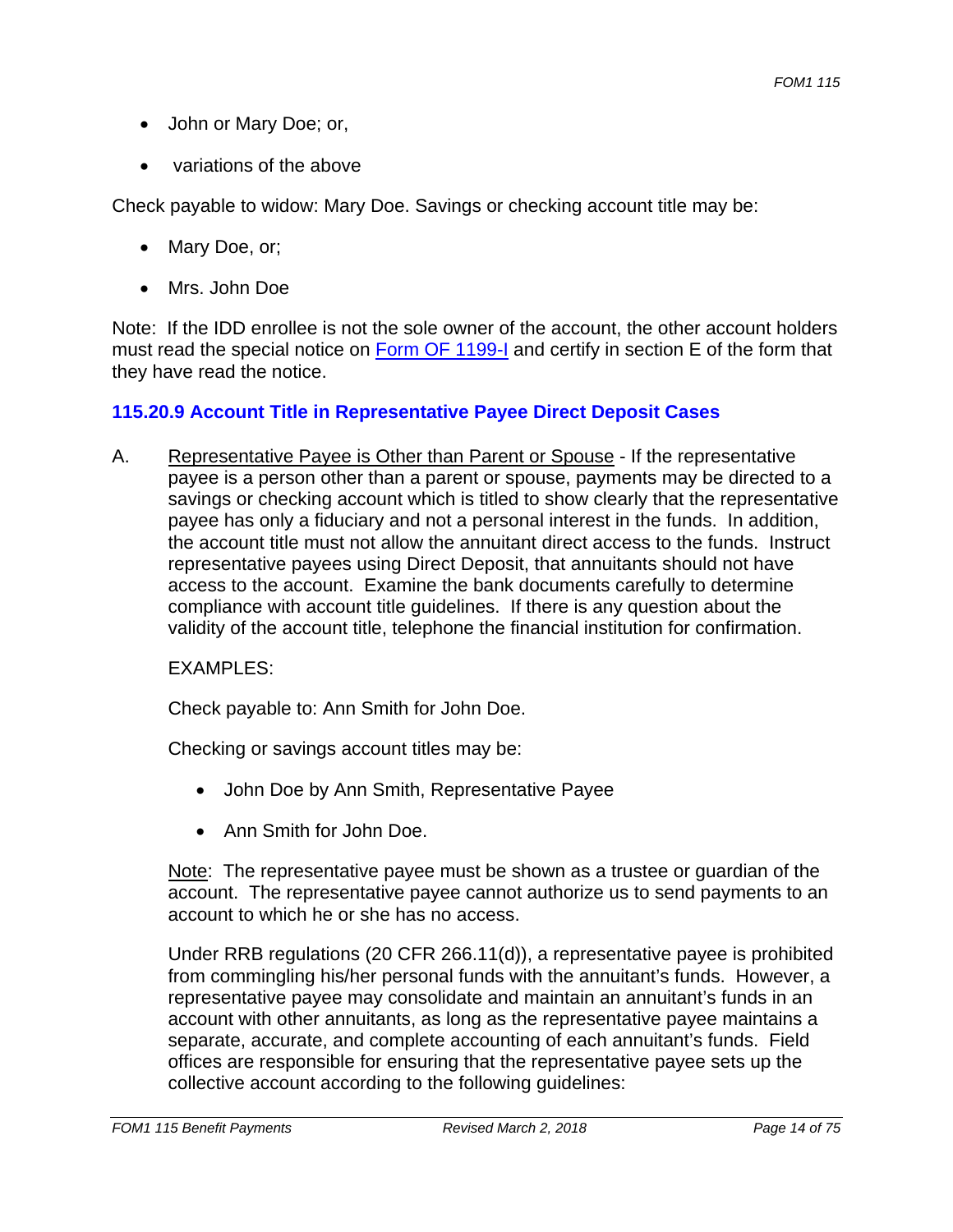- The collective account must be properly titled to show the beneficiaries as the owners of the account.
- Any interest earned on the account belongs to the beneficiaries and must be credited to them on a prorated basis, based on their share of funds in the account.
- The account title must show that the funds belong to the beneficiaries and not the representative payee. Examples of acceptable collective titles are: (1) Northshore Nursing Home, representative payee for Railroad Retirement Beneficiaries, or (2) Franklin Home, representative payee for Social Security and Railroad Retirement Beneficiaries.
- The account must be separate from the representative payee's personal account or institution's operating account.
- There must be clear and current records showing the amount of each individual beneficiary's share in the account and that proper procedures are followed for documenting credits and debits for the individual beneficiaries.
- The accounts and supporting records must be made available to the RRB, upon request.

Additionally, field office records of representative payees are to be flagged to show when funds are being deposited into a collective account. Field offices are responsible for reviewing the account and related records to ensure continued compliance with the guidelines.

B. Representative Payee is the Parent or Spouse - If the representative payee is the parent or spouse of the person(s) for whom payment is made, payments may be directed to a checking or savings account jointly owned by the representative payee and the annuitant.

EXAMPLES:

- Acceptable checking or savings account titles include:
- Sally Doe by Mary Doe, Representative Payee;
- Mary Doe for Jimmy Doe;
- Patty Doe by Mary Doe, Trustee
- Mary Doe and Sally Doe, or
- Mary Doe or Jimmy Doe.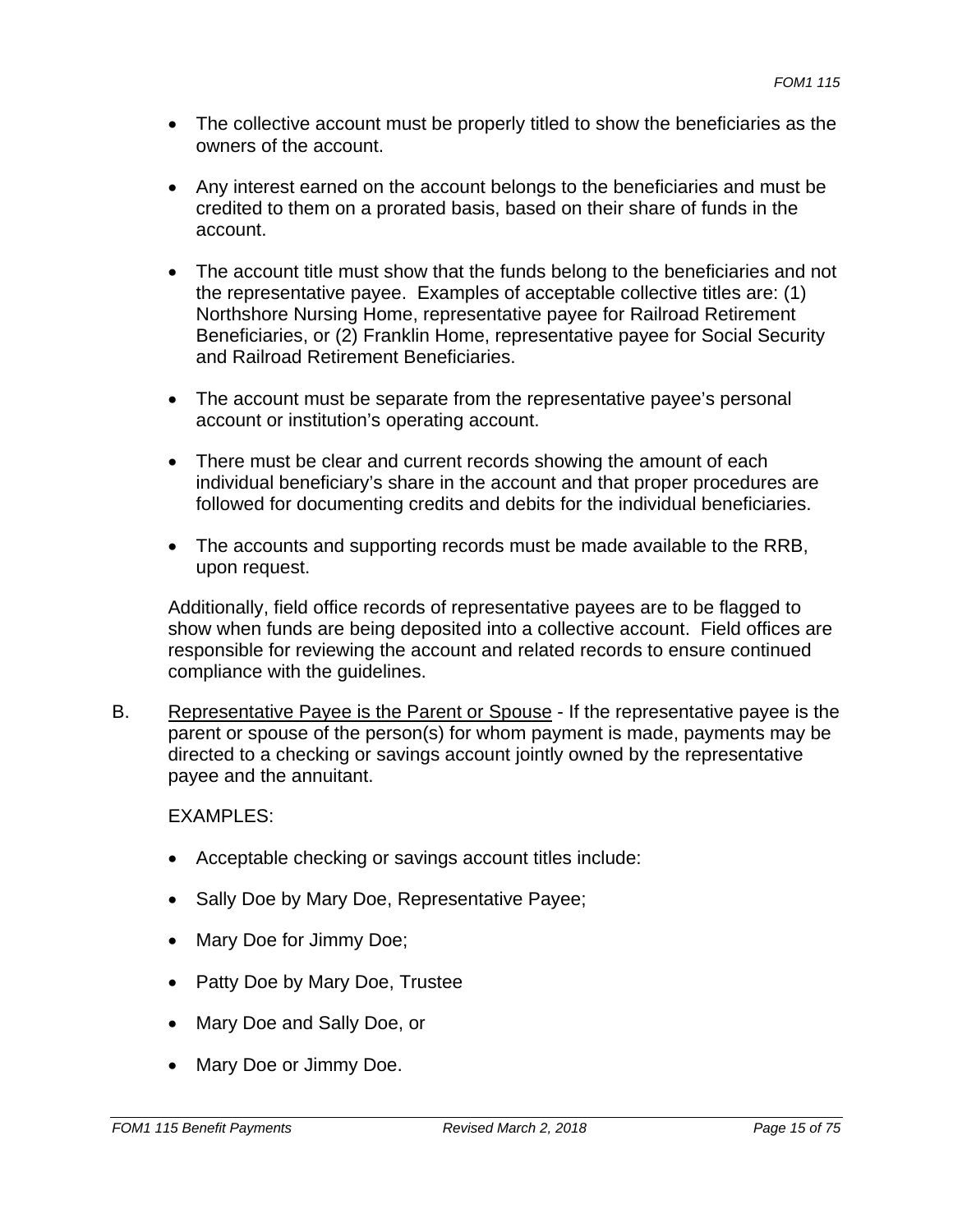A representative payee who is the parent or spouse of the beneficiary may also request Direct Deposit into his or her own checking account if the following conditions are met:

- The payee is the spouse, parent, or stepparent of the beneficiary.
- The payee and the beneficiary live in the same household.
- The payee requests direct deposit to his or her personal checking account and,
- The field office has verified with the payee that benefits will be used for the beneficiary's current expenses and will not be accumulated in the account.

The title of the checking account does not need to indicate the beneficiary's ownership of the funds. (This exception does not apply to direct deposit to a savings account.)

Example: A widow files for survivor's benefits for her three children upon the death of their father. She requests direct deposit of the children's benefits to her checking account, stating that the children live with her and that all benefits will be used for the children and no money will be accumulated in the account.

#### **115.20.10 Depositor Account Number (DAN)**

The DAN may be all numerals, all letters, or a combination of both. Dashes (-) may be used as part of the number (i.e., 1234-5678), but other symbols such as slashes (/) or asterisks (\*), and spaces are not acceptable. If a symbol other than a dash is used, contact the financial institution.

- Editing Account Numbers Some financial institutions do not have depositor account numbers, but instead use names. If the depositor's name is used as the account number, insert dashes between the first name (or initial), middle initial and last name. If there is a period after an initial, edit it out. If the name, including dashes, exceeds 17 characters and is not for an International Direct Deposit, contact the financial institution and attempt to resolve the problem.
- Domestic account number exceed 17 characters A numerical domestic account number, including dashes, cannot exceed 17 characters. If the account number, including spaces, exceeds 17 characters, edit out the spaces. If after editing out the spaces (do not edit out dashes), the number still exceeds 17, contact the financial institution.
- International depositor's account numbers can exceed 17 characters. However, even if an International depositor's account number is less than 17 characters, it will not be displayed on FAST-COA-DD. All International depositors' account number are entered and maintained in ITS.gov. DATAQ will only display the payee's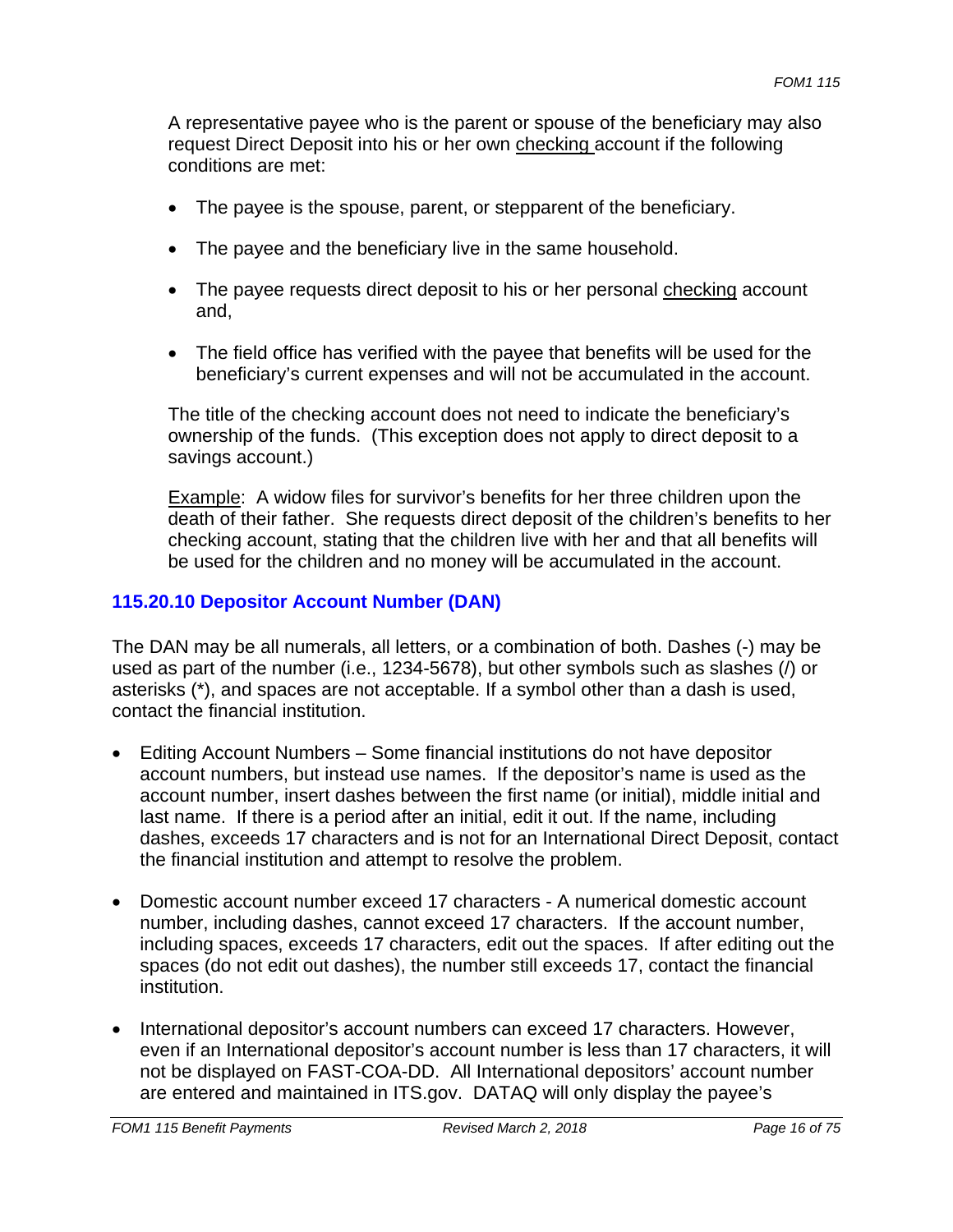identification number in the account number field. This is a 14 character string consisting of the RRB 9-digit claim number; follow by the beneficiary symbol, prefix and payee code. The ACCOUNT TYPE/NO on DATAQ must adhere to a specific format. It is advisable that you contact the Direct Deposit Specialist, if you require assistance.

#### **115.20.11 Account Type**

The account type may be either checking (C) or savings (S). Canadian financial institutions will return a payment if the type of account is not correct, so always secure the correct account type for Canadian enrollments.

#### **115.20.12 Understanding Bank Documents**

The RTN, check digit, account number and type of account are found in different formats on various bank documents.

A special type font is used to produce characters on the bottom line of checks. This type of printing is referred to as Magnetic Ink Character Recognition (MICR). These characters are used to print or encode information on documents so they can be processed electronically.

Refer to Form G-1199A, Desk Guide, for examples of MICR coding.

Note: Checks from a credit union account do not reflect the correct RTN. Refer to section 115.20.7 for references on locating the RTN.

Neither savings account passbooks nor bank statements show the RTN. The RTN must be secured from another source.

Note: It is not necessary to secure the RTN for IDD because all IDD enrollments will be processed with an RTN of 02105306 and check digit 5.

## **115.21 Processing Direct Deposit Enrollment Requests**

Enrollment in the Direct Deposit program will be processed based upon a written request, a verbal (telephone or in-person) request, receipt of a Form SF-1199A or receipt of a Form OF 1199-I.

A separate request and corresponding enrollment is required for each payee.

For documentation purposes, a copy of the direct deposit forms (Form SF-1199A, Form OF 1199-I, or Form G-94F), the written request from the annuitant, or the email request from the U.S. Embassy must be sent to the imaging system. If the request was received verbally, an entry must be made on the Contact Log.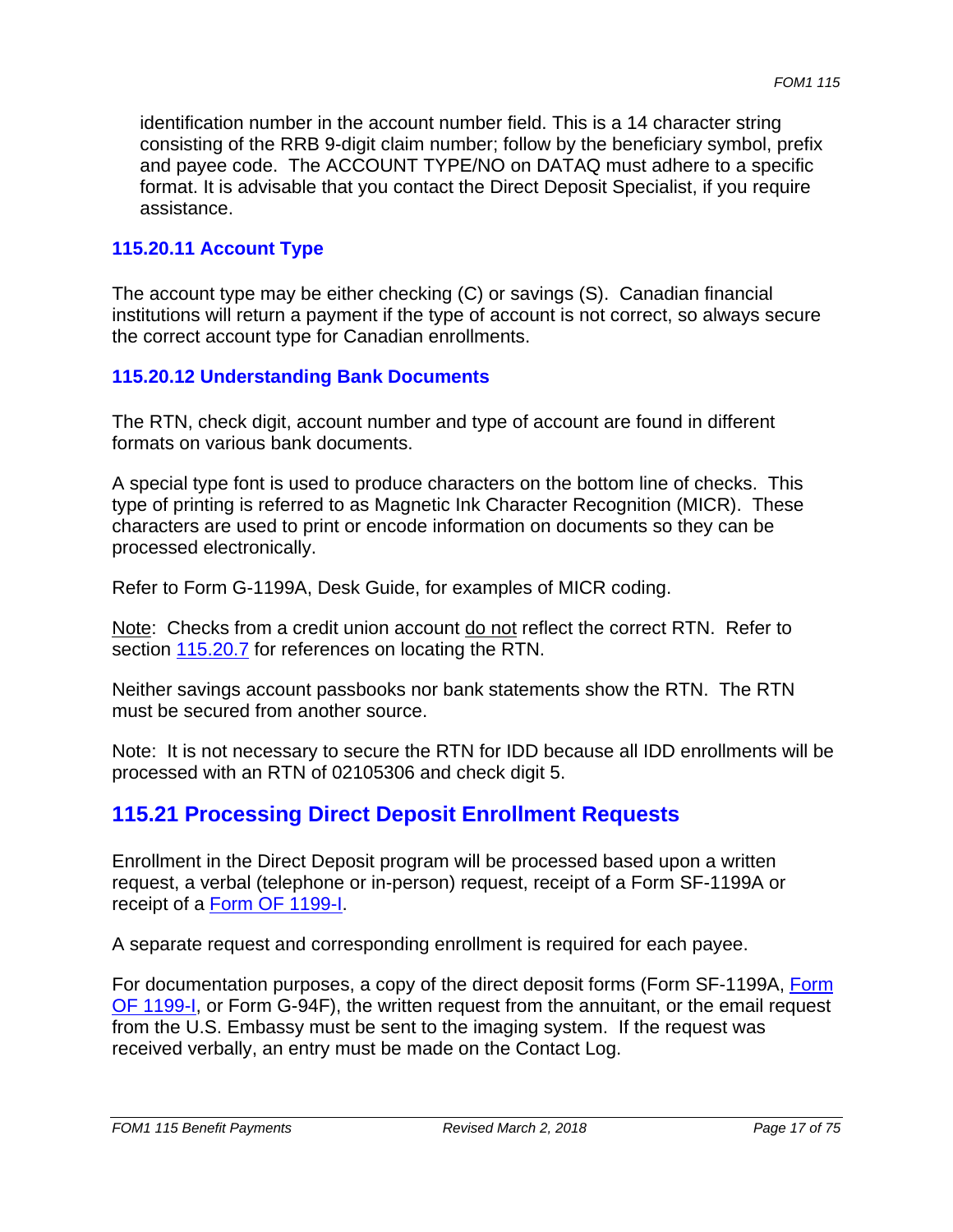A letter verifying enrollment, Form RL-79E, is automatically issued for each Direct Deposit enrollment or modification processed on FAST. There are three versions of the Form RL-79E for each of the direct deposit programs: Domestic Direct Deposit, Direct Express, and International Direct Deposit. A copy of the direct deposit confirmation notice will be available in the imaging system.

"Formless enrollment" is permitted in field offices only. Enrollment requests without the Form SF-1199A received at Headquarters will be referred to the servicing field office for processing. SF-1199A enrollment forms are processed according to section115.23.

#### **115.21.1 Written Requests**

An annuitant can submit a written request to initiate Direct Deposit enrollment. The written request must be signed by each payee desiring Direct Deposit. The request should include this information:

| <b>Domestic Direct Deposit</b>               | <b>International Direct Deposit</b>                     |
|----------------------------------------------|---------------------------------------------------------|
| Account title                                | Account holder                                          |
| Routing Transit Number and check<br>digit ** | Bank Code***                                            |
| Depositor Account Number **                  | Branch Code***                                          |
| Account type (checking/savings)              | <b>Depositor Account Number</b>                         |
|                                              | Account type (checking/savings)                         |
|                                              | Currency type ****                                      |
|                                              | <b>Account Title or Ownership</b><br>(individual/joint) |

\*\* Refer to section 115.20.6 for an explanation of acceptable sources of bank data.

\*\*\*The bank code and branch code are required for processing all Canadian International Direct Deposit enrollments. Other countries may provide a bank code that includes the branch code or, provide an IBAN that includes the bank code, branch code, and depositor account number.

\*\*\*\*With the exception of Canadian claims, all International Direct Deposit enrollments are processed in the country's local currency. Canadians are the only group of individuals that can have a U.S. dollar account, a Canadian dollar account, or both. In which case, the account number they provide must match the type of currency or the payment will be returned by the bank.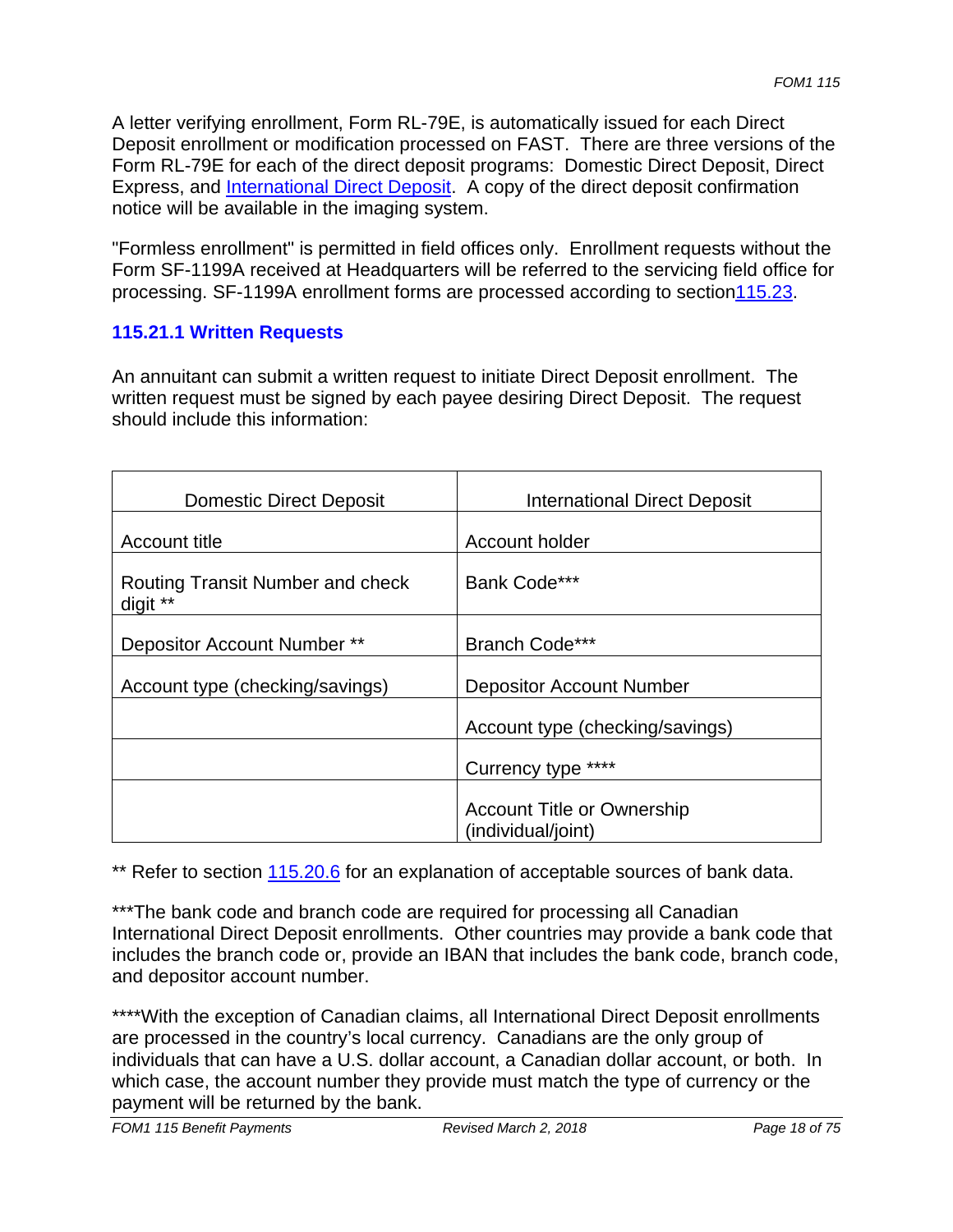## **115.21.2 Verbal Requests**

Annuitants can telephone or visit a field office to enroll for domestic and International Direct Deposit. As appropriate, the contact representative will ask the enrollee a series of questions meant to verify that the caller is the RRB annuitant (see FOM-1-130.50).

- A. Use Form G-94F, Record of Direct Deposit Inquiry, as a checklist for verbal requests. Suggested questions are:
	- What is your full name?
	- What is your RRB claim number?
	- What is your address?
	- What is your date of birth?

(The answers to the above questions must match the information available on DATA-Q).

- B. The payee should also be able to provide most, if not all, of the information listed below:
	- Account title,
	- Name and location of financial institution,
	- Routing Transit Number and check digit (the RTN is not needed for IDD requests),
	- Account number,
	- Account type (savings or checking)
	- Currency type (required for Canadian IDD requests)
	- Bank Code and Branch Code for all Canadian IDD enrollment requests
	- IBAN or International Bank.

(Refer to section 115.20.7 for additional sources of this information.)

When making a change to a beneficiary's address or adding/changing direct deposit; document the contact log showing we confirmed the identity of the caller (see FOM1 130.50 for instructions on confirming identity of callers), and state the additional piece of information that was obtained. Also, if there is an alert in the contact log indicating the customer made a special request, such as to require a password before allowing a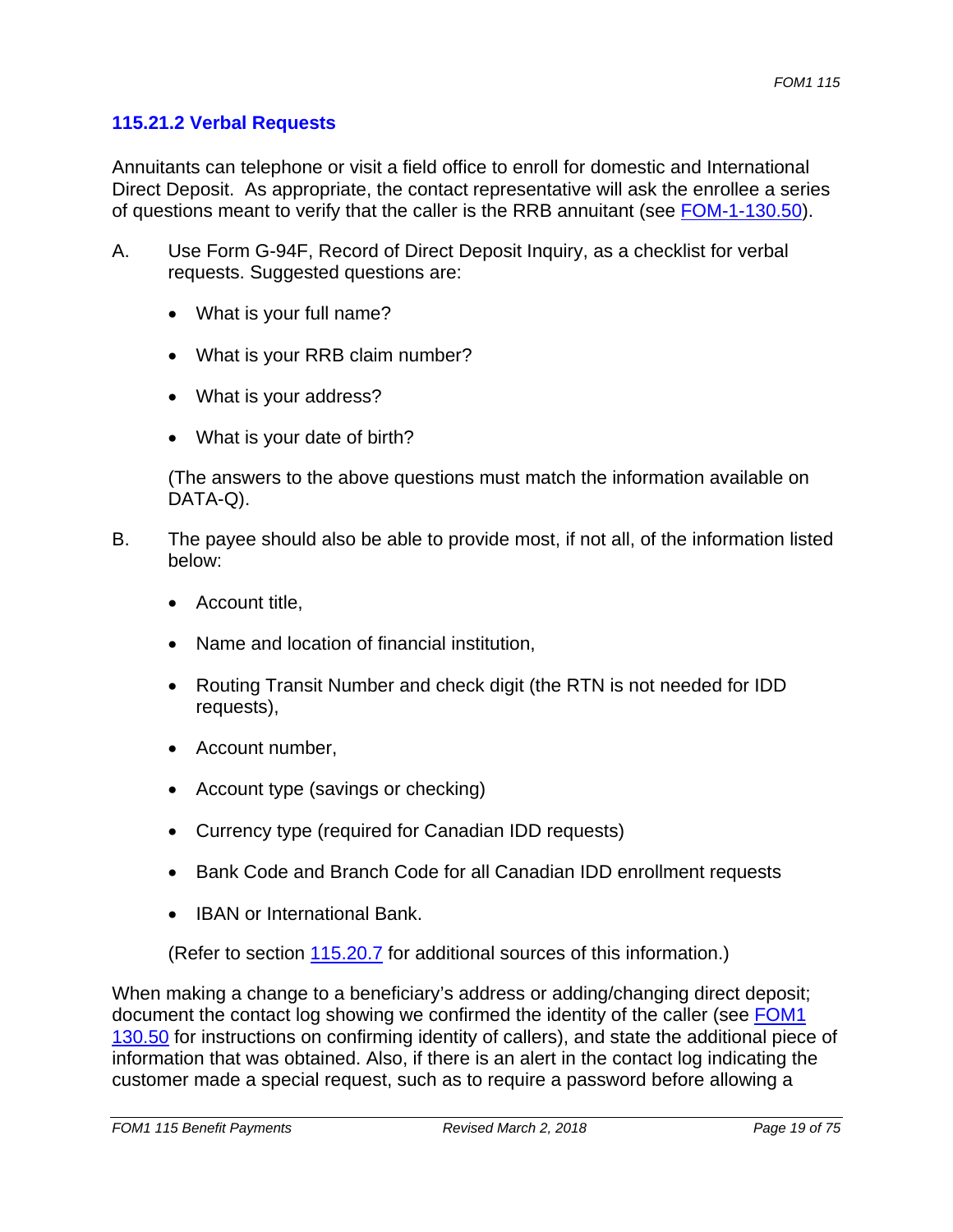change, make a note in the contact log indicating we have honored that request. For example:

- MA called to request change of Direct Deposit. Confirmed identity, MA provided employee's last railroad employer and current Direct Deposit account number.
- EE called to request Change of Address. Confirmed identity, EE gave date last worked and provided the correct password as indicated in the Contact Log alert.

## **115.21.3 Requests for Deposit of Payments in Banks Outside the U.S.**

Not all foreign countries are participants of the International Treasury Services (ITS) program. Some countries are not eligible because they do not have adequate system security or because their financial systems are not equipped for routing electronic payments. Other countries are restricted from receiving payments. (See Eligible Countries for a list of countries that meet the system requirements and are active participants in the International Direct Deposit program).

In addition to the country's eligibility requirement, the payment recipient must reside in a foreign country. Payment recipients, who do not have a foreign mailing address in our systems, cannot be enrolled in IDD. Investigate all conflicting mailing addresses. Process a change of address before sending the enrollment request to the Direct Deposit Specialist. If the payment recipient resides in a domestic address, release a modified Form RL-199 to explain that we cannot process the request for IDD because we have a U.S. address listed for them. However, if they have an account at a bank in the U.S., they will need to complete form SF-1199A to request Direct Deposit through the domestic bank.

IDD enrollment requests are processed by the Direct Deposit Specialist. The Direct Deposit Specialist will accept IDD requests by telephone, fax, or email. Send emails to: TCIS-CSU Group. However, the preferred method of enrollment is by securing a completed form OF 1199-I, International Direct Deposit Sign-Up Form, with signatures from the bank official and the payment recipient. Payment recipients requesting enrollments for a checking account should be encouraged to submit a voided check along with Form OF 1199-I.

Form OF 1199-I can be downloaded from the rrb.gov website and can be mailed or faxed to the Direct Deposit Specialist at:

US Railroad Retirement Board Direct Deposit Specialist 844 N. Rush Street Chicago IL 60611

Telephone: (312) 751-4704 Fax: (312) 751-7157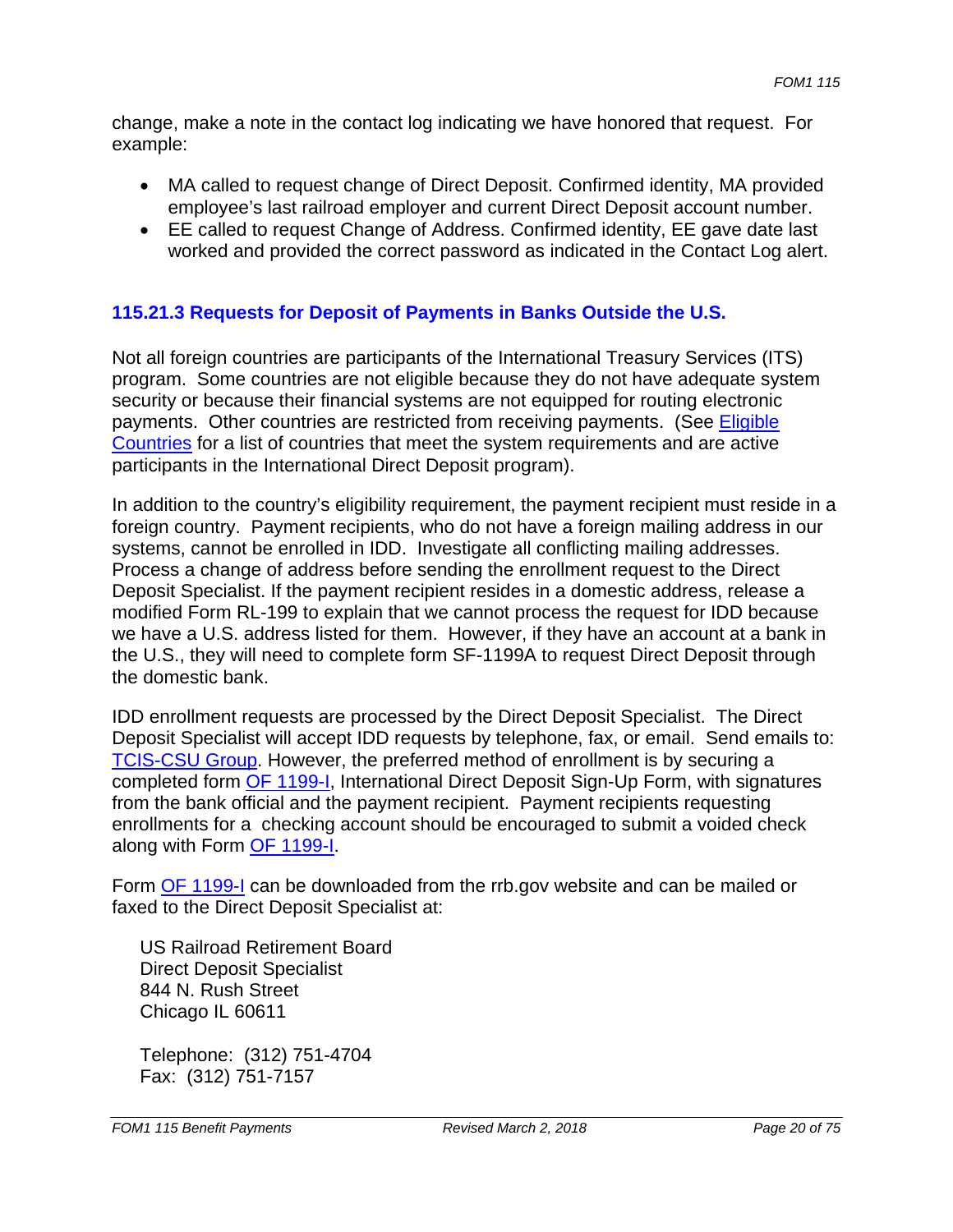#### **115.21.4 The Request Made by Annuitant when Payments Are in Force to Representative Payee**

If a request is received by a beneficiary and payments are being made to a representative payee:

- Advise the requestor that the enrollment cannot be processed at this time and state the reason;
- Investigate to determine if the representative payee is no longer needed;
- If the annuitant will now be paid directly, process the domestic Direct Deposit request after the representative payee has been deleted; or if the request is for IDD, send the enrollment request to the Direct Deposit Specialist.
- If payments should continue to be made to the representative payee, the new enrollment request should be destroyed.

If the request was received in headquarters and there is a representative payee on record, the request will be referred to the field office for investigation. Headquarters will advise the financial institution of the reason the Direct Deposit request was not processed and the field office to which it was directed.

## **115.21.5 Processing Direct Deposit Request Made By a Representative When We Are Paying the Annuitant**

At times, the enrollment request will be made by a representative when we are paying the annuitant directly. These situations should be handled as follows:

- Advise the financial institution (if Form SF-1199A was completed) or the requestor that the enrollment will not be processed at this time and state the reason;
- Investigate to determine if a representative payee is needed;
- If the individual who made the request is selected as representative payee, process the domestic enrollment;
- If the request is for IDD and the individual who made the request is selected as representative payee, send the enrollment request to the Direct Deposit Specialist.
- If the payments should continue to be paid directly to the annuitant, the request submitted by the representative should be destroyed.
- If the request is received in headquarters and there is no representative payee on record, the request will be referred to the field office for investigation.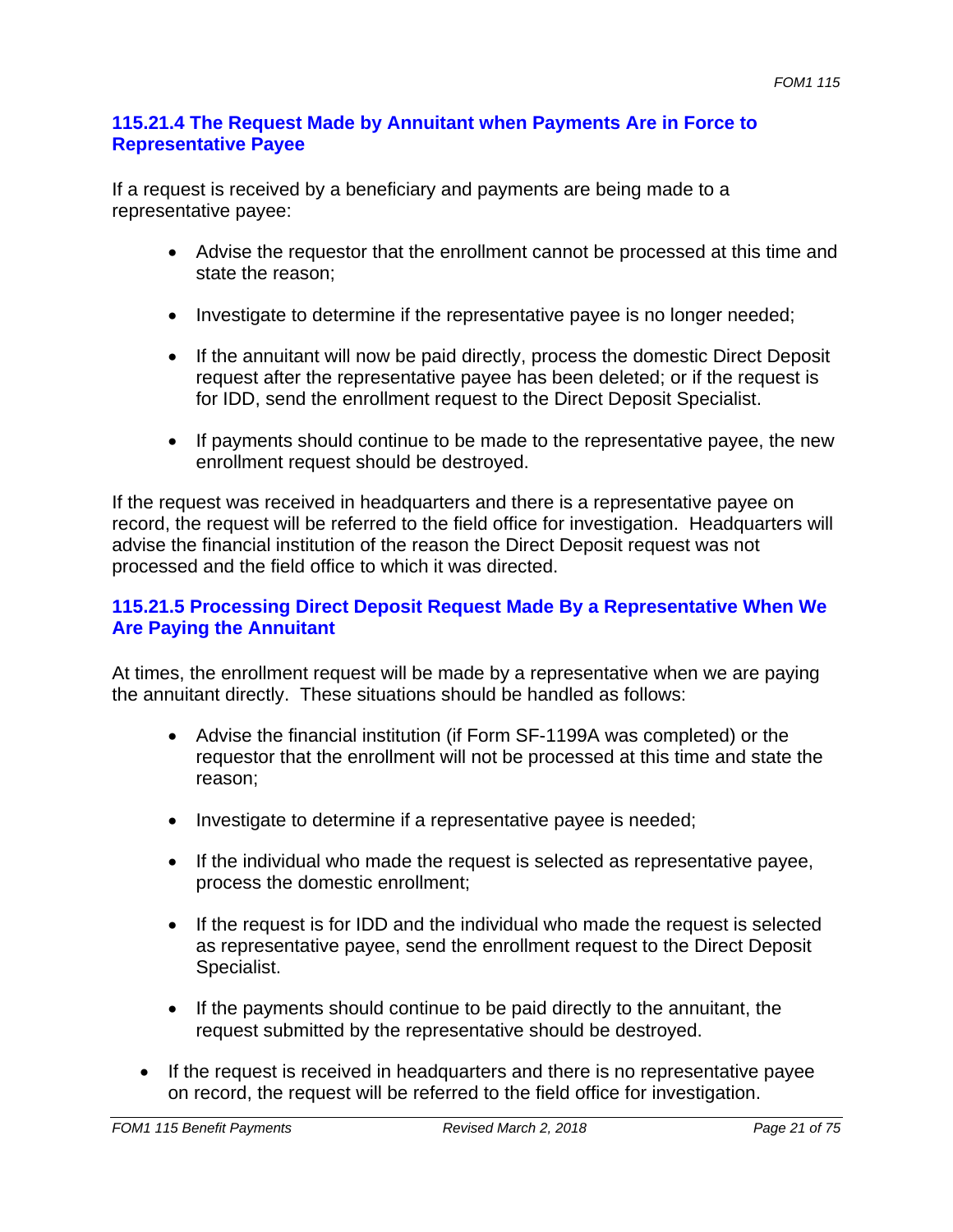Headquarters will advise the financial institution of the reason the Direct Deposit request was not processed and the field office to which it was directed.

NOTE: A request for enrollment (verbal, written, by Form SF-1199A or Form OF 1199 I) from an individual holding power-of-attorney for an RRB annuitant cannot be processed unless that individual has also been appointed representative payee by the RRB.

#### **115.21.6 Trust Accounts**

EFT can be established for a Trust account if benefit payments made to a representative payee are not needed for the annuitant's current maintenance, reasonably foreseeable needs, support of legal dependents, or to pay creditors [creditors as defined in 20 CFR 266.10(d)]. The funds are to be invested in accordance with the rules applicable to investment of trust estates by trustees. Any investment must show clearly that the representative payee holds the property in trust for the annuitant.

#### **115.21.7 Guardian/Conservator**

If the account title indicates that there is a guardian or conservator involved, begin development for a representative payee.

#### **115.21.8 Direct Express Card Enrollment Requests**

The Direct Express® Debit MasterCard®--issued by Comerica Bank as the Treasury Department's financial agent – is a prepaid debit card and electronic payment option for federal benefits. The card is a Treasury-recommended, safe, convenient alternative to paper checks that does not require a bank account to sign up. Benefit payments are directly deposited to the card for use to make purchases, pay bills or get cash.

If an individual chooses the Direct Express<sup>®</sup> Debit MasterCard<sup>®</sup> and calls the toll free number (1-800-333-1795), the enrollment process will be initiated with Comerica Bank. Information about the enrollment will automatically be sent to the RRB via the Automated Enrollment (ENR) process (see section 115.24). The ENR serves as confirmation that that Direct Express® account has been established and the annuitant has activated the card. The Direct Deposit Specialists (DDS) in the Unemployment and Programs Support Division are responsible for processing all ENR enrollments.

RRB employees in the field office and most headquarters employees do not process Direct Express enrollments. This is because the annuitant is not provided the actual account number assigned to the Direct Express® account. The annuitant is only provided the card number, which is not the actual account number. The DDS will process a change of address/direct deposit transaction to add the Direct Express® account information to the RRB record, based on the ENR.

Additional action may be required in Direct Express<sup>®</sup> card cases if: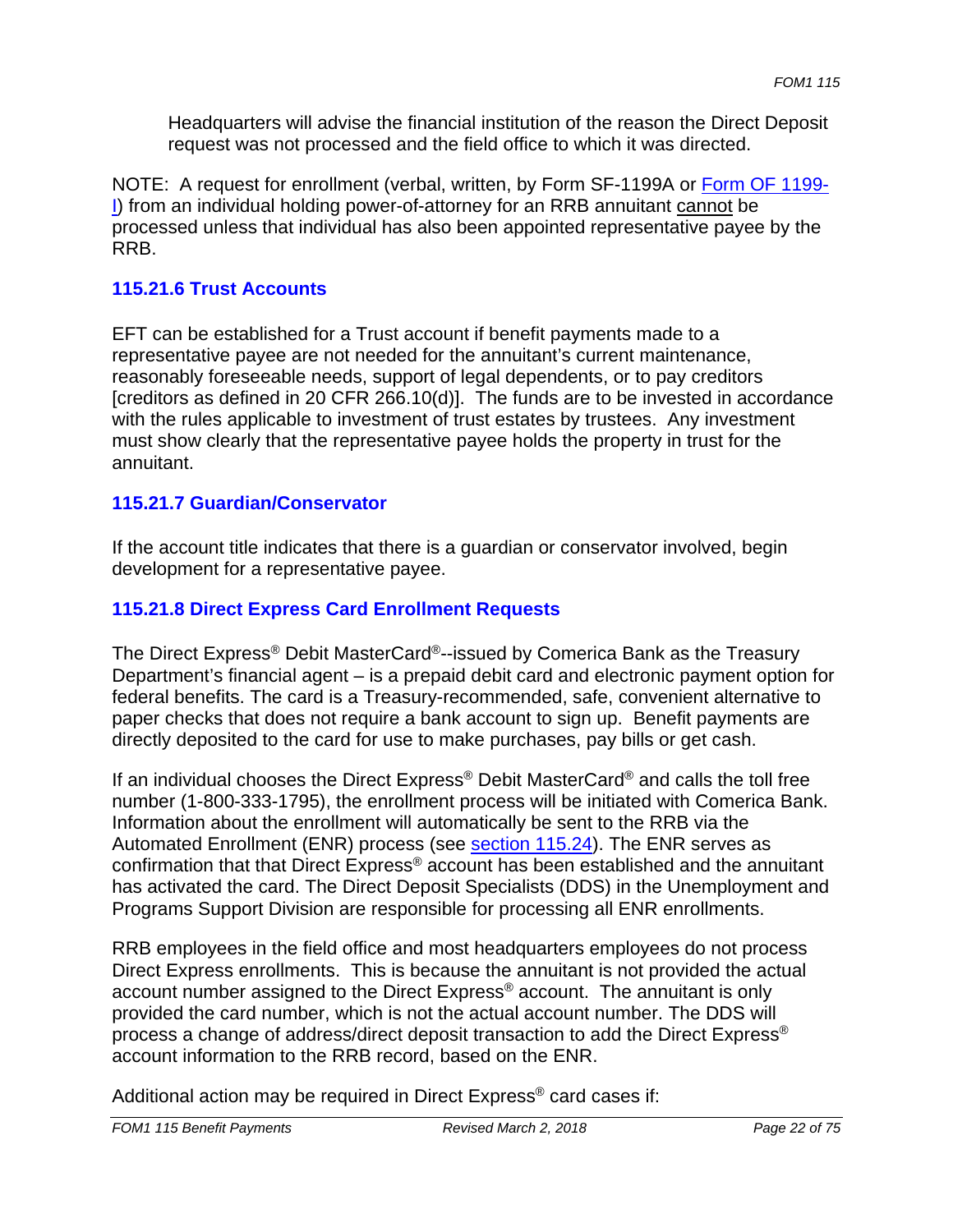- The annuitant states they have enrolled in Direct Express<sup>®</sup>, have activated the card, but no payments are being posted
- A payment posted to a Direct Express<sup>®</sup> Debit MasterCard<sup>®</sup> account needs to be returned to the RRB
- A change in representative payee has occurred (also see section 115.22.1)

For these situations, and all other inquiries concerning Direct Express®, forward the inquiry to the Direct Deposit Specialists via the TCIS-CSU Group Mailbox.

# **115.22 Changes In Annuitant Pay Status**

## **115.22.1 Automatic Cancellation**

These situations will cause automatic cancellation of Direct Deposit:

 Appointment or change of representative payee

**NOTE 1:** If the annuitant was enrolled in IDD or there is an IDD enrollment request, notify the Direct Deposit Specialist of the change or appointment of representative payee. IDD enrollments are processed through ITS.gov by the Direct Deposit Specialist and any change in the Direct Deposit information on our internal systems will require an update in the ITS.gov application.

**NOTE 2**: If the annuitant was enrolled in a Direct Express® Debit MasterCard® account, notify the Direct Deposit Specialist of the change of appointment of representative payee, Direct Express® enrollments are received via ENR and processed by Direct Deposit Specialists (DDS) and any change in the Direct Deposit information may require a new enrollment and account number update on our internal systems. In addition, funds previously issued to the card may need to be returned requiring manual investigation and handling.

- **E**rroneous report of death  $-$  (This situation will cause the annuity to be terminated. See section 145.20 for additional required actions). If the payment recipient was enrolled in IDD prior to the erroneous death termination, send an email via TCIS-CSU Group to the Direct Deposit Specialist so that the Direct Deposit information can be re-entered in ITS.gov.
- Invalid account number (In this situation, the payment is returned to the RRB as a code 92 and could cause the annuity to be suspended. (See section 115.25.8 if a payment is returned for this reason)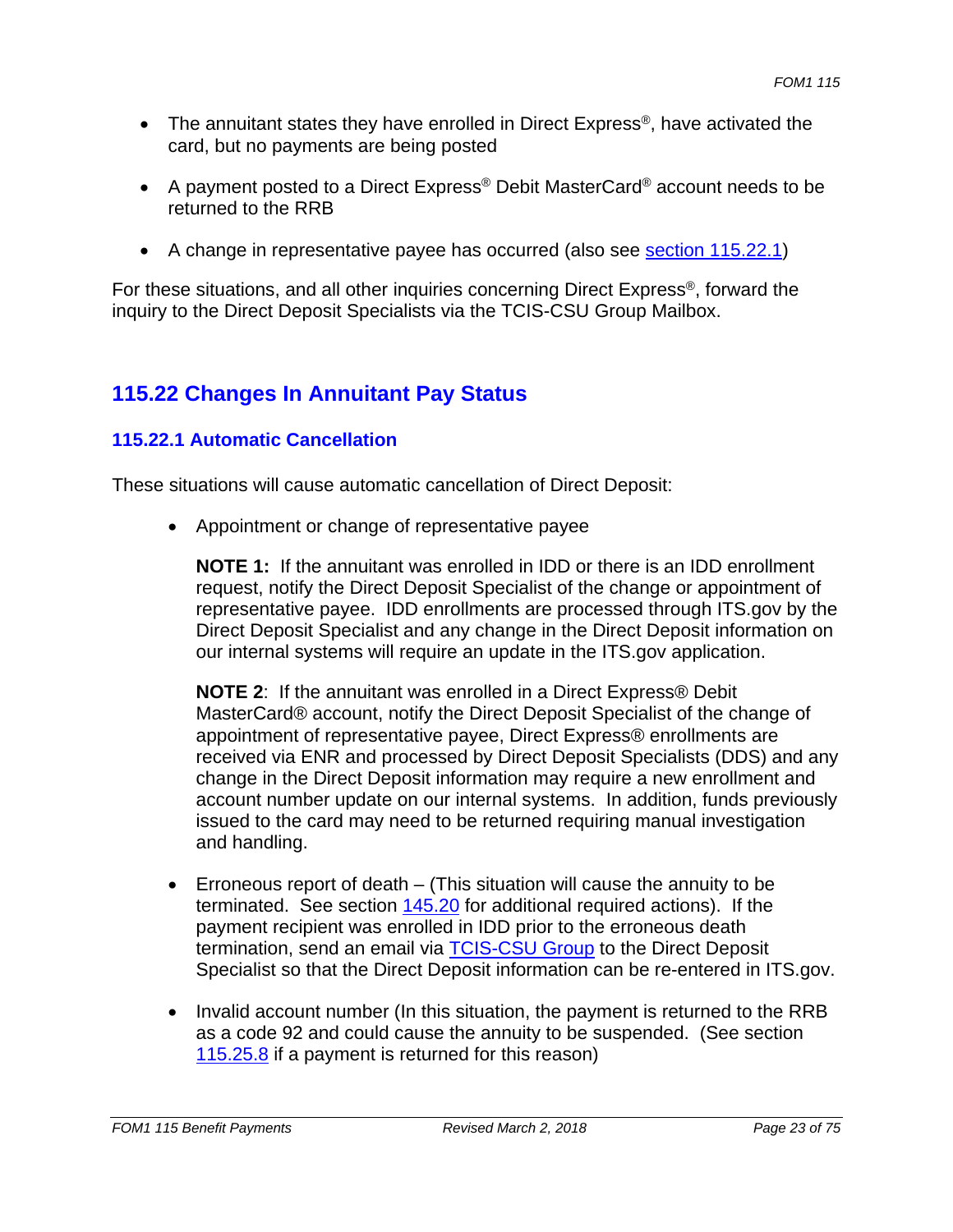Closed account (In this situation, the payment is returned to the RRB as a code 91 and could cause the annuity to be suspended. (See section 115.25.8 if a payment is returned for this reason)

#### **115.22.2 Annuitant Initiated Cancellation**

The Financial Management Service does not require that agencies obtain a signed certification from individuals who invoke a hardship waiver from mandatory Direct Deposit. Because there is no regulatory requirement to obtain a signed statement, cancellation of Direct Deposit may be initiated by a telephone, in-person or signed written request. If, despite a contact representative's efforts to discourage such a change, a beneficiary determines that continued participation in the Direct Deposit program would impose a hardship, the contact representative should document the change and process the necessary FAST transaction to cancel Direct Deposit. If the request is verbal, the contact representative should carefully verify the identity of the caller (see **FOM-1-130.50**) and confirm that the correct address is shown on our records. Document the cancellation request on the Contact Log.

Secure this information from the payee:

- Name,
- Address,
- RRB Claim Number,
- Date of Birth.
- Name of Bank/Account Number.

Once the request for cancellation of Direct Deposit is received, input the cancellation using FAST-COA. If both an employee and spouse wish to cancel Direct Deposit, each annuitant must request cancellation. Two FAST-COA transactions must also be created.

A letter confirming cancellation, Form RL-79C, is issued for each cancellation processed on FAST with a code C or D.

Always remind the annuitant of the need to keep the RRB informed of address changes.

#### **115.22.3 Financial Institution Initiated Cancellation**

The financial institution may cancel Direct Deposit enrollment with a 30-day written notice to the recipient. The notice should remind the recipient to make other arrangements for handling of the payments.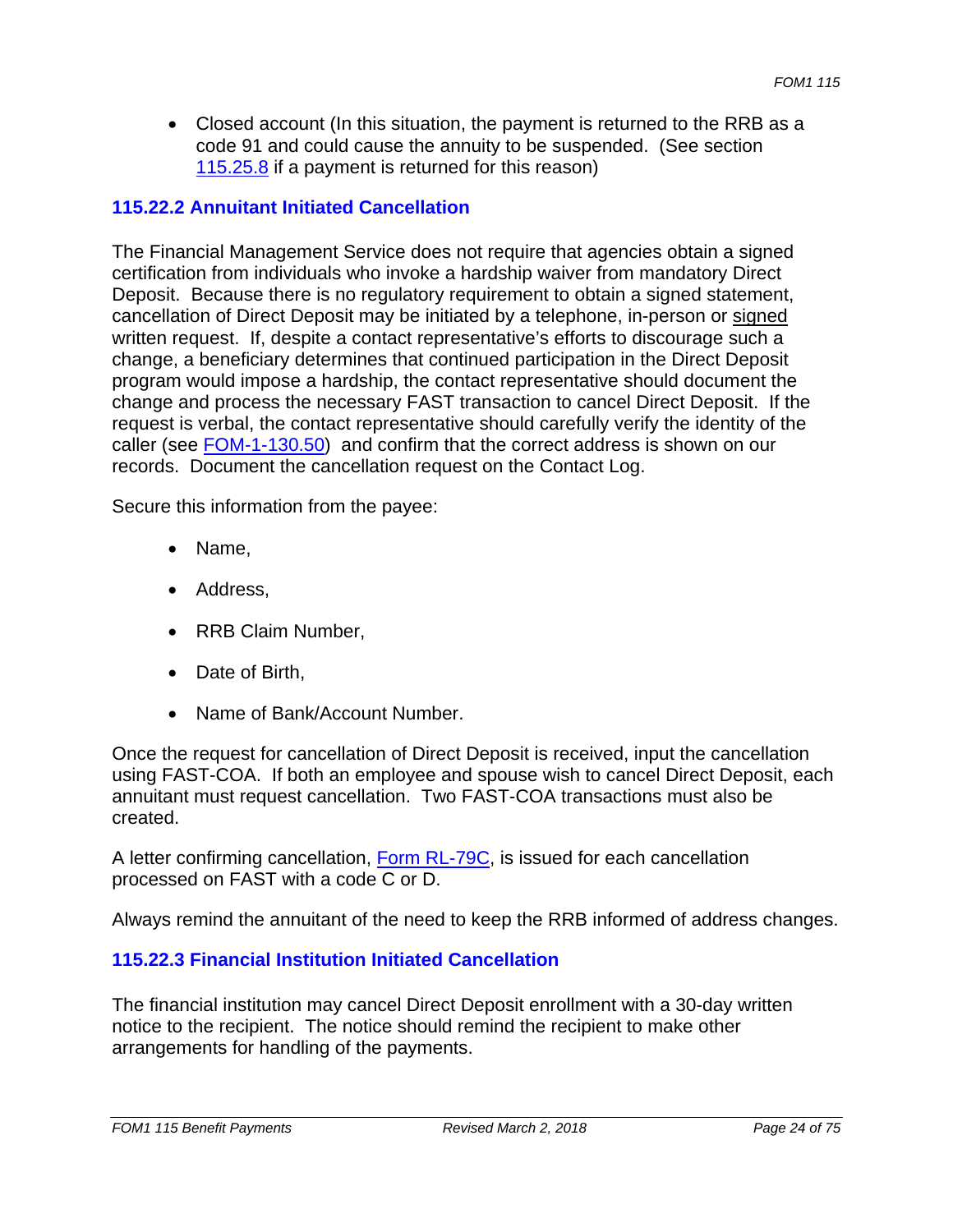The annuitant should notify the RRB immediately if the enrollment is cancelled by the financial institution. DO NOT accept cancellation requests directly from the financial institution.

## **115.22.4 Representative Payee is Appointed or Changed**

When a representative payee is appointed or changed, the Direct Deposit enrollment request completed by the annuitant or the former payee is no longer valid. The FAST-Representative Payee change will delete Direct Deposit when the records are changed to show the new payee's name and address. The new payee must complete a separate enrollment if he wants Direct Deposit to continue. Process the new Direct Deposit enrollment only after the new representative payee data shows on DATA-Q.

Note: If the new payee's enrollment request is for IDD, image the enrollment request form, and send an email to: **TCIS-CSU Group** after the new representative payee data shows on DATA-Q. All IDD enrollments are processed through ITS.gov by the Direct Deposit Specialist.

#### **115.22.5 Reinstatements and New Entitlements**

When an individual previously entitled to one type of annuity, subsequently qualifies for a different type of annuity, the adjudication units do not know if Direct Deposit payments should continue to the same account, under the same name. The field office must secure information regarding the continuation of Direct Deposit payments, when information is being developed for entitlement to a different annuity type.

Examples of change in annuity type include: when a spouse annuitant and employee divorce; and a widow(er) remarries. If the spouse or widow(er)'s annuity was under Direct Deposit, obtain a statement from the divorced spouse or remarried widow(er) which indicates whether Direct Deposit will continue. Record what changes, if any, will be made (name, depositor account number, etc.)

If the annuity is in pay status or suspended, enter the new Direct Deposit data on FAST-COA. (Send all IDD enrollments to the **TCIS-CSU Group** so the enrollment can be entered in ITS.gov and FAST-COA.)

If the record is terminated, the record must be deleted before Direct Deposit can be reestablished. Request that Headquarters personnel process a code 62 termination. The request should be referred to the appropriate adjudication unit via electronic mail. Following reinstatement, Direct Deposit can be added to the payment record.

When there is no change in the financial institution, the account number or the annuitant's name, the annuity is paid using the existing Direct Deposit data. The annuitant does not have to take any action after requesting continuation of Direct Deposit. (Note: Refer all IDD enrollments to the Direct Deposit Specialist even if there is no change in the bank information.)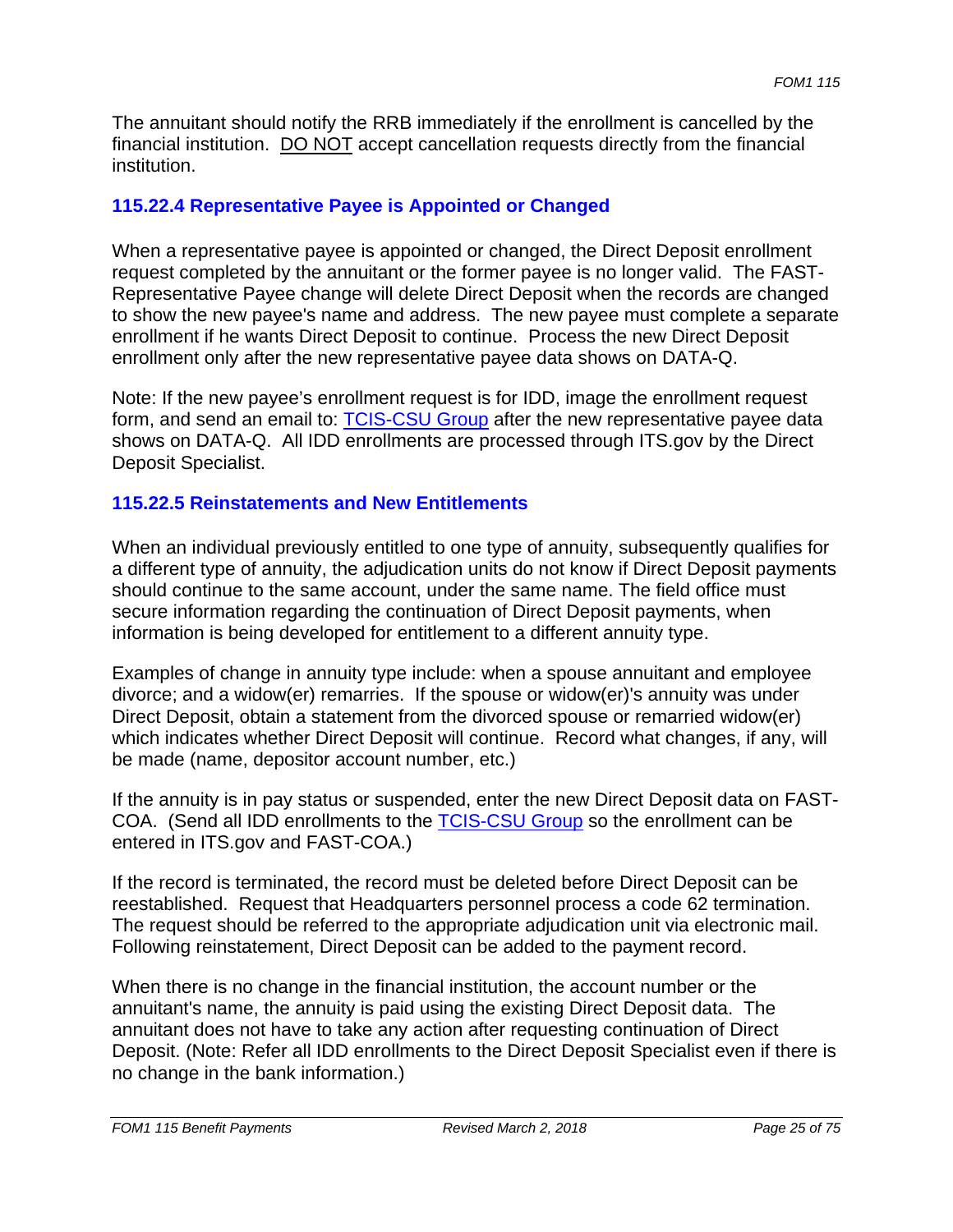## **115.22.6 Direct Deposit Processed for Wrong Annuitant**

Anyone entering Direct Deposit information should check the name, claim number, payee code, and mailing address for all annuitants, to make sure the enrollment is processed for the correct annuitant. However, there are cases in which Direct Deposit is processed for the wrong annuitant, usually when there is a divorced spouse or a remarried widow(er) on the rolls. This error causes one annuitant's payment to be deposited into another annuitant's account.

Special procedure should be followed when you become aware of this kind of problem. Process a transaction to enroll the correct annuitant for Direct Deposit and delete the Direct Deposit that was erroneously initiated. If the overpaid annuitant agrees to make immediate restitution directly to the underpaid annuitant, that is acceptable to the RRB. If your office can resolve the situation, do so, and send a report of events to Headquarters to be imaged. If repayment cannot be resolved at the field office level, report the case to the Direct Deposit Specialist. If the Direct Deposit Specialist is unable to resolve the situation, the case will be referred to P&S-PAS. P&S-PAS will determine whether to advise the retirement or survivor customer service group to make a special payment to the underpaid annuitant and make arrangements for recovery from the annuitant whom was overpaid.

(Note: All IDD enrollments processed for the wrong annuitant must be sent to the Direct Deposit Specialist for prompt handling.)

You may also use this procedure, with the exception of contacting the Direct Deposit Specialist, when you become aware of a similar problem caused when a change of address is processed for the wrong annuitant and the payment was issued as a paper check.

## **115.22.7 Erroneous Report of Death**

Annuities are sometimes terminated when the RRB receives an erroneous report of death. The annuity is reinstated immediately when the retirement or survivor customer service representative is informed of the erroneous termination. If the financial institution erroneously returns a payment coded for death, they will notify the annuitant and the RRB of the error. The financial institution may send a copy of the Form SF 1199A to the RRB to reinstate Direct Deposit. (also see section 145.20)

NOTE: Upon receipt of a report of death, Direct Deposit data is deleted from the Checkwriting Master, but will still appear on the DATA-Q screen for reclamation purposes. In the situation of an erroneous report of death, reinstatement of the annuity will delete the Direct Deposit information from DATA-Q. The Direct Deposit information must be re-entered on IDDA. Otherwise, the reinstatement payment will be made by check. However, if the annuitant is receiving a combined railroad retirement/social security benefit, the first benefit to be reinstated will be sent via Direct Deposit. The other benefit will be made by check.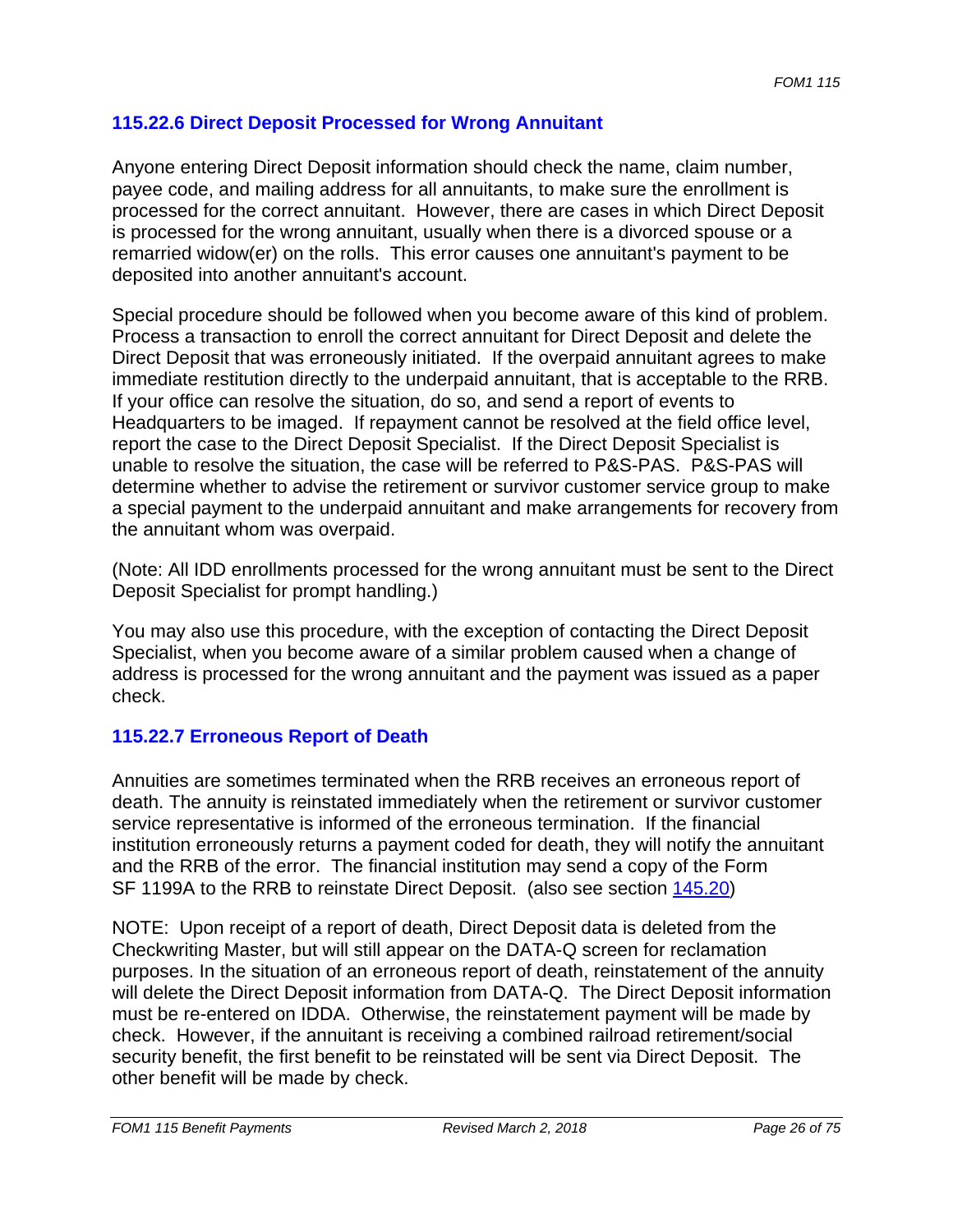An erroneous report of death received for an IDD enrollment must be sent to the Direct Deposit Specialist. The Direct Deposit Specialist will enter the International Direct Deposit information on IDDA and on the ITS.gov application. Since most foreign payment recipients do not have a social security number, the Direct Deposit Specialist will pend the claim until an award has been reinstated. Due to the processing time, it is possible for the reinstatement payment to be made by check and other payments to be sent via direct deposit.

### **115.22.8 Death of Annuitant and Outstanding Payments**

When an annuitant who has enrolled in Direct Deposit dies, the financial institution is required to immediately return payments to the RRB that are received after death as instructed in the Green Book. The financial institution releases a notice to the annuitant's last known address advising family members to contact the financial institution and the RRB if the date of death is incorrect.

When notice of death is received, the Automated Receivable, Reclamation, and Credit (ARRC) system will initiate reclamation action through the Department of the Treasury (Treasury). Treasury will send the reclamation notice, Form TFS-133, to the financial institution requesting the return of the outstanding payments. If there are not enough funds in the annuitant's account to cover the outstanding payments, the financial institution is required to provide the names and addresses of the persons who withdrew monies from the account after the annuitant's death on the TFS-133 and return it to Treasury. Treasury will forward a copy of the TFS-133 to the RRB who then requests the outstanding amounts from the withdrawers. If the RRB is unsuccessful at collecting the outstanding total from the withdrawers, the financial institution is liable for the entire outstanding amount if they knew of the annuitant's death at the time of the deposit. If they did not know of the death, they are liable for the amount sent within 45 days of the date of death, not to exceed the outstanding total. Regulations covering the liability of financial institutions are found in the Green Book.

Note: Reclamation of IDD payments are handled manually by the Bureau of Fiscal Operations-Debt Recovery Division (BFO-DRD). BFO-DRD will complete Form KFC-1710, IDD Reclamation Request Form, and forward it to the Kansas City Financial Center (KFC). KFC will send a reclamation notice to the foreign financial institution, requesting the return of the not-due payments. Unlike domestic financial institutions, foreign financial institutions operate on an honor system (best effort attempt) and Treasury has no authority to debit a foreign bank. If after 90 days the not-due payments have not been returned, the reclamation is closed and an alternative method of recovery, or decision to write the debt off, must be initiated by BFO-DRD.

Occasionally, refunds are made in excess of the amount released after the annuitant's death and/or a financial institution will erroneously return a payment received before the annuitant's death.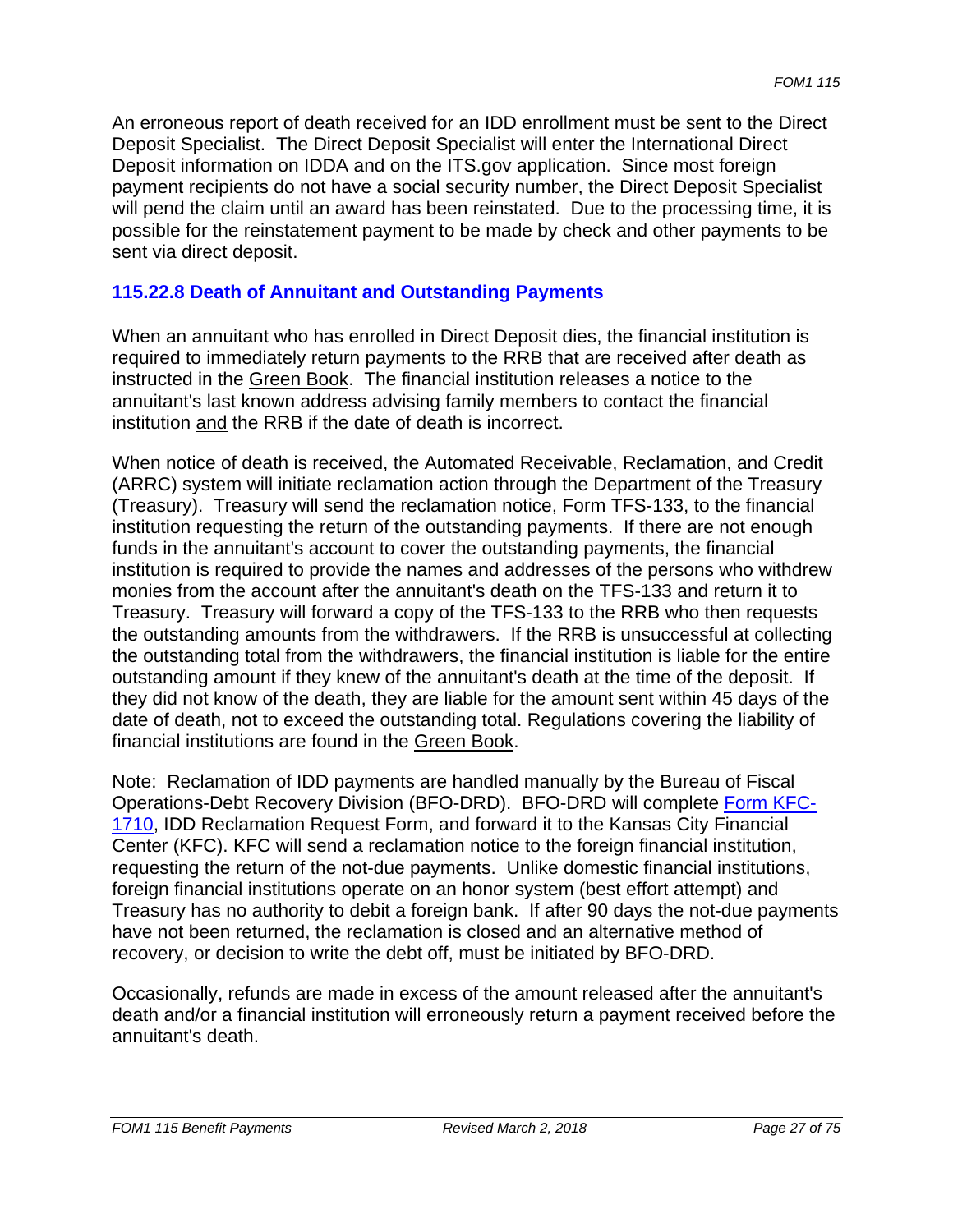Refunds made in excess of the amount received after the annuitant's death, are considered over-reimbursements. The RRB will return the over-reimbursement as follows:

- If the financial institution returned the payments and the family refunded the amount of the payments later, the RRB will return the over-reimbursement to the family.
- If the financial institution returned the payments and Treasury debited the financial institution for the amount due, the RRB will return the overreimbursement to the financial institution.
- If a financial institution erroneously returns a payment received before the annuitant's death, the payment is considered an annuity due but unpaid at death, even if the payment was returned/reclaimed based on a wrong date of death report. Annuities due but unpaid at death are paid as explained in FOM-1-615; they cannot be repaid to the financial institution.

Exception: In the event the FI returns a payment from its own funds, i.e. the annuitant's account was not debited for the amount of the payment, RRB will settle with the FI. The FI must furnish a written statement that the annuitant's account was not debited.

## **115.22.9 Financial Institution Takeover/Liquidation**

When one financial institution is taken over by another financial institution, no special action is necessary on the part of Direct Deposit participants. Changes that are made are done in such a way that provides for the continuity in payments.

An arrangement is usually made with a neighboring financial institution to be the bank of receivership that accepts EFT payments made in the interim. These payments are provided to the annuitant in the form of cashier's checks.

However, Treasury does not require the appointment of a bank of receivership. When a financial institution closes, and does not refer its Direct Deposit payments to another financial institution, the payments are returned to the RRB. The returned payment deletes Direct Deposit information from DATA-Q and may cause the annuity to be suspended. See section 115.25.8.

When a financial institution is liquidated, all of its assets are usually frozen and no further deposits are accepted. The Federal Savings and Loan Insurance Corporation arranges to provide cashier's checks for the balance in a depositor's account. Agencies issuing Direct Deposit payments are provided with a list of their affected beneficiaries so that Direct Deposit can be deleted as soon as possible. No more than one month's payment would have to be handled in this manner.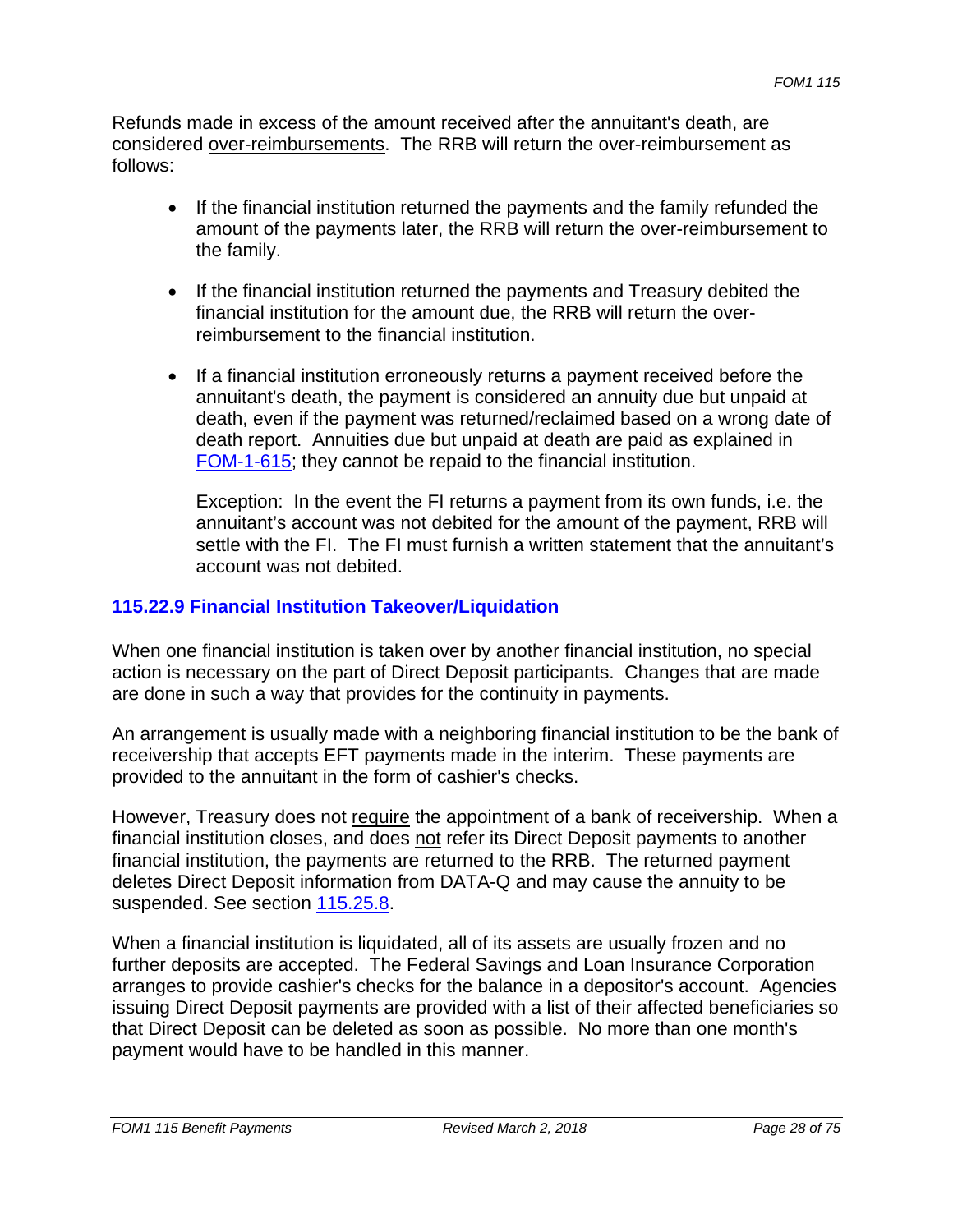Treasury regularly notifies the RRB of changes in the financial community and provides the names and claim numbers of affected RRB annuitants. Corrections to the annuitants' records are generally handled by the Direct Deposit Specialist and the Retirement and Survivor Customer Service Group representatives.

## **115.22.10 Processing Payment Record Changes**

Some payment record changes may be made at the field office on FAST-COA, while other changes are made by the financial institution through Treasury's automated notification of change (NOC) system. Foreign financial institutions cannot make changes through the automated NOC system. Record changes for IDD payments must be made by the Direct Deposit Specialist.

A. Changing Financial Institutions - It is not necessary to cancel Direct Deposit at the current financial institution for the annuitant to change to a different financial institution. A new Direct Deposit enrollment will delete the previous enrollment. Be sure to advise the annuitant of the effective date of the new enrollment; the old account should not be closed out until the benefits begin to be credited to the new account. Closing the account could result in the payments being returned to the RRB and could cause the annuity to be suspended. The returned payments will have a return reason code 91. See section 115.25.8 if payments are returned for this reason.

Note: Send IDD financial institution changes to the Direct Deposit Specialist who will investigate with Policy & Systems-PAS.

B. Changing Home Address - A FAST-COA transaction with a change code 2, 4, or 5 will change the mailing address only; it will not affect Direct Deposit status. Use the FAST-COA system whenever possible to change the mailing address of an annuitant. Direct Deposit can be deleted using the FAST system.

When you discuss Direct Deposit with an annuitant, impress upon him the necessity of keeping us informed of the home address. We must have an accurate and current home address for all of our Direct Deposit annuitants to ensure that mass adjustment notices, tax statements, and other informational material are delivered and received by the intended payment recipient.

It often comes to our attention when material is returned as undeliverable that we do not have a current address. When this occurs, use Form Letter RL-697F to request from the financial institution the most current address on record for the annuitant. The name and address for the financial institution's routing number displayed on DATA-Q can be found on the Financial Organization Master File (FOMF). FOMF can be accessed by selecting 31 from the RRAPID MAIN MENU. In some cases, a field assignment may be sent for you to investigate whether an annuitant is still alive and competent.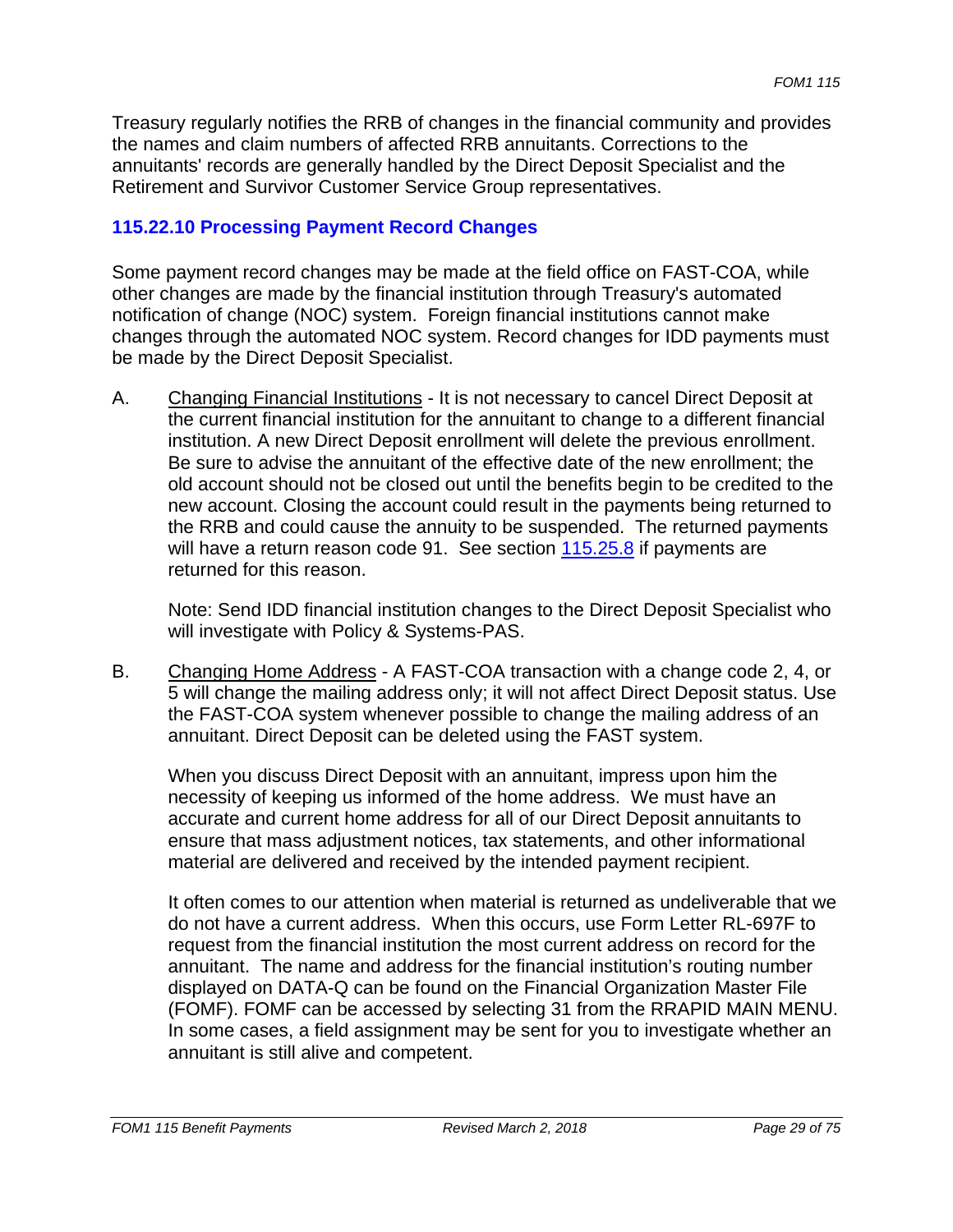Form Letter RL-697F cites the U.S. Code which requires financial institutions to disclose this information to the RRB. The Form Letter RL-697F instructs the financial institution to respond to the letter even if the address on their records is the same as the one we have on our records.

Do not release Form Letter RL-697F to routing number 021053065. This routing number is used for International Direct Deposit and does not go to the payment recipient's foreign financial institution.

NOTE: The importance of keeping the RRB informed of the most current address cannot be overemphasized. The annuities of such persons can be suspended if mail delivered to the home address on record is returned as undeliverable. The handling of undeliverable mail is explained in FOM-I-139.

Note: After you process a change of address for a foreign mailing recipient, send an email to the Direct Deposit Specialist so that the address in ITS.gov can be updated. Any inconsistencies in our records and ITS.gov will generate a referral that will handled by the Direct Deposit Specialist.

C. Who Processes Changes - When an annuitant requests a change in the payment record, refer to this chart for proper processing.

RRB processing means field office or Headquarters initiated changes. NOC (Notification of Change) are mechanical changes created by the domestic financial institution and sent to the RRB through the Federal Reserve Bank. Foreign financial institutions will not be able to create mechanical changes that are submitted through the Federal Reserve Bank. Any notice of IDD change must be sent to the Direct Deposit Specialist for proper handling.

| Changed<br>information | <b>RRB</b> | <b>NOC</b> | <b>What happens</b>                                              |
|------------------------|------------|------------|------------------------------------------------------------------|
| Annuitant's name       | X          |            | Direct Deposit information remains the<br>same.                  |
|                        |            |            | Refer an IDD name change to the Direct<br>Deposit Specialist.    |
| Annuitant's address    | X          |            | Direct Deposit information remains the<br>same.                  |
|                        |            |            | Refer an IDD address change to the<br>Direct Deposit Specialist. |

## Processed By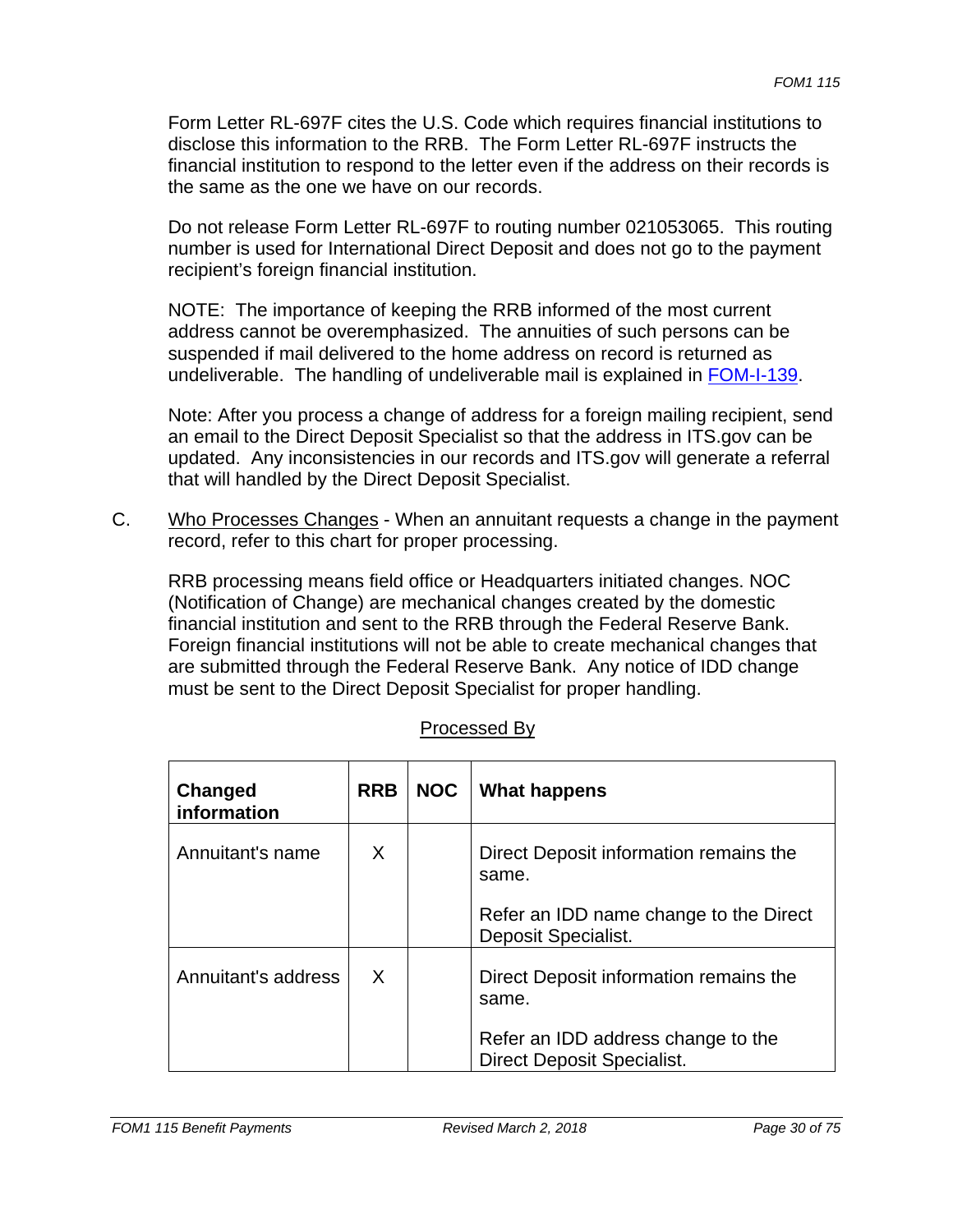| Representative<br>Payee            | X |   | Direct Deposit is deleted.<br>Refer an IDD representative payee<br>change to the Direct Deposit Specialist. |
|------------------------------------|---|---|-------------------------------------------------------------------------------------------------------------|
| <b>Account Title</b>               |   | X | A new enrollment is required.                                                                               |
|                                    | X |   | Refer an IDD representative payee<br>change to the Direct Deposit Specialist.                               |
| <b>Financial Institution</b>       |   | X | A new enrollment is required.                                                                               |
|                                    | X |   | Refer an IDD representative payee<br>change to the Direct Deposit Specialist.                               |
| <b>Routing Transit</b><br>Number   |   | X | These changes are processed<br>automatically.                                                               |
| <b>Depositor Account</b><br>Number |   | X | Changes will be shown as changes of<br>Direct Deposit information on DATA-Q                                 |
|                                    | X |   | Refer an IDD depositor account number<br>change to the Direct Deposit Specialist.                           |
| <b>Account Type</b>                |   | X | Changes will be shown as changes of<br>Direct Deposit information on DATA-Q.                                |
|                                    | X |   | Refer an IDD account type change to the<br><b>Direct Deposit Specialist.</b>                                |

## **115.22.11 Answering Direct Deposit Inquiries**

#### A. When There is Missing Information

In the event that missing or discrepant Direct Deposit information cannot be resolved by telephone, form letter RL-199 is used to return incomplete or incorrect requests for enrollment to the financial institution. Include your office's address and phone number in the spaces provided.

It is not necessary to control for the return of the enrollment request.

#### B. When an Annuitant Claims Non-Receipt

If you receive a claim of non-receipt for a Direct Deposit payment, refer to section 115.30, Reporting Non-Receipt in Direct Deposit cases.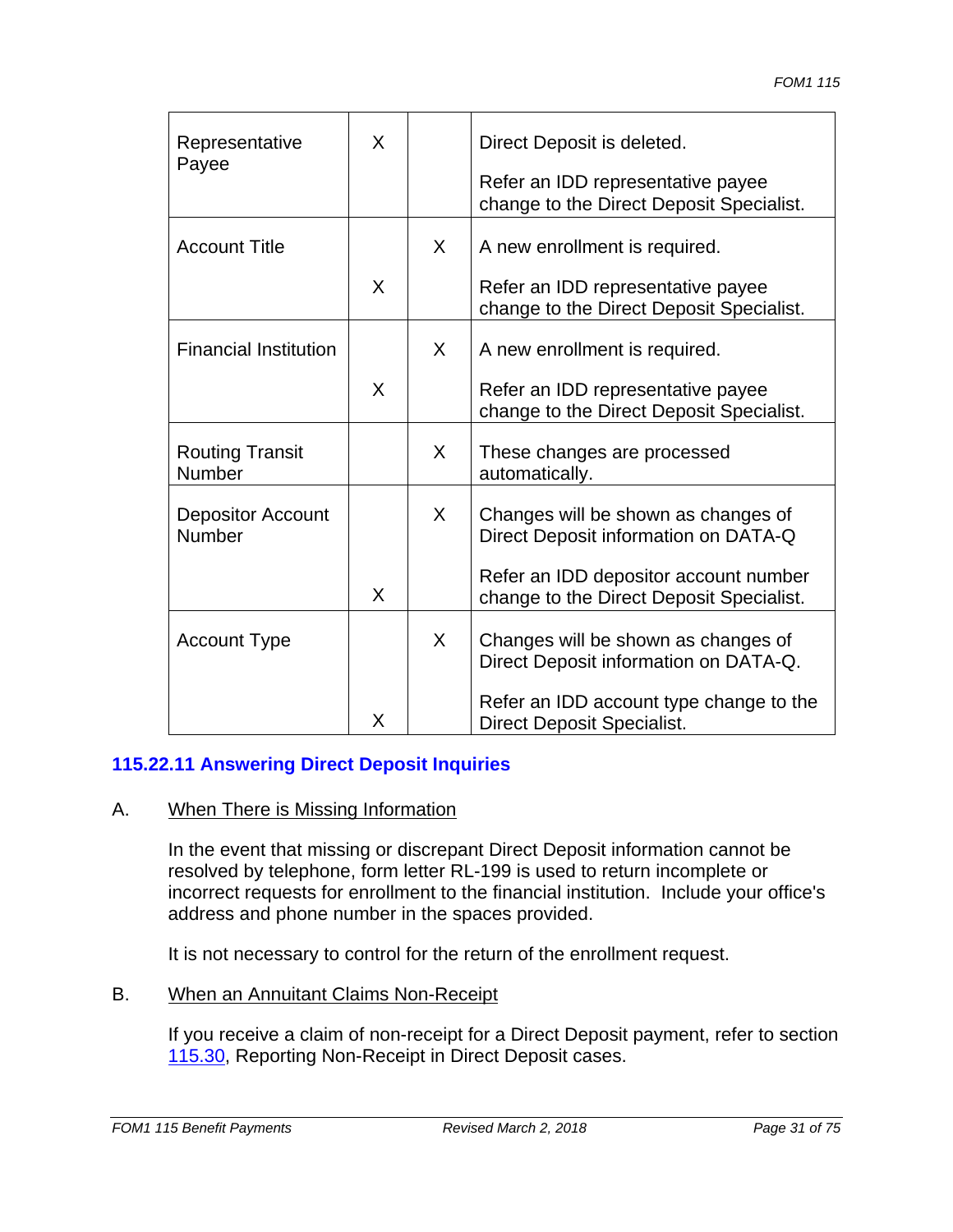# **115.23 Processing Direct Deposit Forms**

Enrollment using the Form SF-1199A at a domestic financial institution or Form OF 1199-I at a foreign financial institution may be the preferred choice for some annuitants. The Direct Deposit sign-up form, Form SF-1199A, or Form OF 1199-I, is used to authorize the Direct Deposit of payments into an annuitant's checking or savings account at a bank, savings and loan or credit union. The enrollment is processed by the Direct Deposit Specialist.

## **115.23.1 Review of the Enrollment Forms for Acceptability**

The Form SF-1199A and Form OF 1199-I must be reviewed carefully before processing. Unacceptable forms will involve contact with the financial institution, the annuitant or the U.S. Embassy. When possible, resolve errors or omissions by phone. If you must return any of the forms to the financial institution or the annuitant, use Form Letter RL-199. In some cases, representative payee development may be in order prior to processing the Direct Deposit enrollment forms.

| A. Form SF-1199A - Domestic Direct Deposit Enrollment Request Form |  |
|--------------------------------------------------------------------|--|
|--------------------------------------------------------------------|--|

| Section 1         | Section 1 is completed by the payee.                                                                                                                                                  |  |  |
|-------------------|---------------------------------------------------------------------------------------------------------------------------------------------------------------------------------------|--|--|
| Item A            | Name of Payee (last, first, middle initial). The name of the<br>annuitant or representative payee must be shown in this block.                                                        |  |  |
|                   | Address. The payee's mailing address must be entered. If the ZIP<br>code is missing, it can be entered from the National ZIP Code<br>Directory or the RRB ZIP Code Master.            |  |  |
|                   | Telephone Number. This item does not have to be completed.                                                                                                                            |  |  |
| Item B            | Name of Person Entitled to Payment. The name of the annuitant<br>should be entered here.                                                                                              |  |  |
| Item <sub>C</sub> | Claim or Payroll ID Number. The beneficiary symbol, prefix, claim<br>number and payee code must appear in this block.                                                                 |  |  |
|                   | Beneficiary symbol or prefix missing - Check DATA-Q.<br>$\bullet$                                                                                                                     |  |  |
|                   | Claim number missing or impossible number - Check<br>$\bullet$<br>EDMA.                                                                                                               |  |  |
|                   | • Payee Code Missing - This item must be checked carefully.<br>If the prefix is "A" enter "1" in the suffix space. All other<br>prefixes must be checked against DATA-Q to verify the |  |  |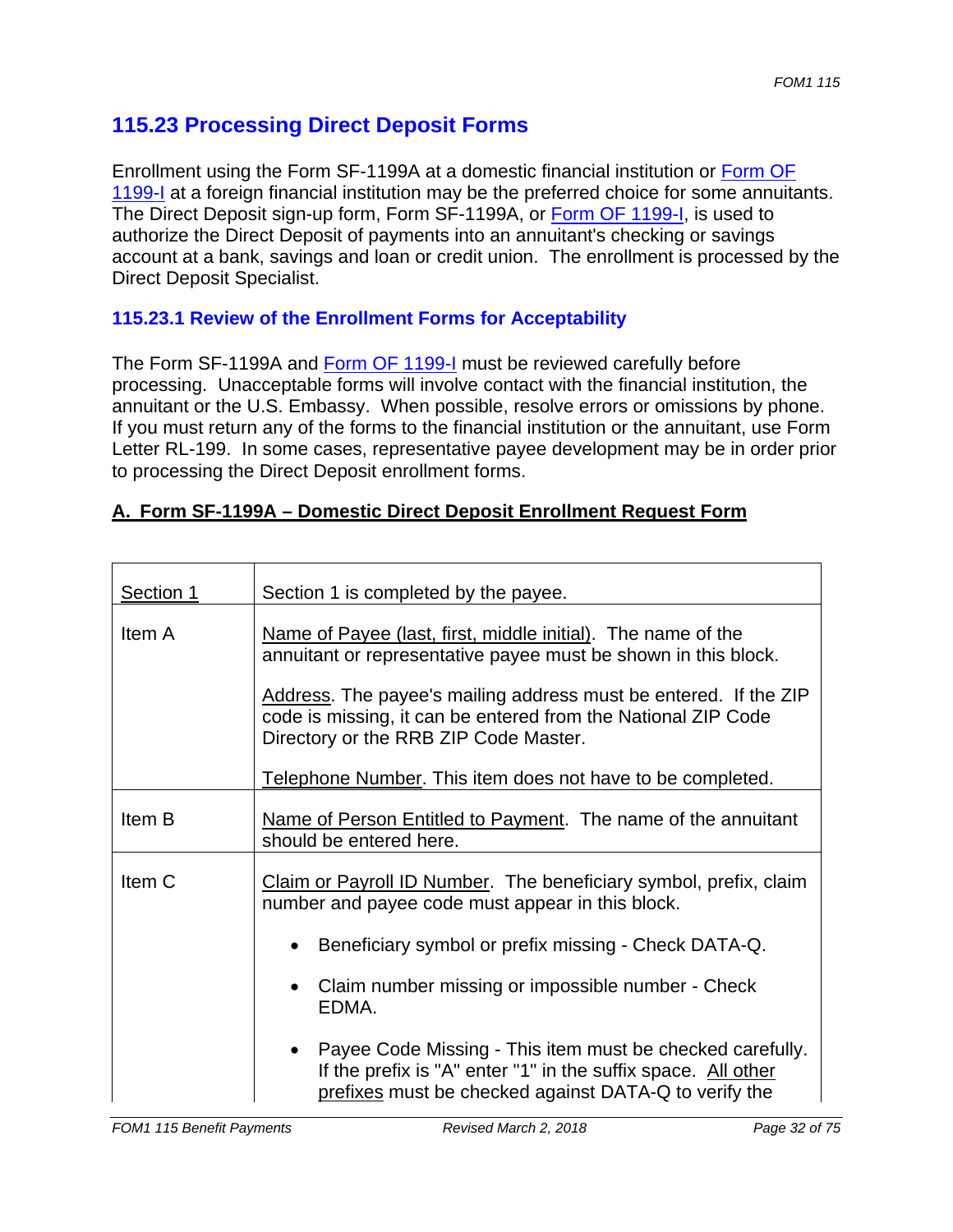|        | payee's name and payee code on the SF-1199A with the<br>name and payee code on the master record. If an incorrect<br>payee code is entered payment could be sent to the wrong<br>person.                                                                                                                                                                                                                                                                                       |
|--------|--------------------------------------------------------------------------------------------------------------------------------------------------------------------------------------------------------------------------------------------------------------------------------------------------------------------------------------------------------------------------------------------------------------------------------------------------------------------------------|
| Item D | Type of Depositor Account. If neither box is checked, contact the<br>financial institution.                                                                                                                                                                                                                                                                                                                                                                                    |
| Item E | <b>Depositor Account Number. Check this item carefully. The entry</b><br>may be all numerals, all letters, or a combination of both. Dashes<br>(-) may be used as part of the number (i.e., 1234-5678), but other<br>symbols such as slashes (/) or asterisks (*) are not acceptable. If<br>a symbol other than a dash is used, contact the financial<br>institution.                                                                                                          |
|        | <b>Account number is annuitant's name. Some financial institutions</b><br>do not have depositor account numbers, but instead use names. If<br>the depositor's name is used as his account number, insert<br>dashes between the first name (or initial), middle initial and last<br>name. If there is a period after an initial, edit it out. If the name,<br>including dashes, exceeds 17 characters, contact the financial<br>institution and attempt to resolve the problem. |
|        | If a financial institution indicates that it does not use account<br>numbers by showing "NAME" in the account number blank, enter<br>the payee's name in the spaces as described above.                                                                                                                                                                                                                                                                                        |
|        | Account number exceeds 17 characters. A numerical account<br>number, including dashes, cannot exceed 17 characters. If the<br>account number, including spaces, exceeds 17 characters, edit<br>out the spaces. If after editing out the spaces (do not edit out<br>dashes), the number still exceeds 17, contact the financial<br>institution.                                                                                                                                 |
| Item F | Type of Payment. If this item has not been completed and the<br>payee is an RRB annuitant, do not return the form solely for the<br>completion of this item.                                                                                                                                                                                                                                                                                                                   |
| Item G | This Box for Allotment of Payment Only. This item does not apply<br>to RRB annuitants and may be disregarded.                                                                                                                                                                                                                                                                                                                                                                  |
|        | <b>Payment/Joint Payee Certification.</b> This space must be completed<br>by the payee in his own handwriting.                                                                                                                                                                                                                                                                                                                                                                 |
|        | If the employee signs by a mark $(X)$ , two persons must witness the<br>signature. A person holding power-of-attorney for the annuitant<br>can witness the signature, but cannot sign for the annuitant. If the                                                                                                                                                                                                                                                                |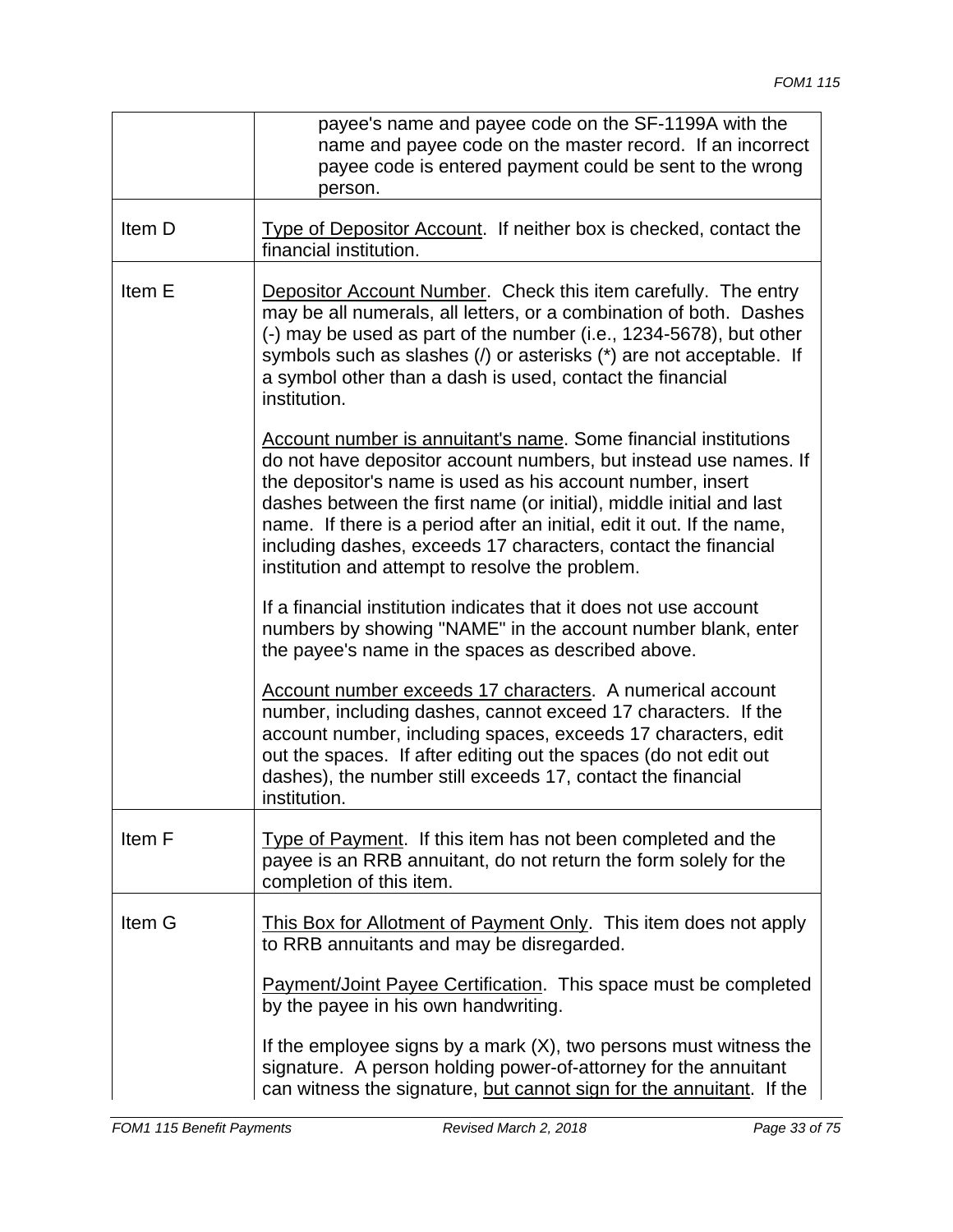|           | signature is missing or unacceptable, the Form SF-1199A must be<br>returned to the financial institution.<br>Joint Account Holder's Certification. This item does not need to<br>be completed.                                                                                                                                                                                                                                                                                                                                                                                                                                            |
|-----------|-------------------------------------------------------------------------------------------------------------------------------------------------------------------------------------------------------------------------------------------------------------------------------------------------------------------------------------------------------------------------------------------------------------------------------------------------------------------------------------------------------------------------------------------------------------------------------------------------------------------------------------------|
| Section 2 | Section 2 can be completed by either the financial institution or the<br>annuitant. Although this section should show the name and<br>address of the RRB, it does not have to be completed. Do not<br>return the SF-1199A solely because this item is incorrect or<br>incomplete.                                                                                                                                                                                                                                                                                                                                                         |
| Section 3 | Section 3 is completed by the financial institution. It should be<br>reviewed to ensure that all items have been completed.<br>Name and Address of Financial Institution. If the name and<br>address of the financial institution is missing, enter them from the<br>return address shown on the envelope in which the form was<br>received. If the envelope has been discarded and the form must<br>be returned, the name and address of the financial institution can<br>be taken from the Financial Organization Master File (FOMF). If<br>the routing number is also missing, it may be obtained as<br>explained in section 115.20.7. |
|           | Routing Number and Check Digit. Each box must have a number<br>in it. If any box is not filled, refer to section 115.20.7.                                                                                                                                                                                                                                                                                                                                                                                                                                                                                                                |
|           | Depositor Account Title. For annuitants enrolling who are also the<br>payee, refer to section 115.20.8.                                                                                                                                                                                                                                                                                                                                                                                                                                                                                                                                   |
|           | If a representative payee is involved, refer to section 115.20.9 for<br>additional information.                                                                                                                                                                                                                                                                                                                                                                                                                                                                                                                                           |

## **B. Form OF 1199-I – International Direct Deposit Enrollment Request Form**

| <b>Section A</b> | <b>Person to Receive Payment</b>                                                                                                |
|------------------|---------------------------------------------------------------------------------------------------------------------------------|
|                  | Name of Payee (last, first, middle initial) - The name of the<br>annuitant or representative payee must be shown in this block. |
|                  | Name of Person Entitled to Payment - The name of the annuitant<br>should be entered here, if different from the name of payee.  |
|                  | Address - The payee's mailing address must be entered.                                                                          |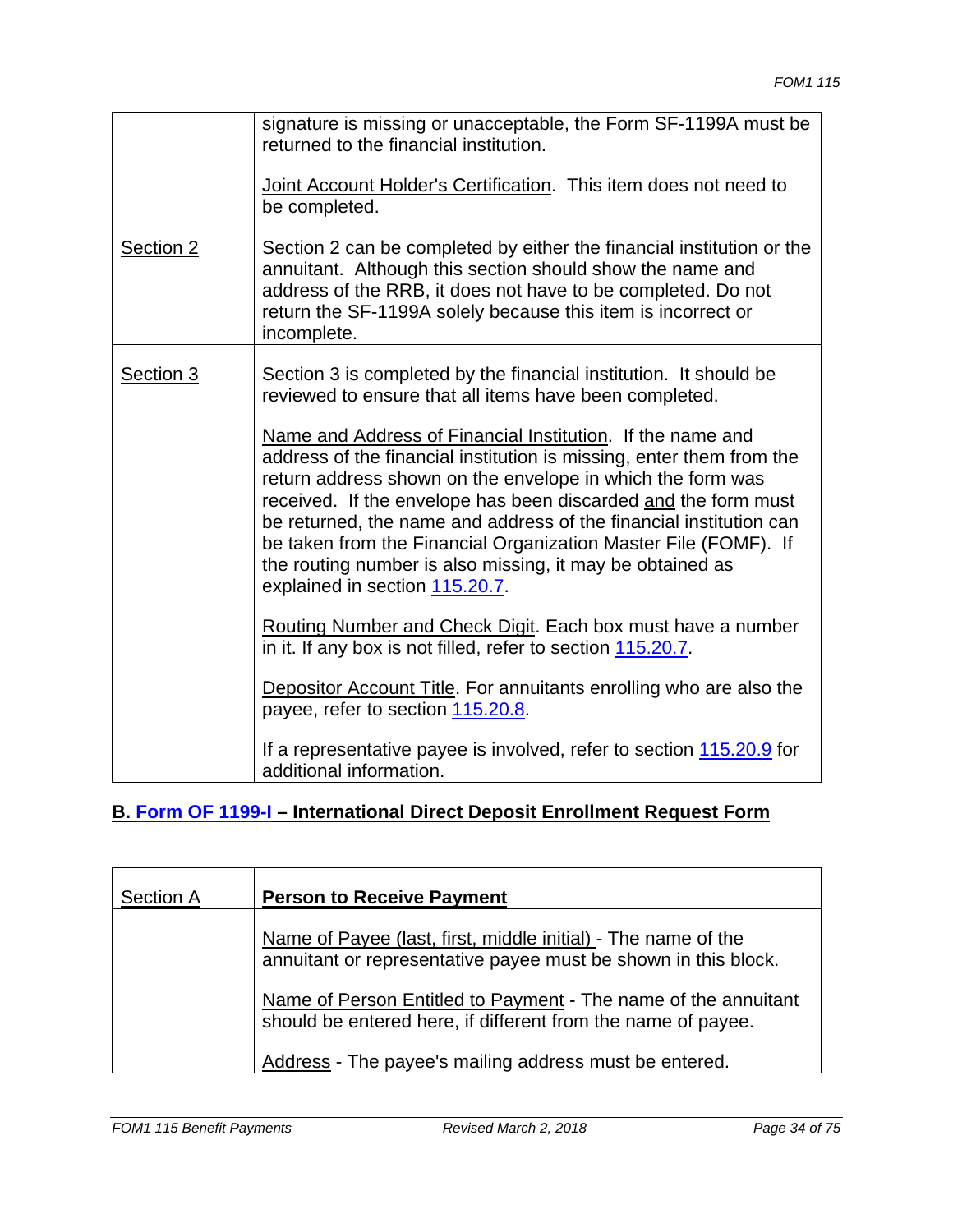|                  | <b>Note:</b> If the address does not match what is on DATAQ, it must be<br>reconciled before submitting an enrollment request for processing.<br>To qualify for IDD the payment recipient must live in a foreign<br>country.                                                                                           |
|------------------|------------------------------------------------------------------------------------------------------------------------------------------------------------------------------------------------------------------------------------------------------------------------------------------------------------------------|
|                  | Telephone Number – The telephone number of the payment<br>recipient is optional.                                                                                                                                                                                                                                       |
|                  | RRB Claim Number or Bene SSN - The beneficiary symbol, prefix,<br>claim number and payee code must appear in this block.                                                                                                                                                                                               |
|                  | <b>Note:</b> Verify the RRB claim number or beneficiary social security<br>number to ensure the individual is a railroad retirement<br>beneficiary.                                                                                                                                                                    |
| <b>Section B</b> | Type of Payment (check only one)                                                                                                                                                                                                                                                                                       |
|                  | Payment recipients are instructed to check one payment type. If<br>the payment type is other than 'RAILROAD RETIREMENT' and<br>we can not verified the individual's claim number, social security<br>number, or name through our systems, prepare a RL-199 to return<br>the enrollment request back to the individual. |
| Section C        | <b>Bank Information</b> (This section should be completed by a bank<br>official.)                                                                                                                                                                                                                                      |
|                  | Name of Bank: The name of the financial institution where the                                                                                                                                                                                                                                                          |
|                  | account has been established.                                                                                                                                                                                                                                                                                          |
|                  | <b>Bank Phone Number:</b> The telephone number provided in this<br>line may not conform to our standard telephone number. In most<br>cases, it may be necessary to contact the servicing American<br>Embassy or Consulate for assistance rather than call the financial<br>institution directly.                       |
|                  | <b>Bank Address and Country:</b> The financial institution must reside in<br>a foreign country. If the financial institution provides a domestic<br>address, the request will be considered and processed as a<br>domestic direct deposit set up through a correspondent bank.                                         |
|                  | <b>Bank Code:</b> The bank code is referred by countries by different<br>names.                                                                                                                                                                                                                                        |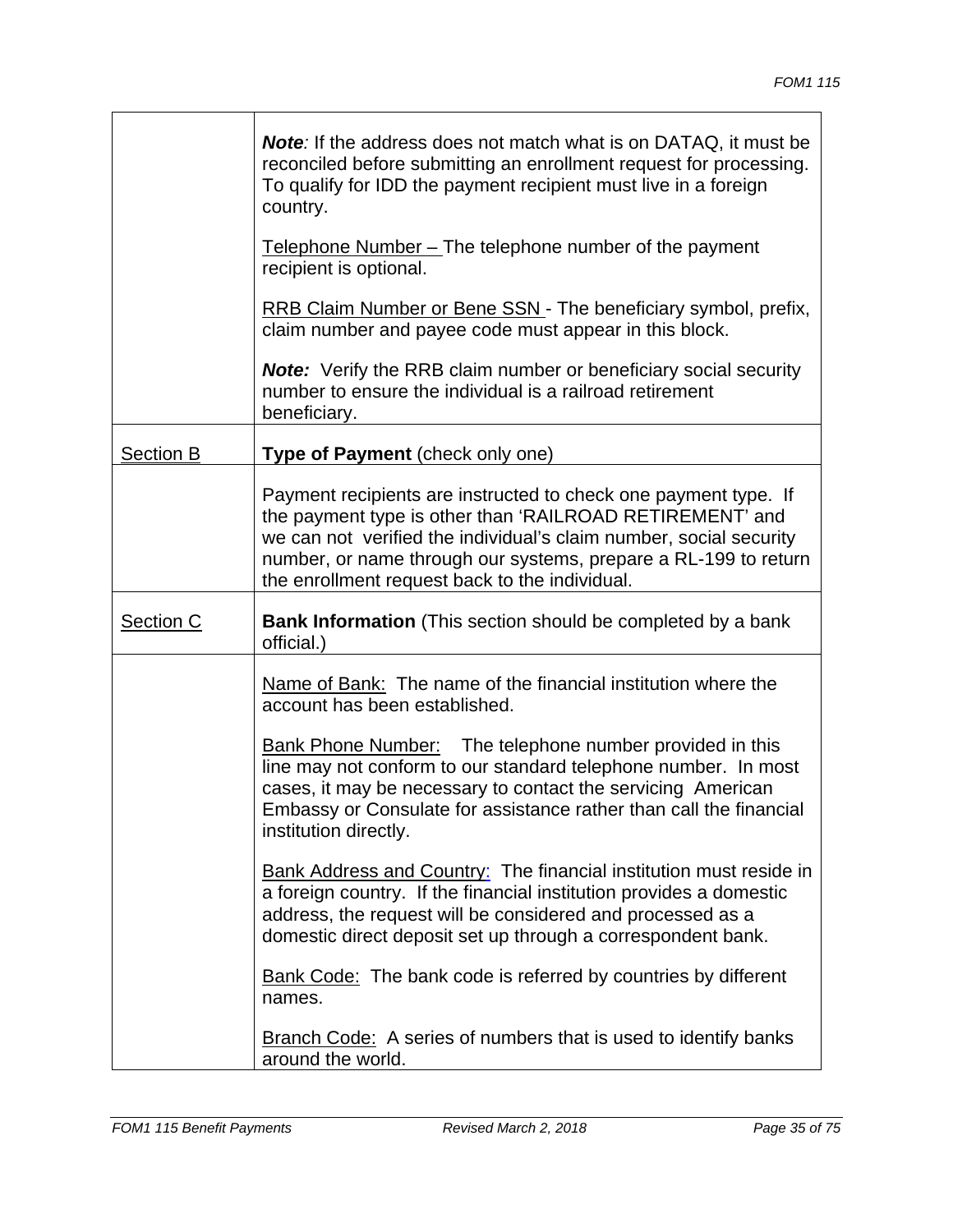|           | <b>Account Number or IBAN: International Bank Account Number is</b><br>an international standard for identifying bank accounts across<br>national borders.                                                                                                                                                                                                                                                                                 |
|-----------|--------------------------------------------------------------------------------------------------------------------------------------------------------------------------------------------------------------------------------------------------------------------------------------------------------------------------------------------------------------------------------------------------------------------------------------------|
|           | <b>Account Title:</b> Individual or joint account. If a joint account,<br>Section E must be signed by the other person on the account.                                                                                                                                                                                                                                                                                                     |
|           | <b>Type of Account:</b> The type of account savings or checking.                                                                                                                                                                                                                                                                                                                                                                           |
|           | Type of Currency: Canada is the only foreign country that<br>provides account holders the option to set up a U.S dollar account<br>and/or a Canadian dollar account. While most Canadian payment<br>recipients have only one Canadian account, others will open up a<br>US dollar account and a Canadian dollar account. It is important<br>that the account number provided matches the currency type or<br>the payment will be returned. |
|           | <b>Bank Official's Certification:</b> The signature of the financial<br>institution official who completed the form.                                                                                                                                                                                                                                                                                                                       |
| Section D | <b>Certification:</b> (The payment recipient must sign and date this<br>section.)                                                                                                                                                                                                                                                                                                                                                          |
| Section E | <b>For Joint Account Holders:</b> If this is a joint account, all account<br>holders must read the back of the form and sign and date this<br>section.                                                                                                                                                                                                                                                                                     |

## **115.23.2 Direct Deposit Form is Acceptable**

If all sections of the SF-1199A are completed correctly, input the Direct Deposit information on FAST. Refer to FOM-I-1570.26 for entry instructions.

If all sections of the **OF-1199-I** are completed correctly, send the form to the Direct Deposit Specialist in TCIS.

## **115.23.3 Direct Deposit Form is Not Acceptable**

If review of the Direct Deposit enrollment forms indicates that an omission or error has been made that cannot be resolved as explained in section 115.20.7, it will be necessary to contact the financial institution, the annuitant, or the Direct Deposit Specialist in TCIS.

You may use the telephone to resolve minor matters, although some financial institutions will accept only written requests for information. Use Form Letter RL-199 when returning the Direct Deposit enrollment form to the financial institution. Refer to section 115.22.11 for guidelines on corresponding with financial institutions.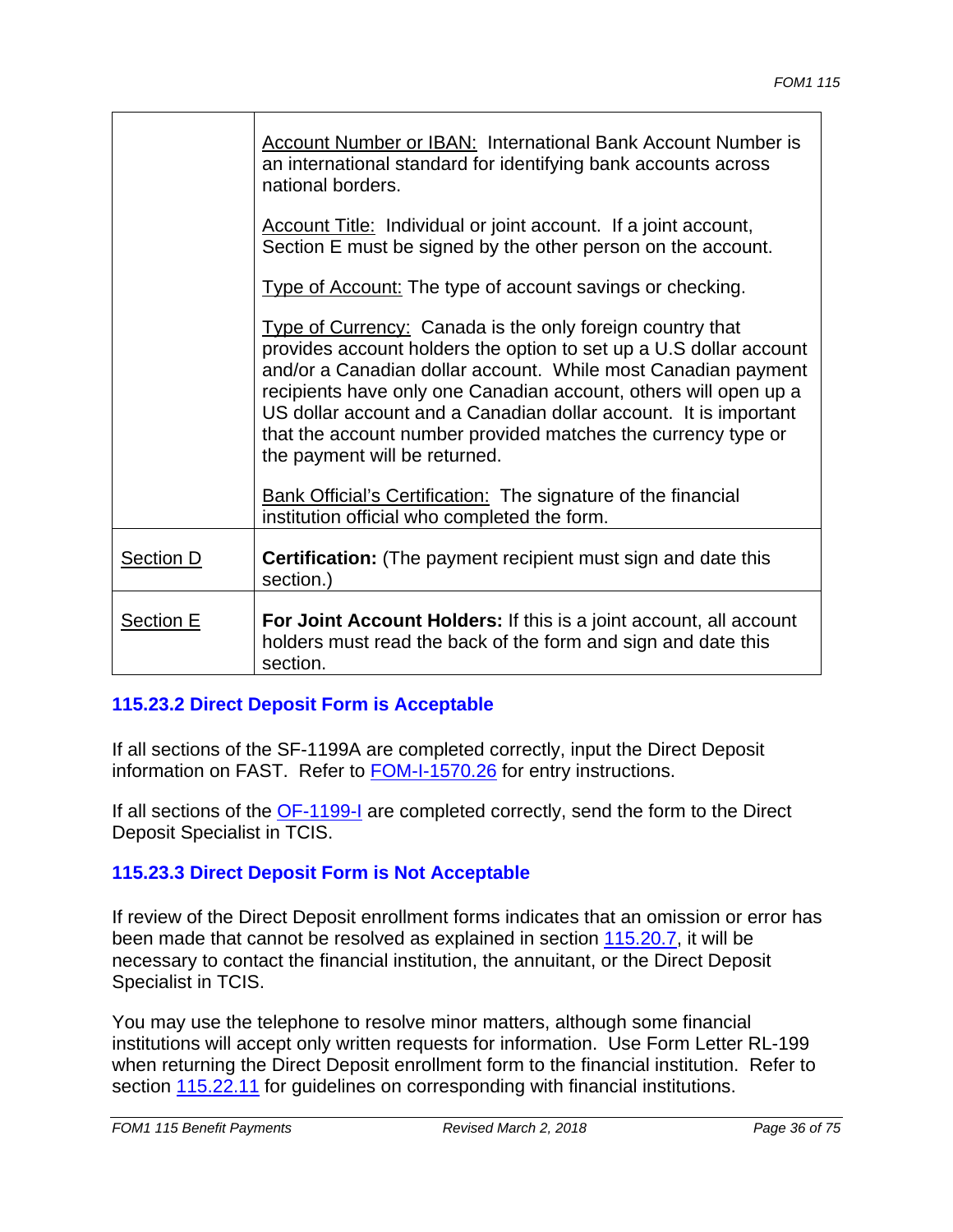# **115.24 Automated Enrollments (ENR)**

Beginning September 20, 1996, railroad retirement beneficiaries and other recipients of Federal benefit payments (including railroad unemployment and sickness benefits) could enroll for Direct Deposit at their financial institution. The automated enrollment process (ENR) was developed by the Social Security Administration, the National Automated Clearing House Association (NACHA) and the Department of Treasury with input from the RRB. ENR simplifies and improves the Direct Deposit enrollment process.

ENR involves the financial institution electronically transmitting Direct Deposit enrollment information to the Federal agency through the Federal Reserve Bank (FRB) using the Automated Clearing House (ACH) network.

# **115.24.1 RRB Processing of the ENR File**

The RRB receives an ENR file from the FRB daily. This daily file contains the beneficiary's first and last name, social security number (SSN), representative payee code, bank routing number, check digit, account number, account type and a transaction code. An automated program "FAENR01" takes in the file and attempts to mechanically process the Direct Deposit enrollments. Enrollments that match on all identifying information are processed mechanically through a batch Change of Address (COA) process within the DAISY job stream. Annuitants who enroll using ENR will receive an RL-79E letter confirming that the RRB has processed their enrollment. If the program cannot match the enrollment information to an annuitant on our records, the enrollment is returned to FRB. A Universal STAR (USTAR) referral is created for enrollments that match based on SSN or claim number, but do not match on the other identifying information. Additional information about the ENR process is available in the Treasury's Green Book.

#### **115.24.2 ENR Referrals**

The Automated ENR process produces USTAR referrals for enrollment records that require manual handling. These referrals are handled by staff in the Unemployment and Programs Support Division's (UPSD) Clerical Services Unit (CSU). The identifying information from the ENR file is copied to the 'Source Remarks' section of the USTAR referral along with a referral reason. Below is a sample of the USTAR referral.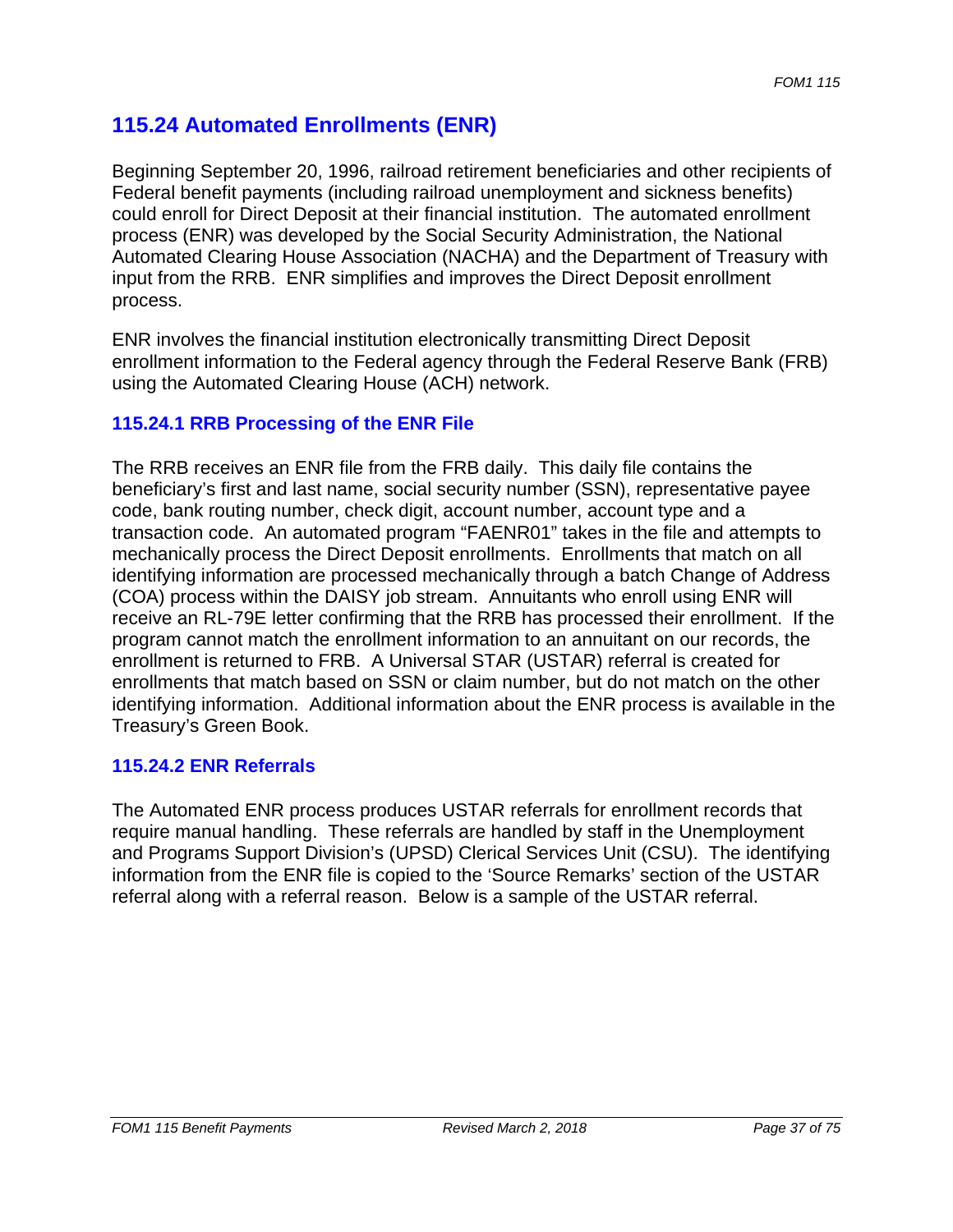| ΟP                                                                                                                                                                                                                                                                   |                          |                | <b>PSD</b>               |                                     | <b>BTRENR</b>           |           | $\overline{?}$           |                  |                          | 07/08/2013             |  |                      |                  |
|----------------------------------------------------------------------------------------------------------------------------------------------------------------------------------------------------------------------------------------------------------------------|--------------------------|----------------|--------------------------|-------------------------------------|-------------------------|-----------|--------------------------|------------------|--------------------------|------------------------|--|----------------------|------------------|
| This record is currently OPEN. It may be closed out if applicable.                                                                                                                                                                                                   |                          |                |                          |                                     |                         |           |                          |                  |                          |                        |  |                      |                  |
| <b>Disposition Handling</b>                                                                                                                                                                                                                                          |                          |                |                          |                                     |                         |           | <b>Auth 1 Handling</b>   |                  |                          | <b>Auth 2 Handling</b> |  |                      |                  |
|                                                                                                                                                                                                                                                                      | Folderless               |                |                          | Auth Needed                         |                         | <b>No</b> |                          | Auth1 Reg.       |                          | NO                     |  | Auth2 Reg.           | No               |
| <b>Disposition</b>                                                                                                                                                                                                                                                   |                          | Exam Cmol Dt   |                          |                                     | Correct?                |           |                          | Correct?         |                          |                        |  |                      |                  |
| Payment                                                                                                                                                                                                                                                              |                          | Closed By      |                          |                                     | Auth'd By               |           |                          | Auth'd By        |                          |                        |  |                      |                  |
|                                                                                                                                                                                                                                                                      | Primary Record           |                |                          | Unit Cmpl Dt                        |                         |           |                          | Auth Dt          |                          |                        |  | Auth Dt              |                  |
|                                                                                                                                                                                                                                                                      | <b>Extension Request</b> |                |                          | Assign/Change AssignTo              |                         |           |                          |                  | Assign/Change Auth 1     |                        |  | Assign/Change Auth 2 |                  |
|                                                                                                                                                                                                                                                                      | <b>Extension Info</b>    |                | Sub-Unit                 |                                     |                         |           | Auth 1 Reg.              |                  | No                       |                        |  | Auth 2 Reg.          | <b>No</b>        |
|                                                                                                                                                                                                                                                                      | <b>Extension History</b> |                | Assigned To              |                                     |                         |           | Auth Name                |                  |                          |                        |  | Auth Name            |                  |
|                                                                                                                                                                                                                                                                      |                          |                | Assign Dt                |                                     |                         |           | Auth Assign Dt           |                  |                          |                        |  | Auth Assign Dt       |                  |
|                                                                                                                                                                                                                                                                      |                          |                | Due Dt                   |                                     |                         |           | Auth Due Dt              |                  |                          |                        |  | Auth Due Dt          |                  |
| Orig Due Dt                                                                                                                                                                                                                                                          |                          |                |                          | Orig Assign Dt                      |                         |           | Orig Assign Dt           |                  |                          |                        |  |                      |                  |
| Assigned By                                                                                                                                                                                                                                                          |                          | Auth_Return_Dt |                          |                                     |                         |           |                          | Auth Return Dt   |                          |                        |  |                      |                  |
|                                                                                                                                                                                                                                                                      | RECON Review             |                |                          | Reconsideration Info                |                         |           |                          |                  | Correspondence Info      |                        |  |                      | Referral Info    |
|                                                                                                                                                                                                                                                                      | Final Review             |                | <b>Filing Date</b>       |                                     | <b>RRB Receipt Date</b> |           |                          |                  |                          | Referred To            |  |                      |                  |
| Click YES or No)                                                                                                                                                                                                                                                     |                          |                | <b>Unit Receipt Date</b> |                                     |                         |           | <b>Unit Receipt Date</b> |                  |                          | <b>Referral Date</b>   |  |                      |                  |
| <b>O</b> Yes O No.                                                                                                                                                                                                                                                   |                          |                | Ack Date                 |                                     |                         |           | <b>Ack Letter Date</b>   |                  | <b>Return Date</b>       |                        |  |                      |                  |
|                                                                                                                                                                                                                                                                      |                          |                | <b>Priority Handling</b> |                                     |                         |           |                          | Ack Letter Rel'd | $\overline{\phantom{a}}$ |                        |  |                      | Referral Reason  |
|                                                                                                                                                                                                                                                                      |                          |                |                          | <b>RECON Disability Code Reason</b> |                         |           |                          |                  |                          |                        |  |                      |                  |
|                                                                                                                                                                                                                                                                      | Show/Hide Remarks        |                |                          |                                     |                         |           |                          |                  |                          |                        |  |                      | Referral History |
| Date/Time: 8/5/2013:7:45:39 AM Your Access Level: 2 Record No. 2715625<br>Your ACCESS LEVEL determines your permission to Enter/Modify data by clicking on one of the Buttons/Hyperlinks.<br>(If a button is DISABLED, you do not have access to Enter/Modify data.) |                          |                |                          |                                     |                         |           |                          |                  |                          |                        |  |                      |                  |
| <b>Source Remarks</b>                                                                                                                                                                                                                                                |                          |                |                          |                                     |                         |           |                          |                  |                          |                        |  |                      |                  |
| <b>PAYEE#:</b><br>I MULTIPLE ACTIVE PAYMENTS<br><b>I RAILROAD RET BD</b><br>REP PC: 0   ACCT TYPE: C   RTN#:     CHKDIG: 5   ACCT#: 1                                                                                                                                |                          |                |                          |                                     |                         |           |                          |                  |                          |                        |  |                      |                  |

# **115.24.3 UPSD Handling of ENR Referrals**

A description of the referrals and the actions to be taken by UPSD are as follows:

#### DUAL-BENEFICIARIES

This referral message is generated if a beneficiary is receiving payments under more than one claim number. UPSD will release and image an RL-79D letter to the beneficiary to determine whether the change should apply to both records. UPSD will close the referral using the 'HANDLED' disposition code and notate the remarks section to indicate a letter was released.

#### MULTIPLE-ACTVE-PAYMT

This referral message is generated if a beneficiary is receiving multiple payments under the same claim number. UPSD will release and image an RL 79D letter to the beneficiary to determine whether the change should apply to both records. UPSD will close the referral using the 'HANDLED' disposition code and notate the remarks section to indicate a letter was released.

#### MULTIPLE-ACTVE-ADDRS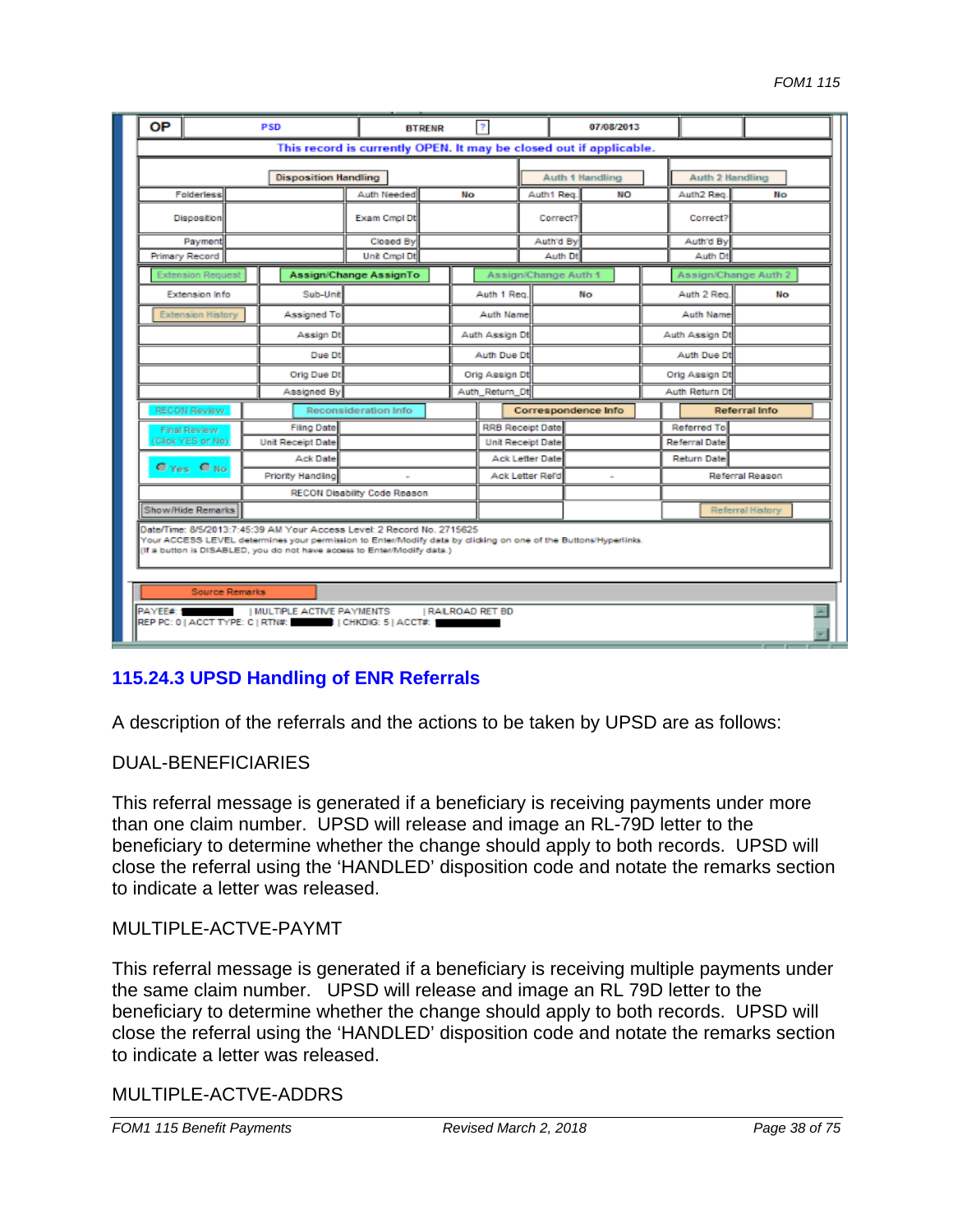email if you encounter this referral.<br>REP-PAYEE-C-MISMATCH This referral message is generated if PREH shows multiple active address records (3273 screen) for the beneficiary. UPSD will identify the correct record, process the enrollment, and close the referral with the 'HANDLED' disposition code. These cases should be rare and indicate an error in PREH information. Notify Policy and Systems by

This referral message is generated if there is a discrepancy with the representative payee code. UPSD will refer the case to the field office servicing the address on record and close the referral with the 'HANDLED' disposition code. UPSD will also notate the remarks section that the case was referred to the field office for handling.

## NAME-MISMATCH

This referral message is generated if the name on the enrollment does not match the name on our records. UPSD will release and image an RL-79D letter to the beneficiary to determine if the enrollment was requested. UPSD will close the referral with the 'HANDLED' disposition code and notate in the remarks section that a letter was released.

## SSN-N-EDM-UNKWN-PREH

This referral message is generated if the social security number is in EDM but not PREH. These cases are possible UI\SI Direct Deposit enrollments. UPSD will check UPC for an active UI\SI record. If there is an active record, UPSD will process the enrollment and close the referral with the 'HANDLED' disposition code. If there is a UI\SI record but it is not active, UPSD will release and image an RL-79D letter and close the referral with the 'HANDLED' disposition code. UPSD will notate in remarks section that a letter was released. If there is no UI\SI record, UPSD will not process the enrollment. UPSD will close the referral with the 'NO ACTION TAKEN' disposition code and notate in the remarks section that we are not paying any benefits.

# SUSPENDED-PAY-STAT

This referral message is generated if an enrollment is received and the benefit is in suspense. UPSD will process the enrollment if the suspension code is 35, 36, 66, 67, 69, 88, or 98 and close the referral with the 'HANDLED' suspension code. For all other suspension codes, UPSD will refer the Direct Deposit information to the servicing field office and close the referral with the 'HANDLED' disposition code, notating in the remarks section that the case was referred to the field office for handling.

# FAST-COA-TRAN-PEND

This referral message is generated if a FAST-COA transaction is pending. UPSD will refer the case to the servicing field office if the Direct Deposit information is different from the information pending on FAST. UPSD will close the referral with the 'HANDLED' disposition code with a notation in the remarks section that the case was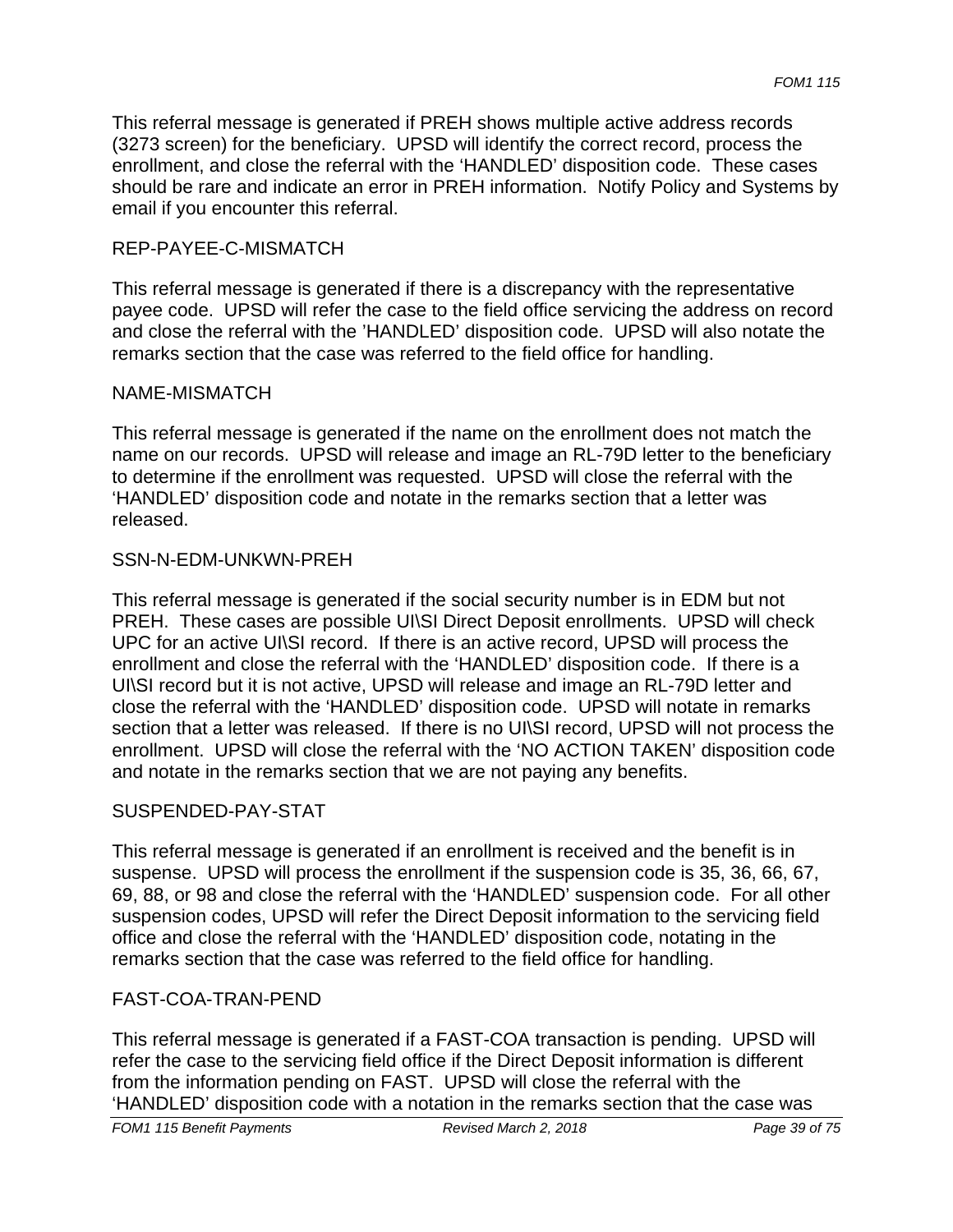referred to the field office. If the incoming Direct Deposit information is the same as the information already pending in the FAST-COA transaction, UPSD will close the referral with the 'NO ACTION TAKEN' disposition code with a notation in the remarks section that the enrollment information has already been received. If the pending transaction is a change of address only, UPSD modify the pending transaction with a code 'B' to add the Direct Deposit information and close the referral with the 'HANDLED' disposition code.

#### FAST-ST-TRAN-PEND

This referral message is generated if a FAST Suspension\Termination (S\T) transaction is pending. UPSD will refer to the above instructions for handling suspended cases if the pending transaction is a suspension. If the pending transaction is a termination (see RCM 9.7.14 for a list of S\T codes), UPSD will not process the enrollment and close the referral with the 'NO ACTION TAKEN' disposition code, notating in the remarks section that the record is terminated.

## FAST COA-AND-ST-TRAN-PEND

This referral message is generated if FAST-COA and S\T transactions are pending. If the pending S\T transaction is a termination, UPSD will not process the enrollment and close the referral with the 'NO ACTION TAKEN' disposition code, notating in the remarks section that the record is terminated.

If the pending S\T transaction is a suspension and the suspension code is 35, 36, 66, 67, 69, 88, or 98 UPSD will follow the above instructions for handling FAST COA pending referrals. If the pending transaction is a suspension with any other suspension code, UPSD will refer the Direct Deposit information to the servicing field office and close the referral with the 'HANDLED' disposition code, notating in the remarks section that the case was referred to the field office for handling.

#### CLAIM-NBR-WITHOUT-PC

This referral message is generated if an enrollment is received with a claim number but no payee code. UPSD will determine the correct beneficiary record, process the enrollment, and close the referral with the 'HANDLED' disposition code.

#### PREH-DATAQ-MISMATCH

This referral message is generated if there is different information on PREH and DATAQ for the beneficiary. UPSD will refer any case with this referral message to Policy and Systems by email. UPSD will close the referral with the 'HANDLED' disposition code and notate in the remarks section that the case was referred to Policy and Systems for handling. These cases should be rare and indicate an error on PREH or DATAQ.

#### DUP-DATAQ-FOR-CLM-PC

 *FOM1 115 Benefit Payments Revised March 2, 2018 Page 40 of 75*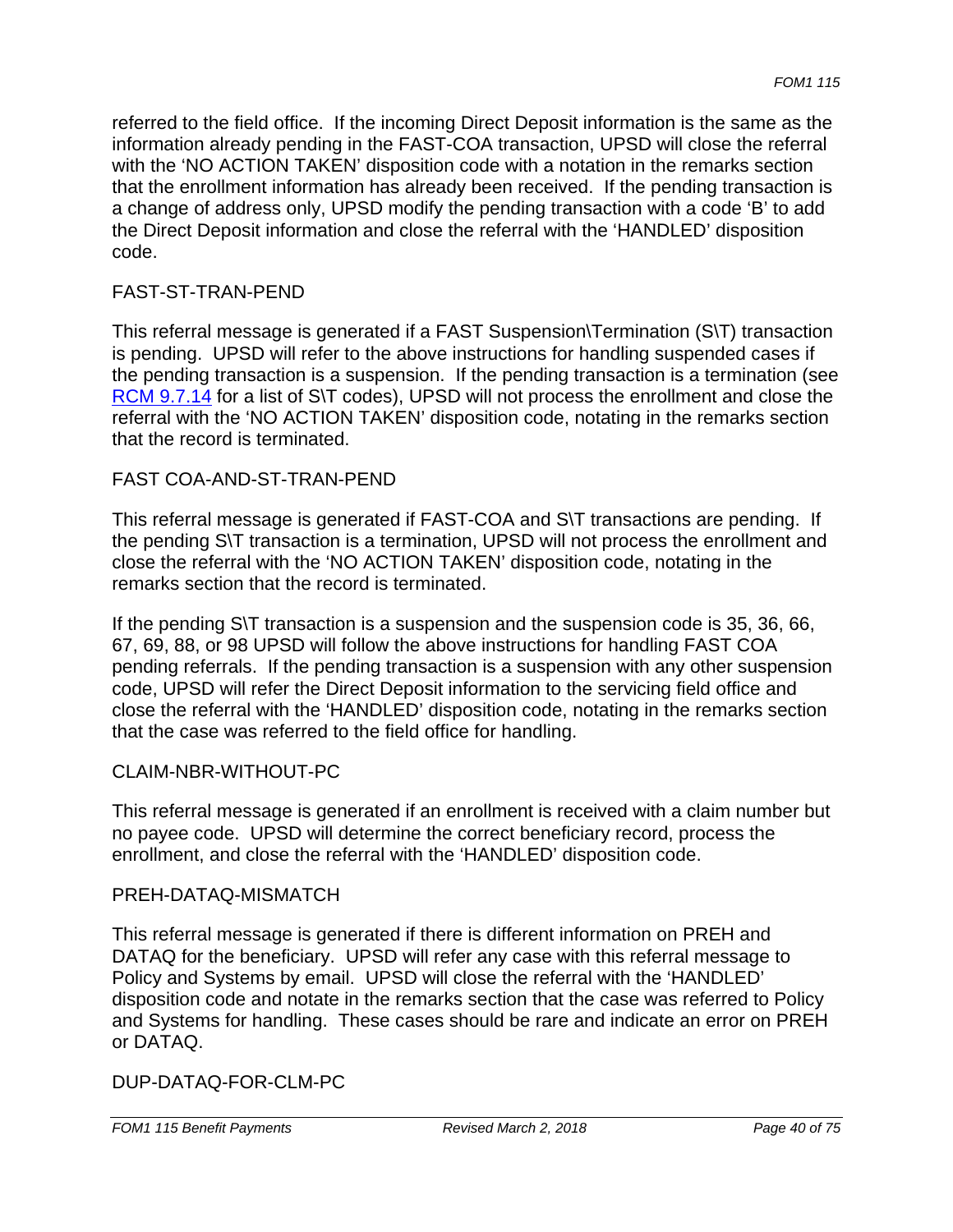This referral message is generated if there are duplicate DATAQ records for the claim number and payee code. UPSD will determine which record the Direct Deposit should be entered, process the enrollment, and close the referral with the 'HANDLED' disposition code. These cases should be rare and indicate an error on DATAQ. Notify Policy and Systems by email if you encounter this referral.

#### FRAUD-WATCH

This referral message is generated when there have been previous fraudulent attempts to change the beneficiary's Direct Deposit information. UPSD will release and image an RL-79D letter to the beneficiary to verify the enrollment was authorized. UPSD will close the referral with the 'HANDLED' disposition code and notate in the remarks section that a letter was released.

#### SSN NOT ON RECORD

This referral message is generated when an enrollment is received for a valid claim number but there is no SSN on our records for the beneficiary. The ENR program is unable to check for fraud alerts on these records. UPSD will check the Contact Log for any fraud alerts. If there are no fraud alerts, UPSD will process the enrollment and close the referral with the 'HANDLED' disposition code. If there is a fraud alert on the record, UPSD will release and image an RL 79D letter to the beneficiary and close the referral with the 'HANDLED' disposition code, notating in the remarks section that a letter was released.

#### IDD ENR

This referral message is generated when an International Direct Deposit enrollment is received. UPSD will determine if the enrollment has been entered on FAST; if yes, UPSD will close the referral with the 'NO ACTION TAKEN' disposition code. If the enrollment has not been entered, UPSD will process a FAST-COA and close the referral with the 'HANDLED' disposition code.

#### BLOCKED RTN

This referral message is generated when an enrollment is received with a routing number that has been associated with multiple fraud cases. UPSD will release and image an RL-79D letter to the beneficiary to verify the enrollment was authorized. UPSD will close the referral with the 'HANDLED' disposition code and notate in the remarks section that a letter was released.

#### **115.24.4 Field Office Handling of Direct Deposit Fraud Cases**

A checkbox "D\D Fraud" has been added to the Contact Log to identify beneficiaries that have had fraudulent attempts to change their Direct Deposit information. The field offices will check this box when notified by the beneficiary that an unauthorized change was made to their account or, if the field office intercepts an attempt to change a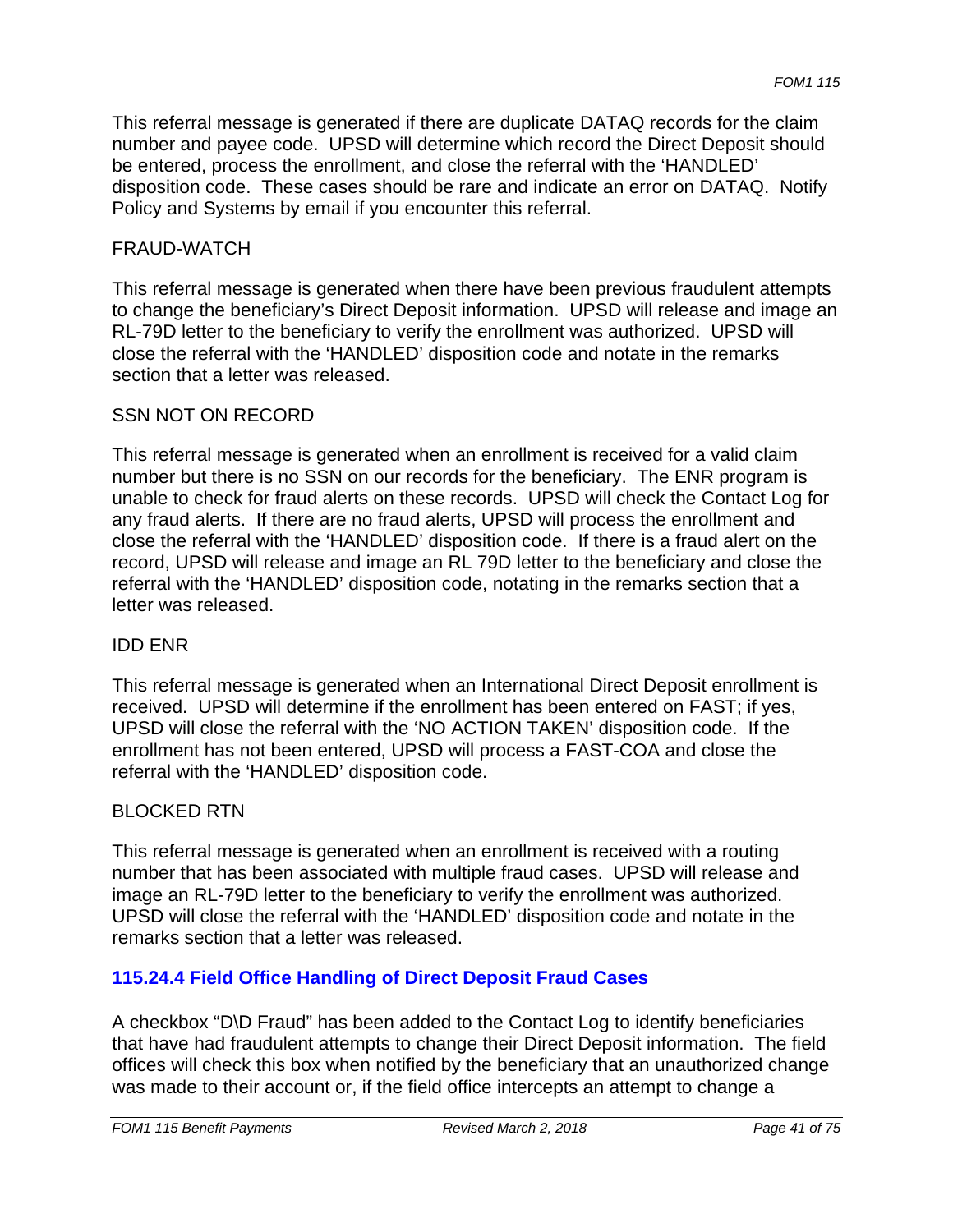beneficiary's Direct Deposit information. Once the checkbox has been checked, the ENR program will not process any enrollments for that SSN until the check has been removed. Refer to FOM1 1592 for instructions on accessing and updating the Contact Log.

If an annuitant reports non-receipt of a Direct Deposit payment and there has been a recent unauthorized change to their Direct Deposit information, in addition to the Contact Log entry and checking the 'D/D Fraud' checkbox, immediately notify the Direct Deposit Specialist in UPSD via telephone or email. Send email notifications to the TCIS-CSU group mailbox. Provide the claim number, date of payment, and a brief explanation of the situation.

# **115.24.5 UPSD Handling of Direct Deposit Fraud Cases**

When UPSD receives a notification from a field office reporting a fraudulently misrouted Direct Deposit payment, they will access PAYBACK to determine if the payment has been returned.

- A. Payment Returned
	- If the payment was returned and caused the annuity to be suspended code 98, UPSD will process a FAST-COA transaction to correct the Direct Deposit information. This action will reinstate the annuity and reissue the payment. See section 115.25.8 for instructions.
	- If the payment was returned and caused the annuity to be suspended for reasons other than code 98 or caused the annuity to be terminated, UPSD will refer the case to the customer service representative in the Retirement Benefits Division (RBD) or Survivor Benefits Division (SBD). RBD/SBD will reinstate the annuity and reissue the payment.
- B. Payment Not Returned

If the payment has not been returned, UPSD will take the following actions:

- Access the Treasury Check Information System (TCIS) to obtain the payment trace number and confirm the receiving financial institution (FI),
- Access the Financial Organization Master File (FOMF) to obtain the telephone number of the receiving FI,
- Contact the ACH department of the FI and explain that the payment was misrouted as a result of fraud and it must be returned, and
- Fax an R06 Indemnification Letter to the FI, formally requesting the return of the payment.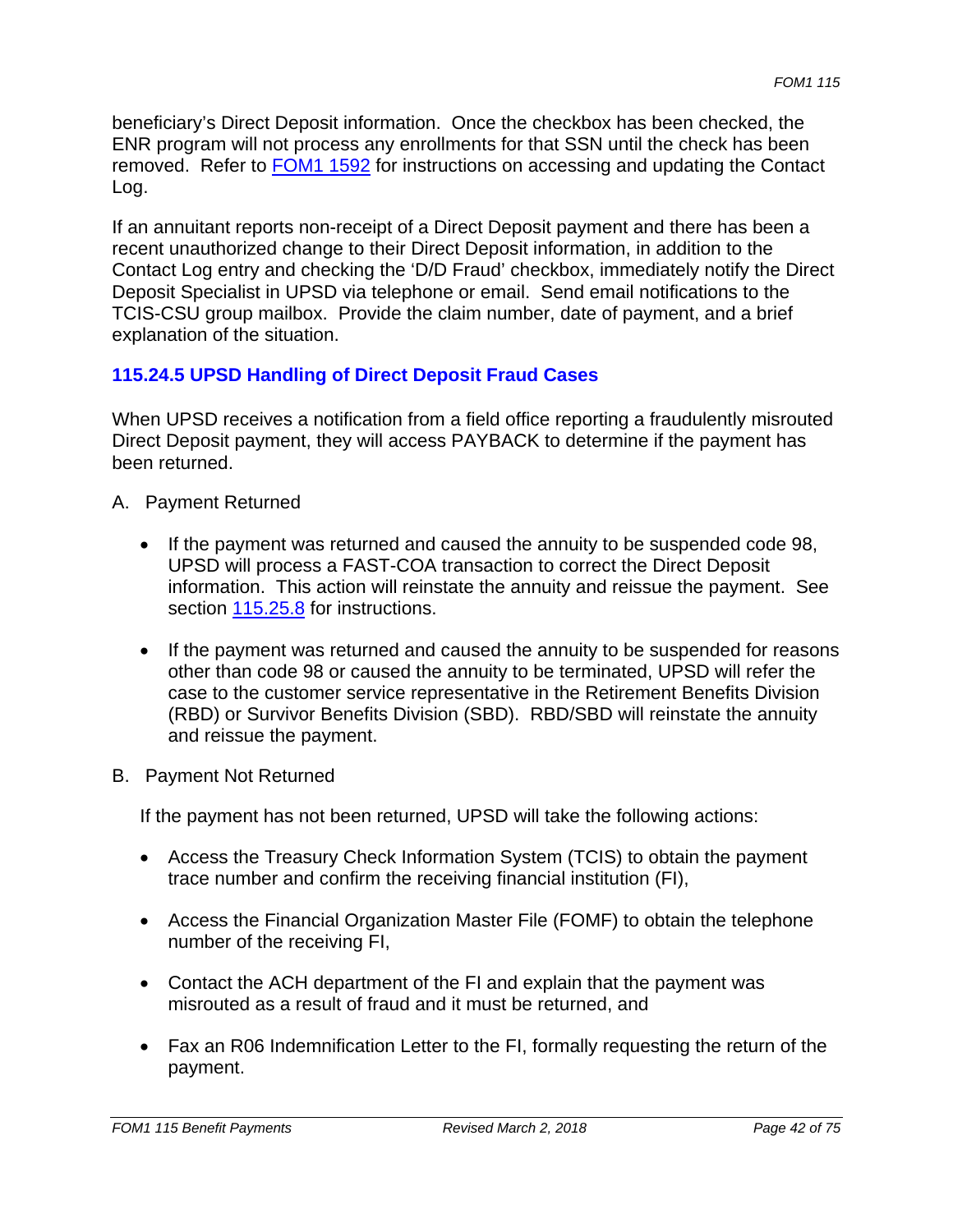Upon receipt of the payment, UPSD will refer the case to the customer service representative in RBD or SBD. RBD/SBD will reinstate the annuity and reissue the payment.

NOTE: If the payment is not received within three business days, UPSD will call the FI to obtain the status of the request. If the FI advises the funds are no longer available in the account, RBD\SBD will determine if a replacement payment can be issued.

# **115.25 Return of Checks/Payments**

# **115.25.1 Individual Checks**

If an individual reports the receipt or possession of a Treasury issued check in the name of a deceased person, or a Treasury issued check in the name of a person who is not entitled for any reason to payment for the month covered by the check, and the check was issued within the last year, instruct the individual to make and retain a record of the check number, date, amount, and payee designation; and to return the check promptly to the Department of the Treasury, Philadelphia Financial Center, P.O. Box 51319, Philadelphia, PA, 19115-6319, with a note giving the reason for its return. If the check is more than a year old, see section 115.50.15.

If the check is brought to the field office, accept and forward the check to Treasury. If the individual requests a receipt, prepare Form G-27. See FOM-I-1720 for completion instructions. Enter on the face of the returned check, beneath the "pay to the order of" caption next to the Statue of Liberty emblem, information as follows and in the order shown here:

- 1. Reason for return (use the minimum number of words, e.g., "Died", "Emp. Serv.", "Working", "Remarried", etc.)
- 2. Month and year of the event.
- 3. Field office identification number.

| EXAMPLE: | Died      |
|----------|-----------|
|          | $12 - 90$ |
|          | 409       |

In addition, invalidate the check by imprinting the legend: "Not Negotiable For Payment and Credit in Treasurer's Account" on the check. Place this legend above the MICR line and over the disbursing officer's signature, but do not obscure the name of the payee, the amount of the check, the account number, or the coded area of the check. Treasury will cancel the payment and forward the credit to the RRB. The cancellation credit will appear on PAYBACK. If after a reasonable amount of time the cancellation credit does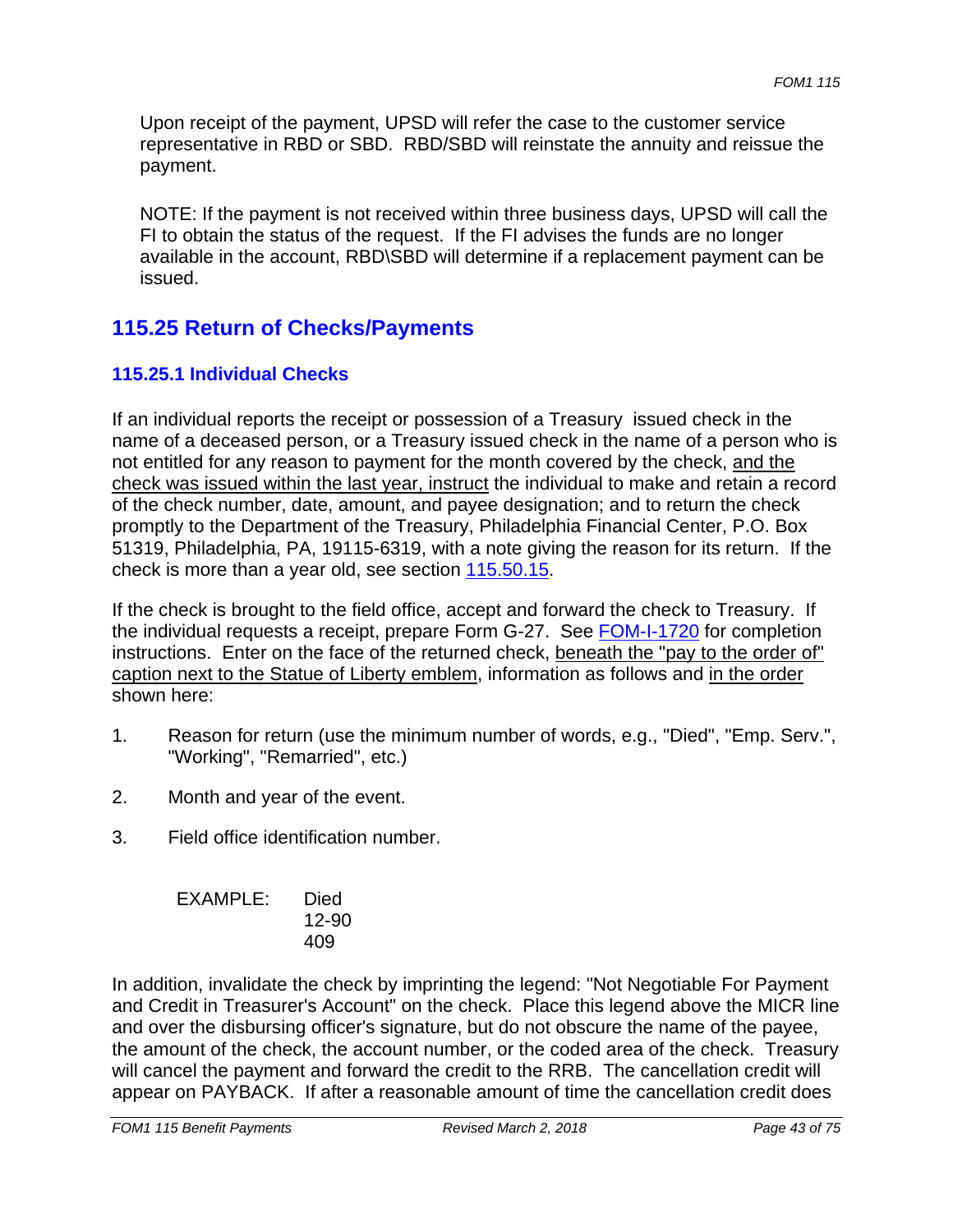not appear on PAYBACK, notify the Bureau of Fiscal Operations-Debt Recovery Division to place a stop payment against the check.

If the annuitant is deceased, process an APPLE First Notice of Death (FNOD) transaction to stop the beneficiary's payments and to document the return of the payment in the remarks section of the FNOD screen.

Complete a FAST-Suspension/Termination transaction to stop payments in cases involving non-death terminations. Refer to **FOM-I-1565.25.2** for a list of termination/suspension codes that can be processed by field offices. Notify the appropriate unit in headquarters of the pending suspension/termination transaction. Headquarters must be notified because there may be additional actions to be taken on the case. Headquarters must also be notified when field personnel cannot process the suspension/termination transaction.

Do not under any circumstances advise an individual to endorse a check issued in the name of a deceased person. Even in a representative payee case, the payee has no right to the proceeds of a check after the death of the beneficiary.

Take the following action when it is too late to stop release of the next check or if there are outstanding non-negotiable check(s):

- 1. Instruct the informant to return any check(s) on hand and any checks that might be received in the future to Treasury. See the instructions in this section.
- 2. Document in the "Remarks" on the APPLE FNOD screen information or instructions that were given concerning any outstanding checks, e.g. "Widow states she returned 12-1-90 check", or "Son was advised to return 2-1-91 check".

# **115.25.2 Combined RR/SS Benefits**

If a payee reports a disqualifying event that affects the RR benefit but not the SS benefit, or vice versa, inform the payee that the combined check may be negotiated, but the amount of the not-due benefit must be refunded by a check or money order made payable to the RRB. Instruct the payee to forward the refund either to headquarters or the field office. Make sure all refunds are identified with the claim number on the check.

Note: If an event occurs which terminates a beneficiary's entitlement to a railroad retirement annuity, responsibility for the payment of the social security benefit may have to be returned to SSA. If the beneficiary is not entitled to HIB/SMIB, RRB will pay the SS benefit for 3 months after RRB notifies SSA of the transfer of jurisdiction. If the beneficiary is entitled to HIB/SMIB, the SS benefit will be stopped as soon as possible.

# **115.25.3 Misrouted Checks**

When a payee reports that a check for another person was included with his or her check in the same envelope, take the following action: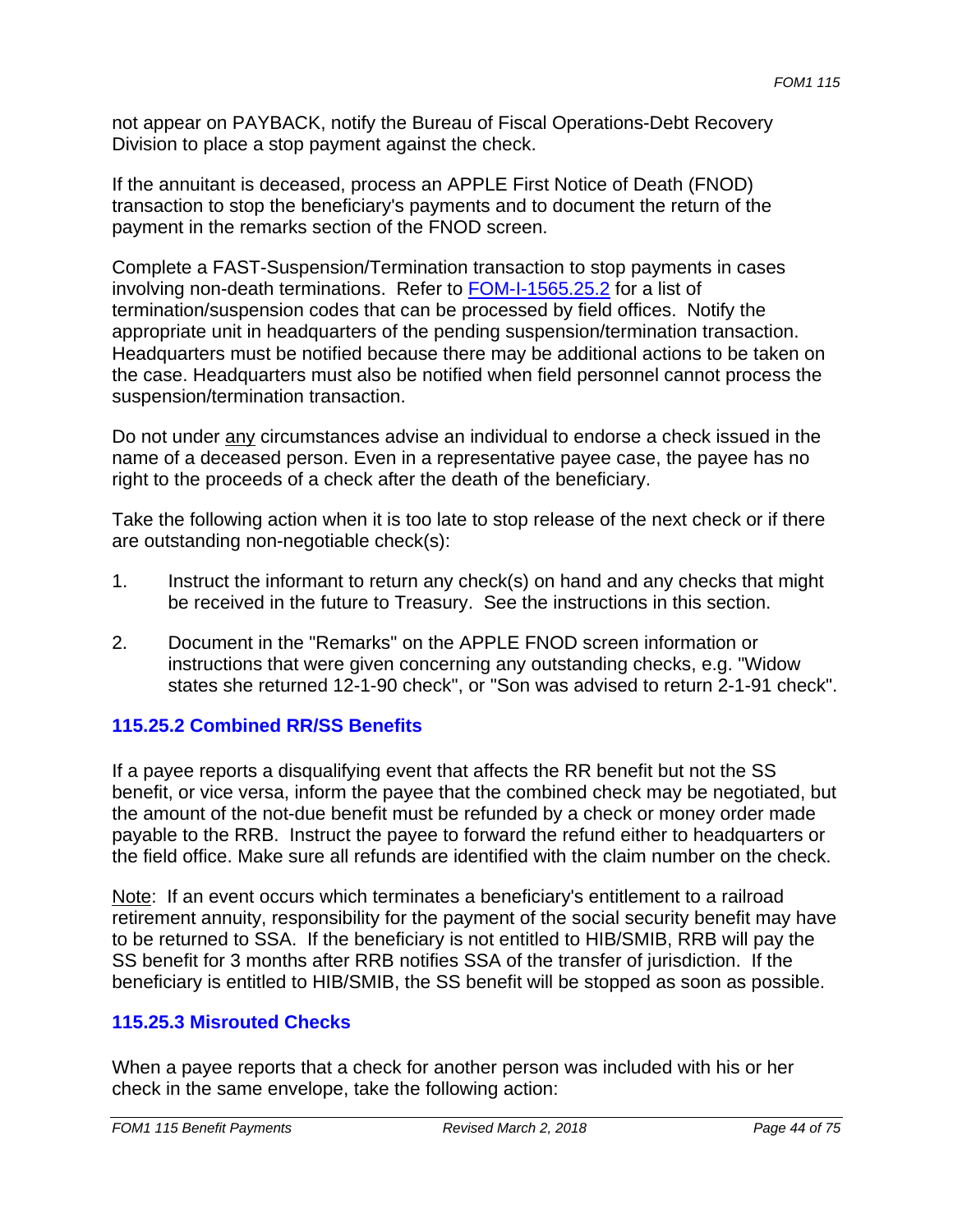- A. Request the payee to return the misrouted check to the field office.
- B. Telephone the supervisor in P&S-PAS immediately and furnish the names and addresses of the payees, RRB claim numbers, and the amount and date of each check. Summarize your telephone conversation and document contact information in the Contact Log.
- C. Process a non-receipt "C" stop request for each payee and notify them of the delay.
- D. Shred the misrouted checks when they are received. There is no need to send Headquarters any documentation unless specifically requested.

## **115.25.4 Checks Returned As "Code 98" - Undeliverable Due to Incorrect Address**

When a check is returned to the RRB as "undeliverable," the action causes benefits to be suspended, and a suspension code of "98" to be entered on the Checkwriting Master. This provides for the re-batching of the returned check, and mechanical reinstatement of recurring payments once a subsequent change of address or direct deposit enrollment is processed.

Note: Only a change code of 2, 3, 4, 5 or B will cause a mechanical reinstatement. Refer to FOM-I-1570.25.4 for more details on reinstating code 98 undeliverable suspensions.

Exception: Processing a change of address transaction to reissue a payment that was offset under the Treasury Offset Program (TOP) (see FOM-1-1245.35) and returned code 98 will not reissue the payment. Returned payments that have been offset by TOP require additional manual handling by Headquarters, as the payment amount will not match the amount shown in the Checkwriting Master file to initiate a suspension or termination transaction.

#### Example:

The debtor's original benefit payment amount as shown in the Checkwriting Master file is \$1350 (tier 1 benefits of \$1150 and tier 2 benefits of \$200). The TOP offset amount is \$172.50. The amount of the payment sent to the debtor's is \$1177.50 (\$1350.00 minus \$172.50). The \$1177.50 payment is returned as undeliverable (code 98). Because the amount of the payment does not equal the rate shown in the Checkwriting Master file, the annuity did not suspend. The payment must be manually reissued. Verify the address and contact the retirement or survivor Customer Service Group to have the payment reissued.

**Note: When a benefit goes into a code 98 status for a period of 30 days but less than 60 days, a USTAR referral is generated and assigned to the servicing field office for investigation. Refer to section 115.25.9 for case handling instructions.**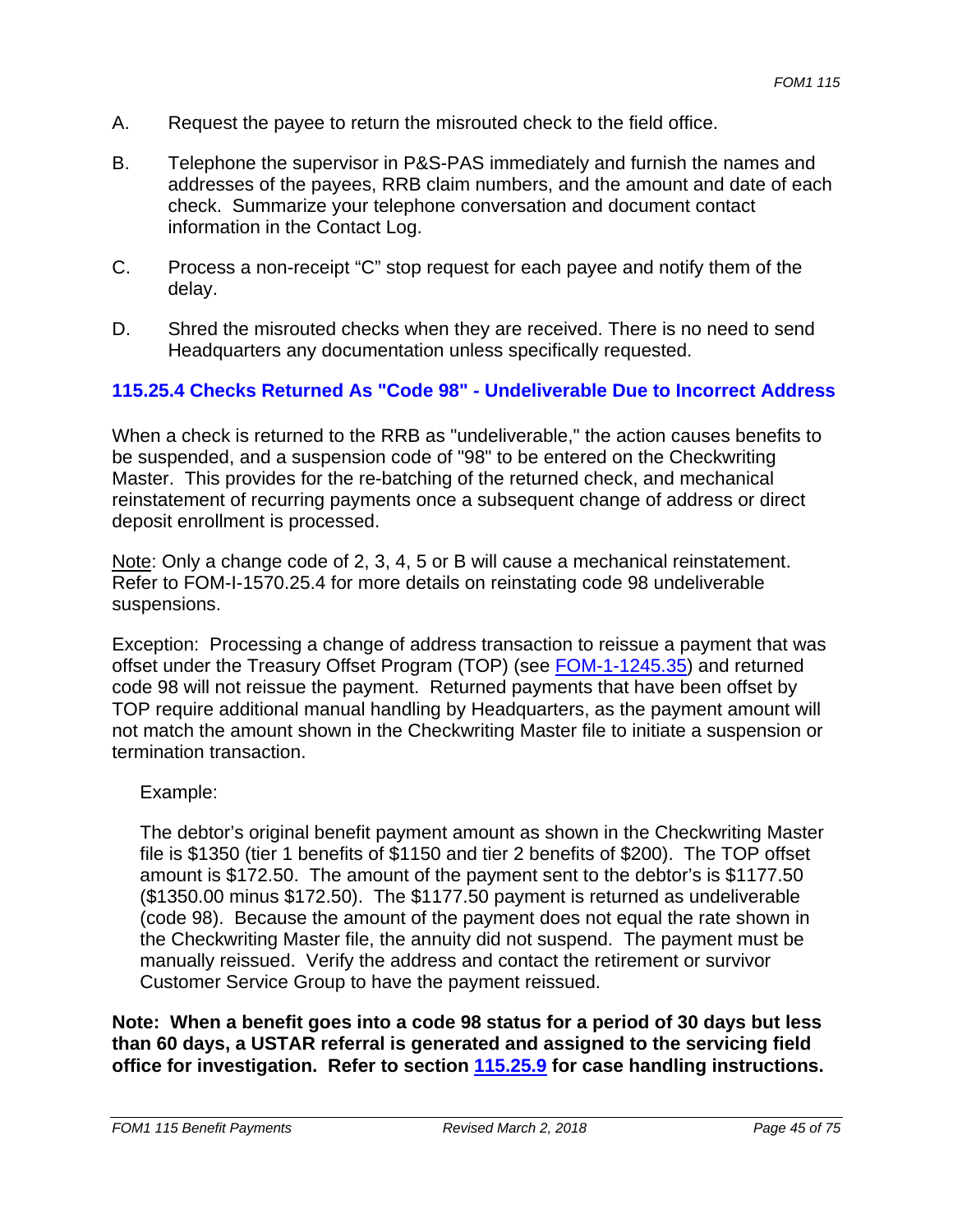## **115.25.5 Uncashed Checks**

A check may be cashed up to 1 year after it is issued. After 1 year, the check must be returned and a new check will be issued if the payment is still due the payee. Return all checks that are a year or older to UPSD-CSU. Do not send these checks to Treasury because it will only delay the reissuance of a new check.

If checks issued prior to death are located and reported after an annuitant's death, instruct the caller to return the checks and develop an application for annuities due but unpaid at death, if appropriate.

See section 115.50 for information about the investigation of uncashed checks and the return of checks that are at least a year old.

# **115.25.6 Duplicate Payment Received (Original and Replacement Checks)**

At times, an annuitant reports non-receipt of payment, a replacement is issued and the original check is then received, causing duplicate payment for the month.

If the annuitant returns one of the checks to the field office, route the check to UPSD-CSU in a plain white envelope. Indicate why the check is being returned. This will reduce the chance of the annuity being erroneously suspended. If the annuitant is to return the check directly to headquarters, instruct the annuitant to send it to the attention of UPSD-CSU.

#### **115.25.7 Damaged or Mutilated Checks**

Process a non-receipt claim if an annuitant reports that a check has been damaged or mutilated, and cannot be cashed, or if the check was totally destroyed. If the check was damaged or mutilated, instruct the annuitant to return the check to the field office. Upon receipt of the check, shred it. Unless otherwise requested, it is not necessary to return the check to Headquarters.

#### **115.25.8 Returned EFT Payments: Code 91/92**

Codes 91 and 92 can only be used when an EFT payment is returned to Treasury by a financial institution. Code 91 means that the account is closed, and code 92 means that there is no such account number. To ensure that the returned payment is reinstated, process a COA as described in FOM-I 1570.25.4 after the case defaults to code 98status on DATAQ.

**Note: When a benefit goes into a code 98 status for a period of 30 days but less than 60 days, a USTAR referral is generated and assigned to the servicing field office for investigation. Refer to section 115.25.9 for case handling instructions.** 

1. DAISY Processing of Code 91 and 92 Payments. Prior to November 1993, payments returned as code 91 or 92 were automatically reissued to the home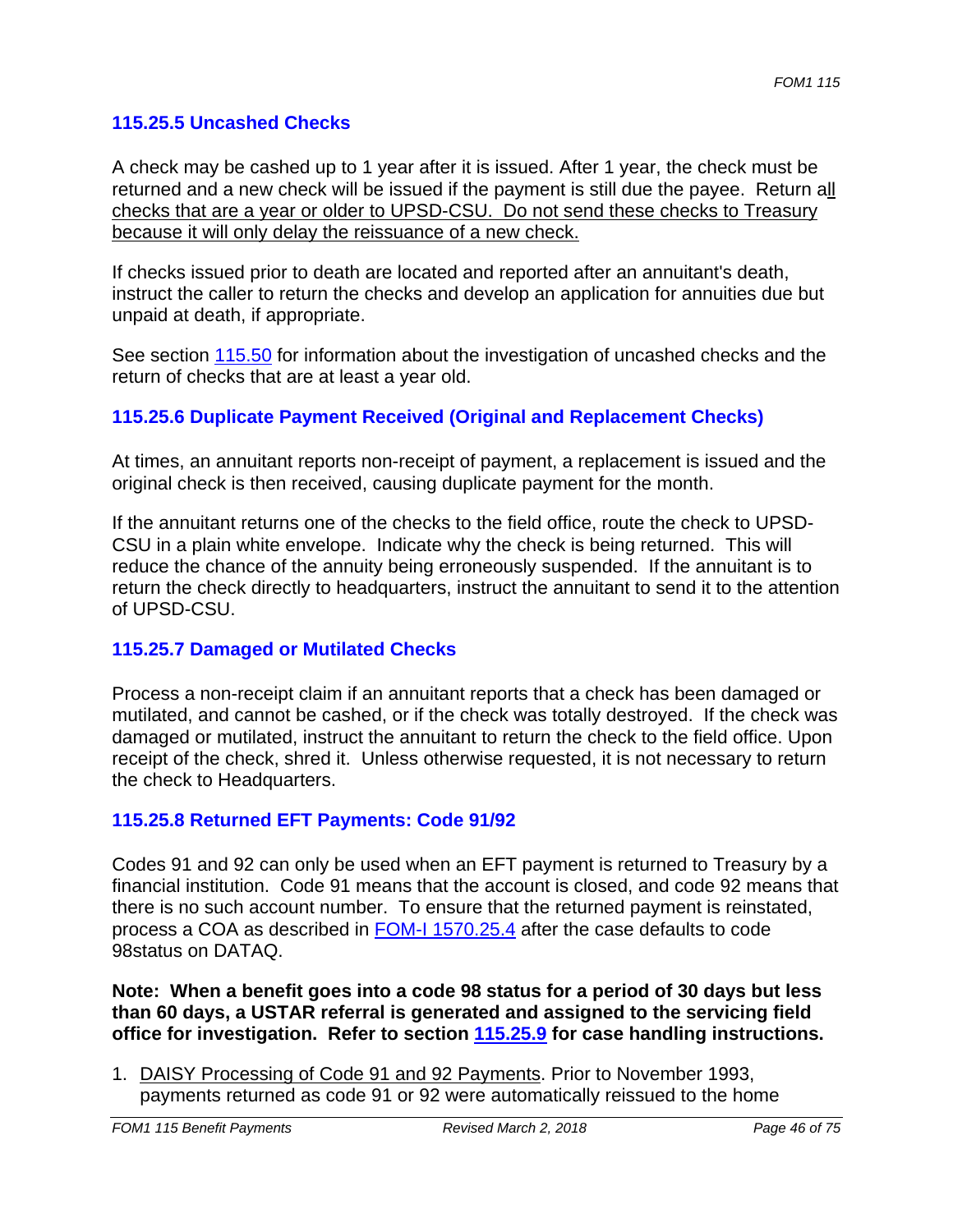address. DAISY processing has been modified, however, to compare the payment date with the Electronic Funds Transfer (EFT) change date, and if necessary, the change of address date (COA), prior to reissuing payments. The following describes current DAISY processing. (Note: Date is defined as month/year; the day is not considered in this process by DAISY.)

- If the payment date is earlier than the latest EFT change date, the payment will be released to the current financial institution account.
- If the payment date is the same or later than the EFT change date, DAISY will then compare the payment date to the latest COA date.
- If the payment date is earlier than the COA date, DAISY will delete the direct deposit information from the payment master file and DATA-Q, and reissue the payment to the home address.
- If the payment date is the same or later than the COA date, DAISY will delete the direct deposit account and routing information and generate a letter (RL-87C) to the home address with a copy to the field office.
- Process the returned payment as a code 98 (refer to RCM 9.7.163) /FOM-I 1570.25.4), allowing reissuance by input of a change of address using change code 2, 4 or 5 or a new direct deposit enrollment with a change of address using change code B. No additional payments will be issued until a change of address is processed.
- Exception: Processing a change of address transaction to reissue a payment that was offset under TOP (see FOM1-1245.35) and returned code 98 will not reissue the payment. Returned payments that have been offset by TOP require additional manual handling by Headquarters, as the payment amount will not match the amount shown in Checkwriting Master file to initiate a suspension or termination transaction.
- Example: The debtor's original benefit payment amount as shown in the Checkwriting Master file is \$1350 (tier 1 benefits of \$1150 and tier 2 benefits of \$200). The TOP offset amount is \$172.50. The amount of the payment sent to the debtor's is \$1177.50 (\$1350.00 minus \$172.50). The \$1177.50 payment is returned as undeliverable (code 98). Because the amount of the payment does not equal the rate shown in the Checkwriting Master file, the annuity did not suspend.
- The payment must be manually reissued. Verify the Direct Deposit information and contact the retirement or survivor Customer Service Group to have the payment reissued.
- If the annuitant was enrolled in IDD and there is no change to the Direct Deposit entries in ITS.gov, you can re-enter the RTN and account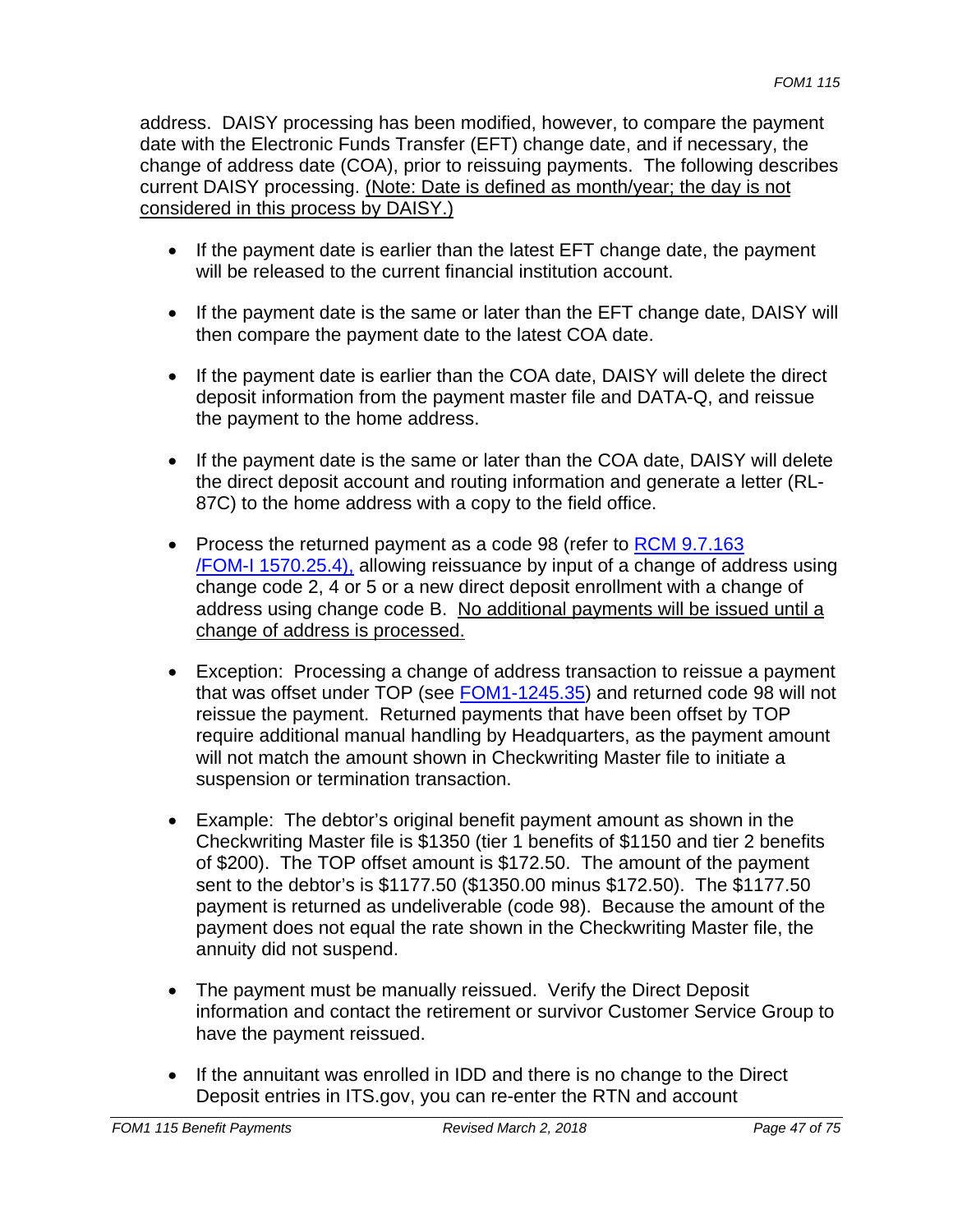information; which can be found in PREH on the 3273 screen. The RTN for all IDD payments is **021053065**. The bank account number for all IDD enrollments is a 14-character long payee's identification number. This number must be typed exactly in the following format:

Employee annuitant – 123456789\_\_\_A1 (three spaces between the claim number and prefix)

Spouse annuitant – 123456789\_\_MA2 (two spaces between the claim number and beneficiary symbol)

Widow(er) annuitant - 123456789\_\_WA1 (two spaces between the claim number and beneficiary symbol)

Survivor annuitant – 123456789\_WCA2 (One space between the claim number and beneficiary symbol)

The best way to ensure the payee's identification number is correctly typed is to copy the bank account number value from the 3273 screen and paste it on the first position of the account number field in the Direct Deposit Entry Screen.

- If the annuitant was enrolled in IDD and the foreign bank account information has been changed, forward the reinstatement request to the Direct Deposit Specialist.
- 2. Verification of the Annuitant's Address Form RL-87C is released to the home address under the conditions described above. This form is designed primarily to secure verification of the annuitant's address. The notice has a detachable bottom portion which is returned by the annuitant to the field office. (See RL-87C)
- 3. Actions by Field Office Upon Receipt of the RL-87C Letter. If the detachable portion of the RL-87C is returned within 30 days with the correct address and is signed by the annuitant, the field office is to input the COA via FAST according to procedure in FOM-I-1572.25.4. If the annuitant telephones or writes the field office with new direct deposit (DD) information, the field office is to enter the data via FAST.

Note: To reinstate a code 98 suspension to a DD account, enter a change code "B" (Add Direct Deposit and Change Home Address) on the FAST-DIRECT DEPOSIT ENTRY SCREEN. A change code "A" (Add Direct Deposit Information Only) will not activate the code 98 reinstatement process.

Forward all IDD reinstate code 98 suspension requests to the Direct Deposit Specialist. The Direct Deposit Specialist will process the FAST-COA and also correct direct deposit entries on ITS.gov.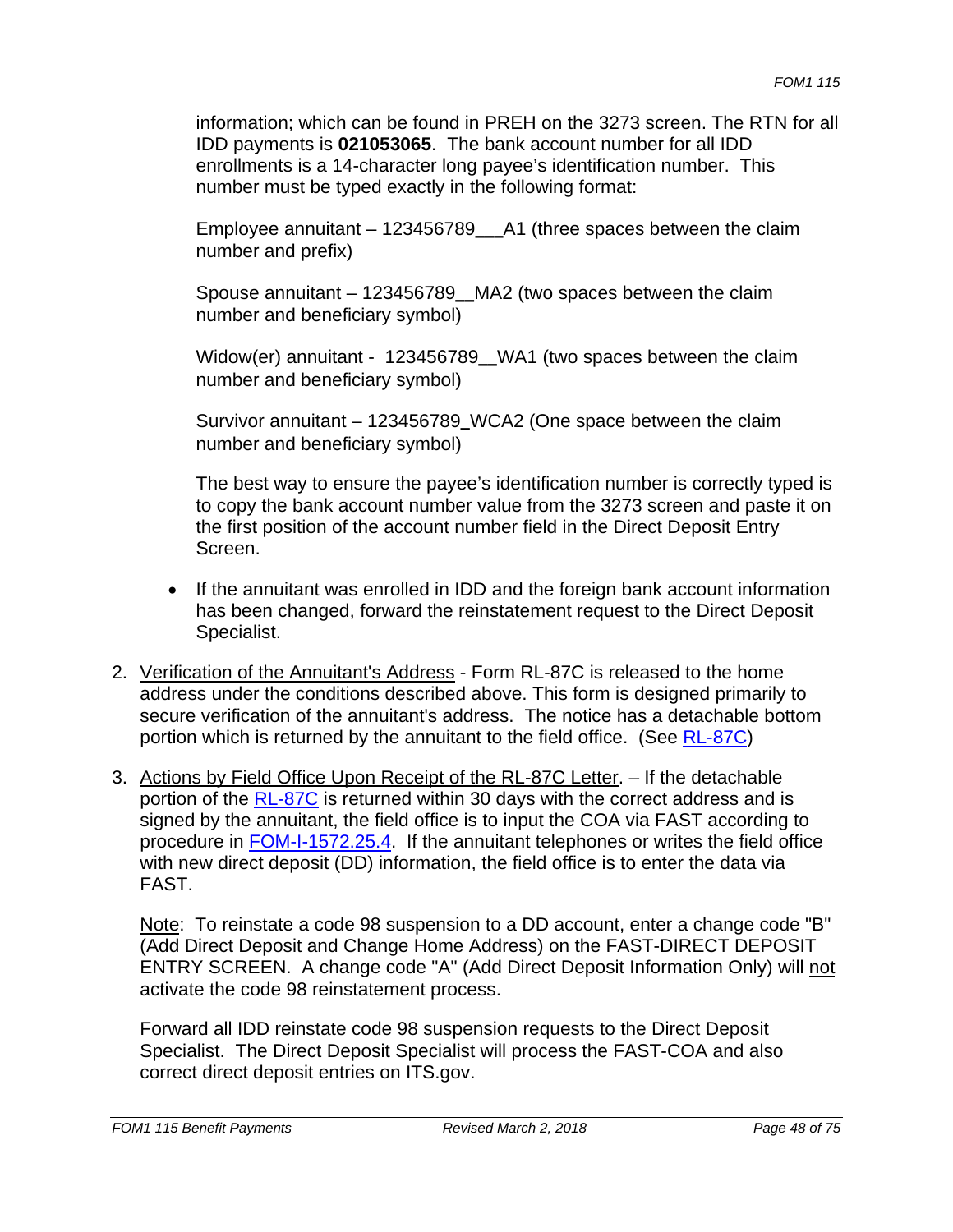4. Actions by Headquarters Personnel if RL-87C is Mailed to Headquarters. - If the bottom portion of the RL-87C is inadvertently mailed to headquarters, the claims examiner will review the RL-87C for completeness and input the COA according to procedure in RCM 9.7.163. The claims examiner will document the Contact Log of actions taken.

# **115.25.9 Benefit Suspended Code 98 Over 30 Days**

When a benefit is in a code 98 status for a period of 30 days but less than 60 days, a USTAR referral is generated and assigned to the servicing field office for investigation. Field offices should use the Code 98 referrals to begin address or direct deposit verification early in the process, and before the case defaults to code 97 status after 90 days. Relatively few of these cases must be investigated because the annuitant will usually have contacted either the field office or headquarters claiming non-receipt before the correct address is obtained and entered into our records. The time lapse between entry of this information and receipt of a replacement check is largely determined by when we receive and enter this information in relation to our reinstatement cut-off for that month.

If the case has a Canadian address, it will be routed to the appropriate field office based on the first character of the postal code of the city/province. If the case has a Mexican address, it will be routed based on the state/territory. The Houston Field Office will receive the case by default if the Mexican state/territory is not clearly identifiable. The case can be reassigned, if needed. All other foreign cases and cases with incorrect zip codes will be routed to the Chicago Field Office for handling or reassignment to the proper field office. If DATAQ indicates the case is in code 97 status a manual reinstatement will be required. Contact SBD or RBD, as appropriate.

# **115.25.10 Description of Code 98 USTAR Referrals**

The Code 98 USTAR referral is comprised of the three digit field office number and the category indicator of "C98" (i.e. 296C98). The referral contains an initial screen containing identifying information and a remarks screen with detailed case information.

The initial screen of the referral contains the following information:

- Claim number and payee code
- Category Code (preceded by field office number)
- Date of the Code 98 Report file

The remarks screen of the referral contains the following case information:

- Last change of address date
- RR and/or SS suspension/termination status date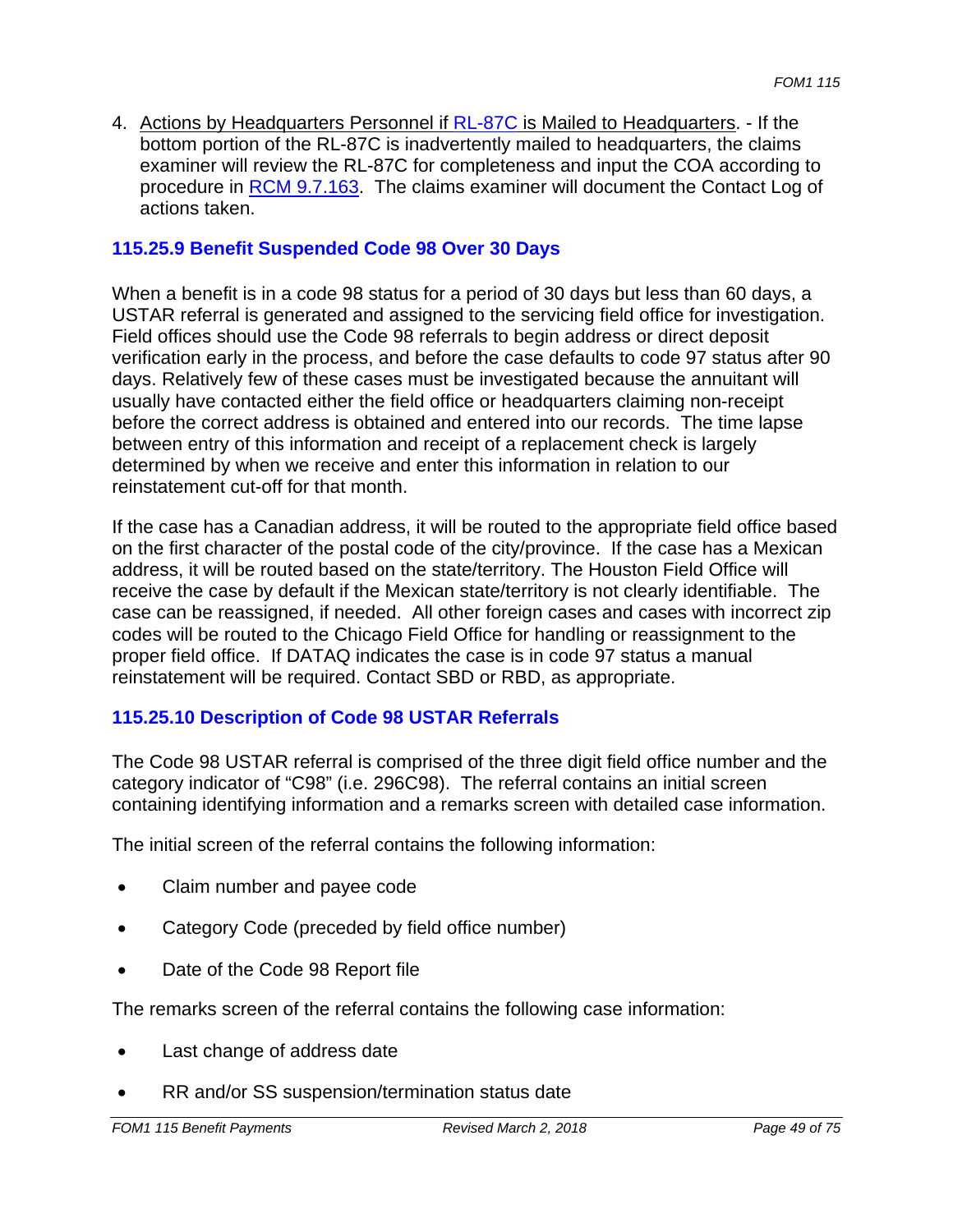- Current name and mailing address
- Processing date of the payment
- Last date of code 98 mechanical reinstatement before code 97 status occurs

# **115.25.11 Field Office Handling of Code 98 USTAR Referrals**

A USTAR referral will be created each time the monthly file is generated and the case remains in code 98 status. The case should be investigated for a change of address or direct deposit verification. While the investigation is being conducted, the case should remain open on USTAR. Based on the investigation results the field office will take the following action:

## 1. Change of address or direct deposit information is received

If an address or direct deposit change information is received, process the payment reinstatement using FAST-COA code "2","4", "5" or "B". Code 98 mechanical processing allows payment reissuance by input of a change of address using change code 2, 4 or 5, or a new direct deposit enrollment using change code B. Close the USTAR referral using the disposition code, "Handled-HND". For additional information on code 98 mechanical processing, refer to FOM-1 1570.25.4.

## 2. Change of address or direct deposit information was previously received

If an address or direct deposit change was previously received and the payment has been reissued, no additional action is required. Close the USTAR referral using the disposition code, "NAN-No action necessary". If the address or direct deposit was changed but the payment has not been reissued, contact RBD/SBD for manual award handling to reissue the payment.

#### 3. Change of address or direct deposit information not received

If an address or direct deposit information has not been received, pend the case for additional development. Once the change information is received, process the payment reinstatement using FAST-COA code "2","4", "5" or "B". If the status of the case changes to code 97 before the information is received, send an email to SBD or RBD asking them to reinstate the benefits and, reissue the returned payment and any subsequent payments. If the information is not received and the case is in code 97 status, notate your action in the remarks section of the USTAR referral and close it out using the disposition code, "Handled-HND". If applicable, notate the Contact Log with your investigative efforts.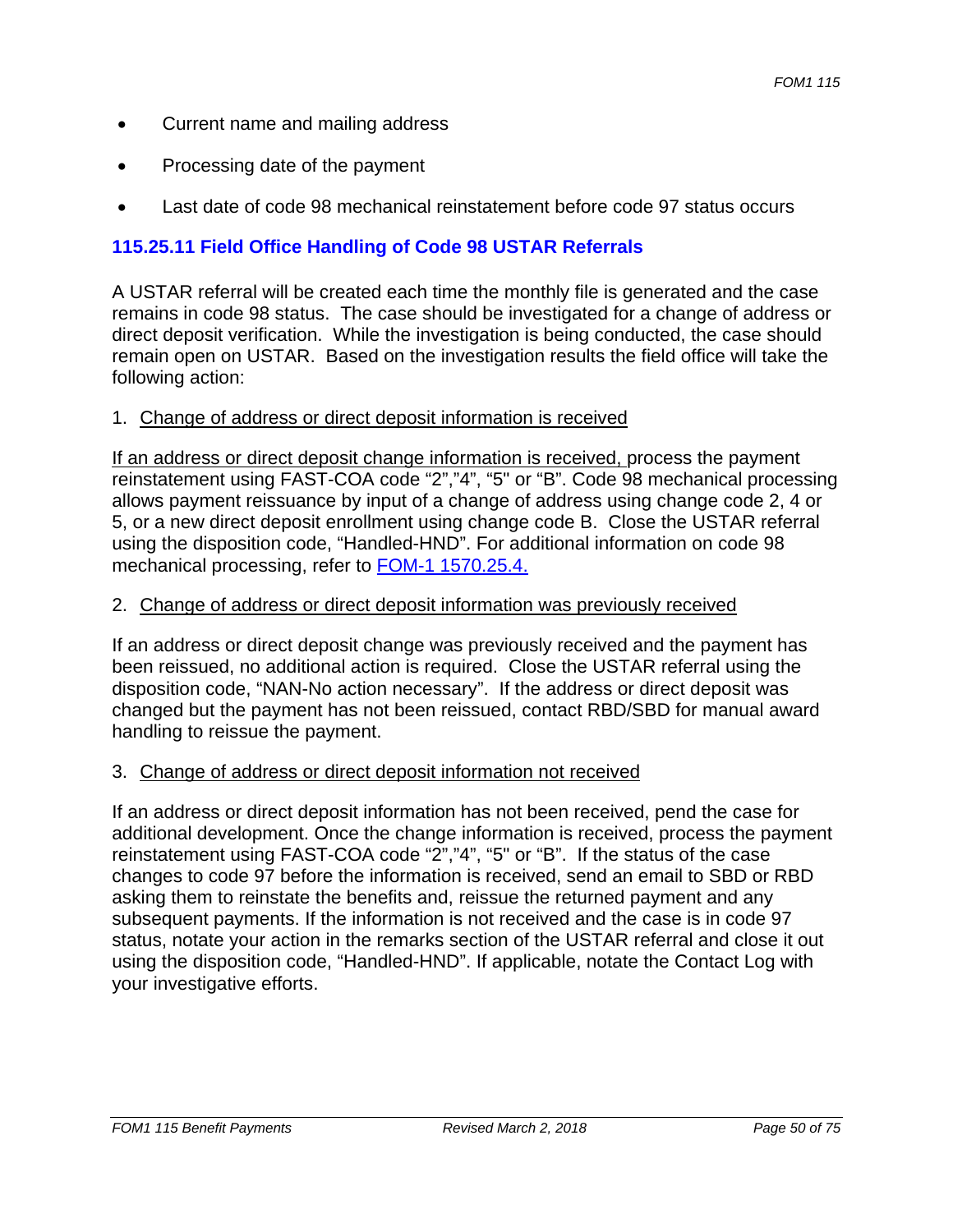### **115.25.12 Code 98 USTAR Referrals - International Direct Deposit (IDD) and Direct Express cases**

All code 98 USTAR referrals that involve International Direct Deposit (IDD) and require reinstatement should be forwarded to the Direct Deposit Specialist. Close out the USTAR referral using the disposition code, "Handled-HND", and notate your actions in the Remarks section. The Direct Deposit Specialist will process the FAST-COA and also correct direct deposit entries on ITS.gov. If the case involves, Direct Express, the field office will verify the mailing address and process the payment reinstatement to the home address using FAST-COA code "2". If the annuitant chooses to continue using Direct Express, a new enrollment will have to be processed.

## **115.25.13 Code 98 USTAR Referrals – Possible Representative Payee Development**

If investigation of the code 98 USTAR referral results in possible rep-payee development, suspend the benefit using FAST S/T. When suspending the benefit, use code 63 for employee annuitants, code 64 for spouse annuitants, and code 65 for survivor annuitants. The effective date of the code 63, 64, or 65 suspension entered on FAST S/T must be prior to the effective date of the code 98/97 in order to process this change. If SS benefits are involved, then contact RBD or SBD to request suspension of these benefits. Notate your actions in the remarks section of the USTAR referral, and close it out using the disposition code, "Handled-HND". If applicable, notate the Contact Log with your investigative efforts.

Note: When closing cases on USTAR check for multiple referrals that exist for the same payment. Close all related referrals once the case has been completed.

# **115.30 Handling Reports of Non-Receipt of RRA Direct Deposit Payments and Checks, and Destroyed, Lost, Stolen, or Misrouted Checks**

Whenever the annuitant reports non-receipt of a Railroad Retirement Act (RRA) benefit check or Direct Deposit (DD) payment, check DATA-Q, FAST S/T, PREH, PACER, or the Treasury Check Information System (TCIS) to verify the payment status.

A. Benefits Suspended or Terminated - If a suspension or termination exists, ask the annuitant if he or she knows any reason why the payments may have been suspended or terminated. Check your files and/or the imaging system for a copy of a suspension or termination letter that may have been sent to the annuitant. If the annuity was suspended, advise the annuitant when to expect reinstatement. If the annuity was erroneously suspended or terminated, notify the Retirement Benefits Division (RBD) or the Survivor Benefits Division (SBD), as appropriate.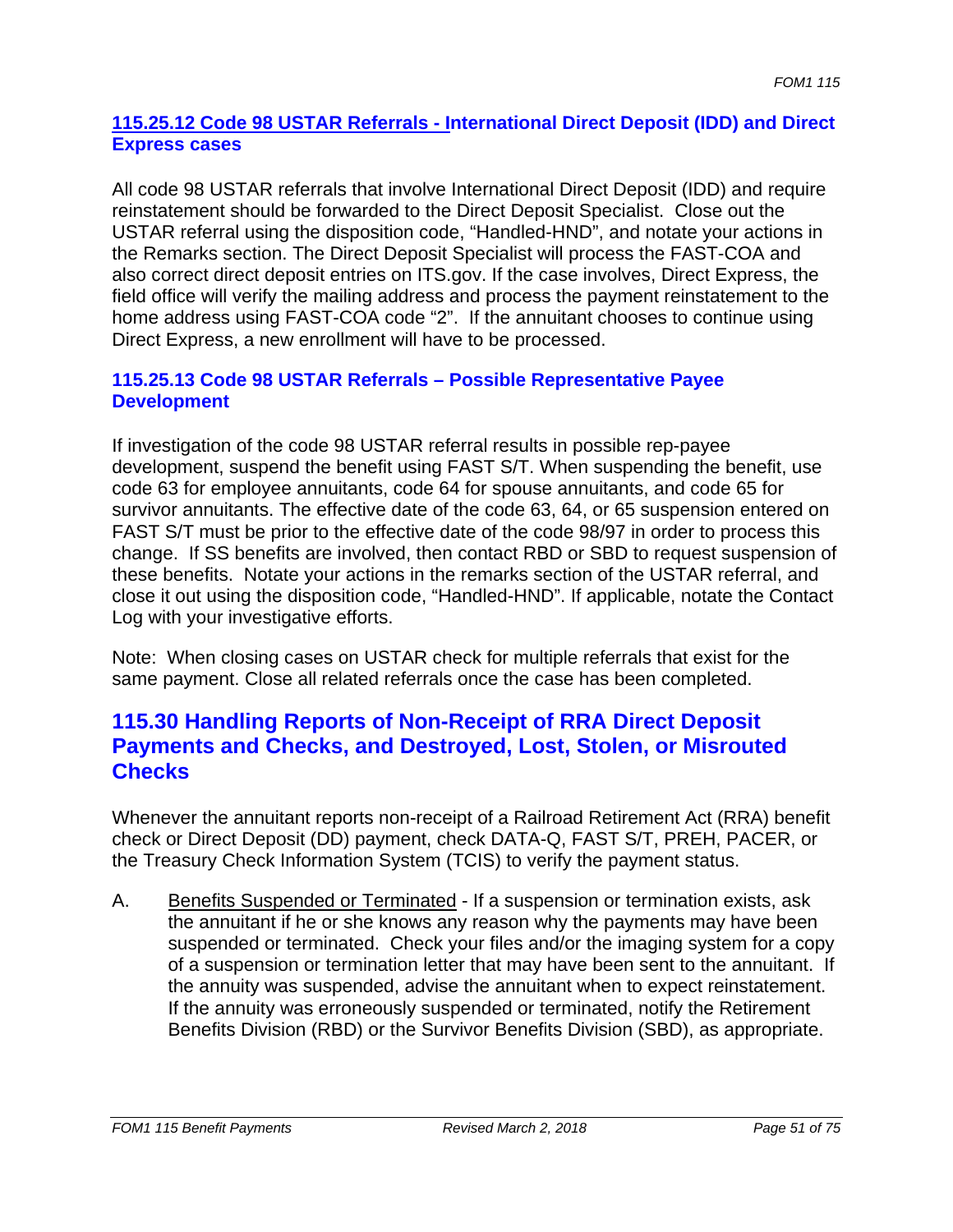B. Benefits In Force - If there is an indication that the check or DD payment was issued, access PAYBACK to determine whether or not the check or DD payment was returned.

#### 1. Check Cases

a. Check Appears On PAYBACK - If the check appears on PAYBACK and the return reason code is other than 98, contact RBD or SBD to arrange for the check to be reissued. If the return reason code is 98, process a change of address even if the address on record is correct. This will cause the check to be reissued. When the annuitant wants to also enroll in Direct Deposit, a code "B" change of address/enrollment must be used to reinstate benefits.

NOTE: Payments that were offset due to TOP and are returned code 98 will not suspend the annuity nor will processing a change of address transaction reissue the payment. This is because the amount of the returned payment will not match the payment rate shown in the Checkwriting Master file. After verifying the address, contact the RBD or SBD to have the payment reissued. See FOM1-1245.35 for more information on TOP.

**IMPORTANT**: If a replacement check is returned code 98 and the annuitant is not entitled to the payment, contact RBD or SBD. Benefits must again be suspended with a miscellaneous code (to override the code 98 suspension) and then reinstated. **Do not** process a change of address. Doing so will cause the replacement check to be reissued and the annuity to be overpaid.

b. Check Does Not Appear On PAYBACK - If the check does not appear on PAYBACK, follow the guidelines in section 115.30.1 and check the payment status on PACER to determine what non-receipt action is required for processing the claim.

NOTE: If the annuitant reports non-receipt of a payment before delivery of his or her mail on the seventh day of the month, explain to the annuitant that most payments which are not delivered on the expected delivery day are delayed in the mail and are usually delivered by the seventh day of the month. Instruct the annuitant to wait until he or she receives mail on the seventh of the month before again contacting the field office.

- 2. Direct Deposit Cases
	- a. Payment Appears On PAYBACK If the payment appears on PAYBACK and the return reason code is 91 or 92, the payment will be reissued after confirmation of the address. Process a change of address even if the address on record is correct. When the annuitant wants to also enroll in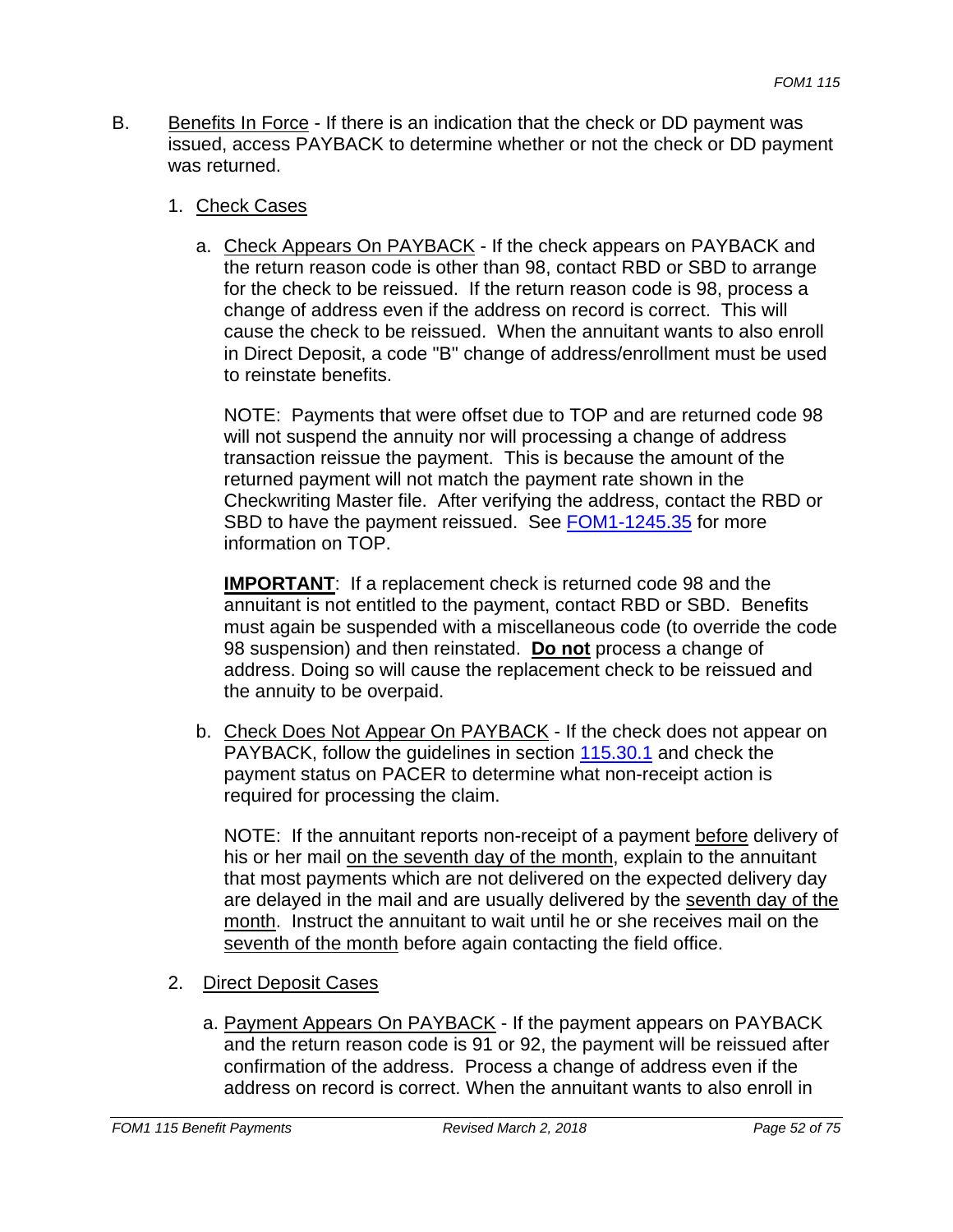Direct Deposit, a code "B" change of address/enrollment must be used to reinstate benefits. For return reason codes other than 91 or 92, contact RBD or SBD to request that the payment be reissued.

NOTE: Payments that were offset due to TOP (See FOM1-1245.35) and are returned code 98 will not suspend the annuity nor will processing a change of address transaction reissue the payment. This is because the amount of the returned payment will not match the payment rate shown in the Checkwriting Master file. After verifying the Direct Deposit information, contact RBD or SBD to have the payment reissued.

b. Payment Does Not Appear On PAYBACK - If the payment does not appear on PAYBACK, follow the guidelines in section 115.30.1 and check the payment status on PACER or TCIS to determine what non-receipt action is required for processing the claim.

Note: If the status on PACER or TCIS indicates "EFT Payment Processed", this means that the payment was received by the FI. Provide the annuitant with the trace number and advise the annuitant to confirm non-receipt with the financial institution. Most financial institutions do not send deposit receipts in Direct Deposit cases.

# **115.30.1 Guidelines for Questioning Individual Reporting Non-Receipt**

Careful interviewing is necessary when an individual reports non-receipt of a payment. The questions asked may vary from case to case. However, they should be comprehensive enough to establish whether payments have been regularly received and whether the annuitant has any idea why the payment in question was not received. The responses to the questions will also determine what action, if any, needs to be taken. Questions may include:

- Has the annuitant been receiving payments regularly?
- Has the annuitant recently changed his or her address?
- Has he or she reported the change of address?
- Was the address as printed on the check received last month the current address? The annuitant may have moved some time before and never reported the change of address. The Postal Service, after forwarding payments for a while, may have stopped forwarding the annuitant's mail.
- Has the annuitant been overpaid? Could the RRB be recovering an overpayment?
- Was the payment offset due to TOP (see FOM1-1245.35)?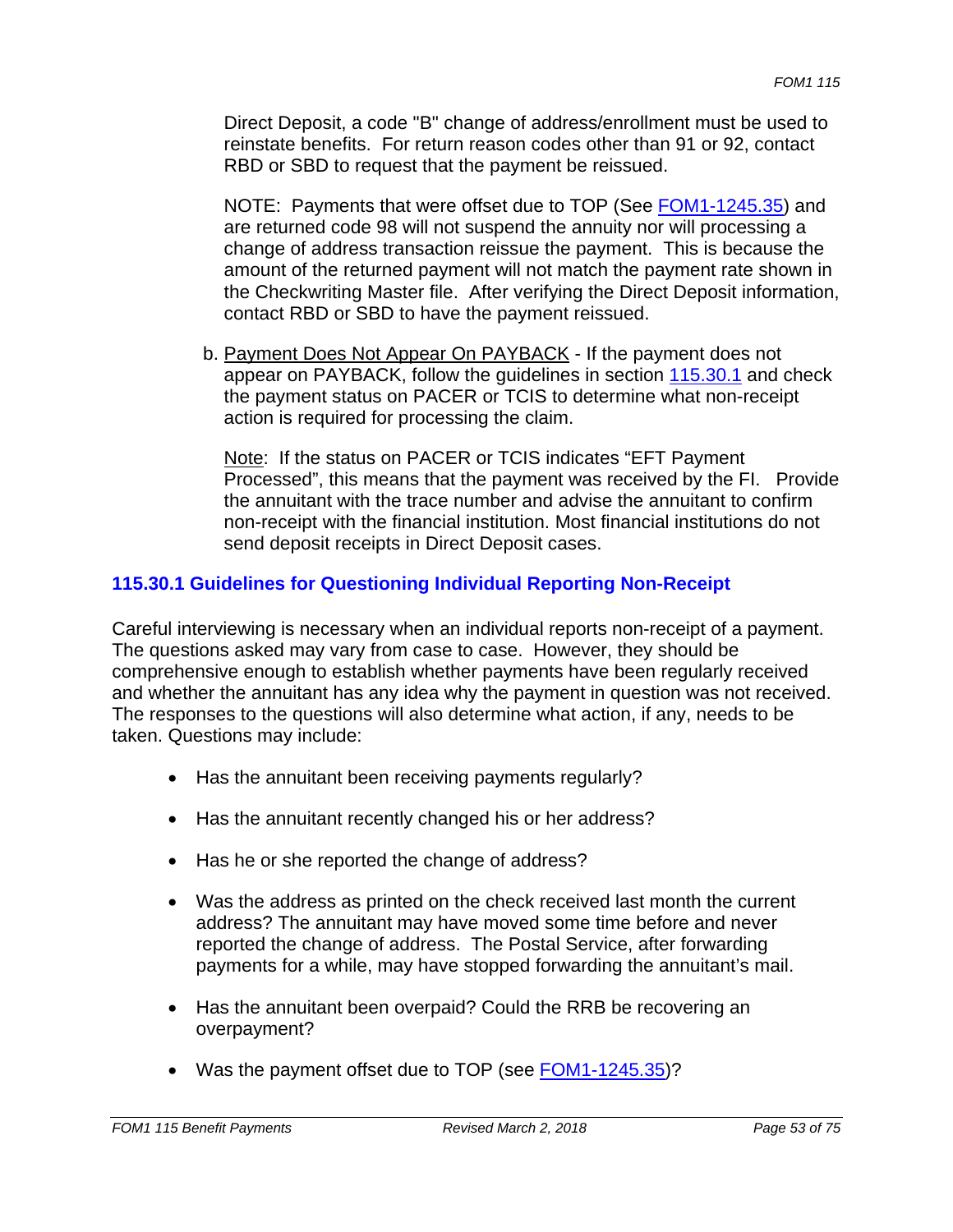- Has an event causing termination or adjustment occurred? For example, has a child stopped attending school?
- Has he or she previously reported any event that would have caused the annuity to be reinstated or adjusted?
- Has the annuitant submitted a report to the RRB changing his or her estimate of earnings to a higher amount than previously reported?
- Has he or she recently received a notice from RRB that might explain why payment was delayed?
- It is possible that some family member may have deposited the payment for the annuitant? This aspect of the questioning should be handled tactfully, but is necessary since Treasury Department statistics show that in approximately 60 percent of the cases in which a payment was negotiated, the payment was negotiated either by the intended payee or someone on his or her behalf.
- Does the annuitant believe the payment may have been illegally cashed? If so, explain that a replacement check will not be issued until the claim Form FMS-1133 is completed and returned to Treasury.
- If payment was made by check and it was lost or stolen, was it endorsed by the annuitant prior to being lost or stolen? If so, was it restrictively endorsed, i.e., for deposit only to Bank of America on account of John Doe C1234567? If not, explain to the annuitant that if the check has already been cashed, Treasury will not issue a replacement check. In addition, if Treasury issues a replacement check and the original check is later cashed, the individual is liable for the overpayment since the original check bears the genuine endorsement of the annuitant.
- If payment was made by Direct Deposit, did the annuitant recently cancel Direct Deposit, change accounts, or change financial institutions?

Note**:** If the following has occurred:

- our records show that a change was recently made to the Direct Deposit information; or,
- the annuitant received an RL-79 series letter advising a change; and,
- the annuitant did not authorize that change.

These events indicate fraud may have occurred and require special handling. Refer to section 115.24.2 for additional instructions.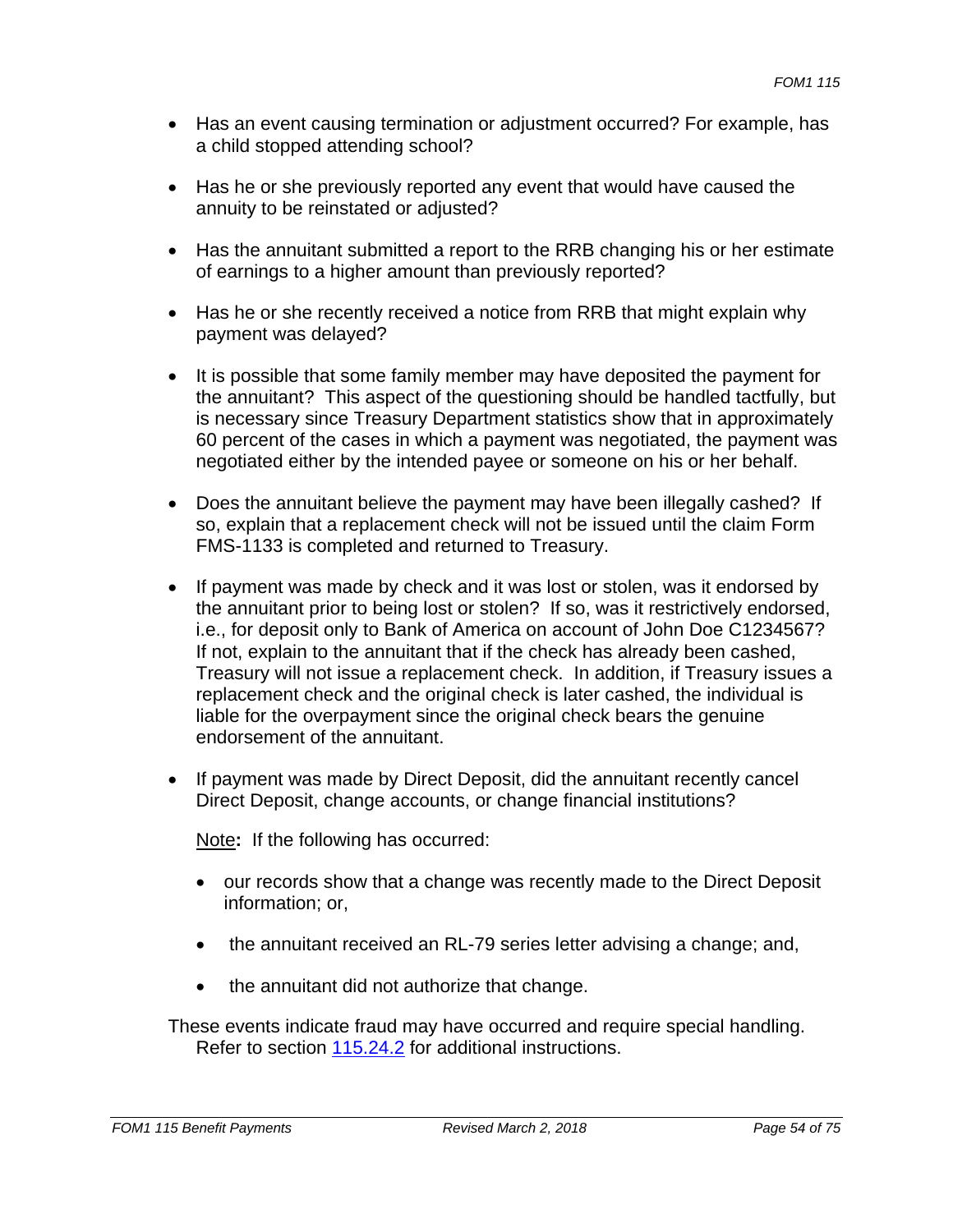- Did the annuitant recently elect to have payments made by Direct Deposit, i.e. a new enrollment? Check for new information pending on FAST-COA. If necessary, re-enroll the annuitant on FAST.
- After verifying that the payment was made by EFT, ask the annuitant if he or she contacted the financial institution. If not, refer the annuitant to the financial institution.
- If the annuitant contacted the financial institution, did the financial institution confirm that the payment was not received? Confirmation would include verifying that the payment was not posted before or after the payment date, or to another account and, checking their payment and bookkeeping records and their rejected and returned payment records.

Note: Unless processing of the payment file was delayed (in which case field offices would be notified of the problem), it is highly unlikely that the financial institution did not receive the EFT payment on or before the payment date. Therefore, it is important for the financial institution to confirm that the payment was not received. A replacement payment will not be issued until the status of the original payment is ascertained and returned to the RRB.

• Proof of confirmation would include field office contact with the financial institution verifying the actions taken by the financial institution, or completion by the financial institution of Treasury's Non-receipt Claim for Direct Deposit Payments form, according to the instructions in the Green Book.

# **115.30.2 Field Office Processing of Non-Receipt Reports**

The field office is responsible for handling all routine non-receipt claims, i.e. the claim can be processed without additional information, instructions, or controls from headquarters. **Process the non-receipt claim when the annuitant is alive and entitled to the payment and :** 

- The annuitant reports that a regular monthly Direct Deposit payment was not received on the payment date and the financial institution confirms nonreceipt; or
- The annuitant reports that a regular monthly benefit check was not received **after** his or her mail was delivered on the 7th day of the month; or
- The annuitant reports that a regular monthly benefit check was lost or stolen before being endorsed; or
- The annuitant reports that a regular monthly benefit check was damaged, mutilated, or completely destroyed; and
- If a check, the check is less than one year old.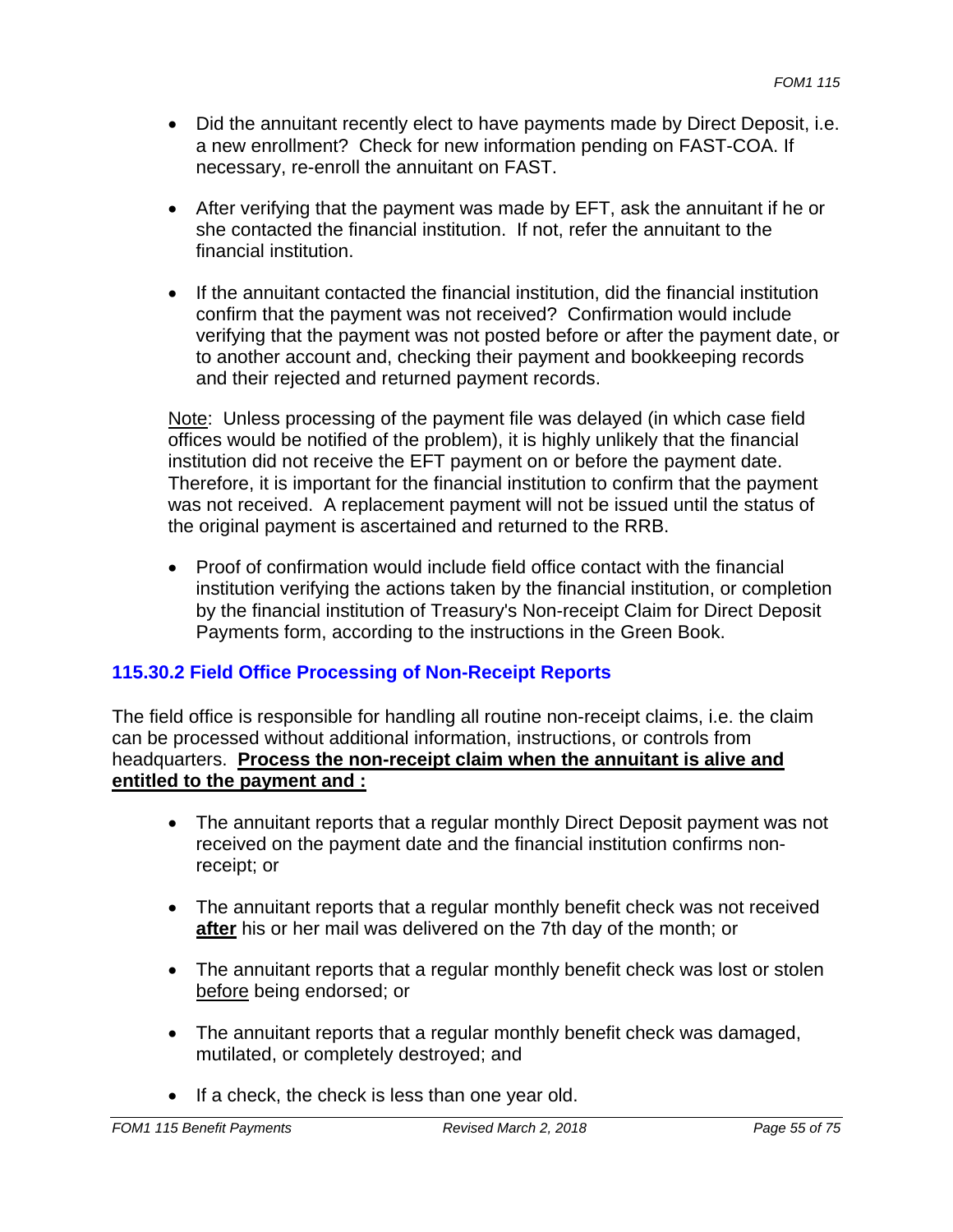Access FAST-PI ENTRY to process the claim. See FOM-1-1573 for FAST-PIENTRY Instructions.

#### **IMPORTANT: In situations where there has been a change in payee, do not process a non-receipt claim against a payment that was issued to a former payee. Contact UPSD-CSU for assistance.**

**NOTE:** If the annuitant or a representative for the annuitant reports non-receipt of a not-due payment, e.g. the payment was issued after death or loss of entitlement; contact the Bureau of Fiscal Operations-Debt Recovery Division (BFO-DRD) via Outlook at "DRD-BFO-Debt Recovery Division" or by telephone at x4630. Be sure to indicate that the payee was not entitled to the payment. Also, include the correct payee identification information, including full name. Indicate the exact payment date (monthyear) and specify whether the claim is for a monthly or an accrual payment.

BFO-DRD will investigate the status of the payment and if necessary, initiate the appropriate reclamation action. Under no circumstances should you process a nonreceipt claim against the payment. This could cause a replacement check to be issued.

# **115.30.3 UPSD-CSU Processing of Non-Receipt Reports**

The Unemployment Programs Support Division-Clerical Services Unit (UPSD-CSU) will process the non-receipt claim or request when:

- The annuitant reports non-receipt of an accrual or adjustment payment;
- A mass loss situation has occurred;
- The annuitant reports that an endorsed check was lost or stolen;
- There is a change in representative payee and the payment in question was received by the previous representative payee;
- The annuitant is deceased and the family or a representative of the deceased annuitant reports that the annuitant did not receive one or more due payments before his or her death;
- The annuitant reports non-receipt of a check that is 12 months or older; or
- An FI reports that an endorsed check was lost or stolen after being cashed by the annuitant (Lost-in-Transit claims).
- The annuitant was enrolled in International Direct Deposit (IDD) and the foreign financial institution has not received one or more due payments.

Contact UPSD-CSU via e-mail at TCIS-CSU Group if non-receipt is reported for any of these situations. When reporting non-receipt claims via e-mail, be specific, include the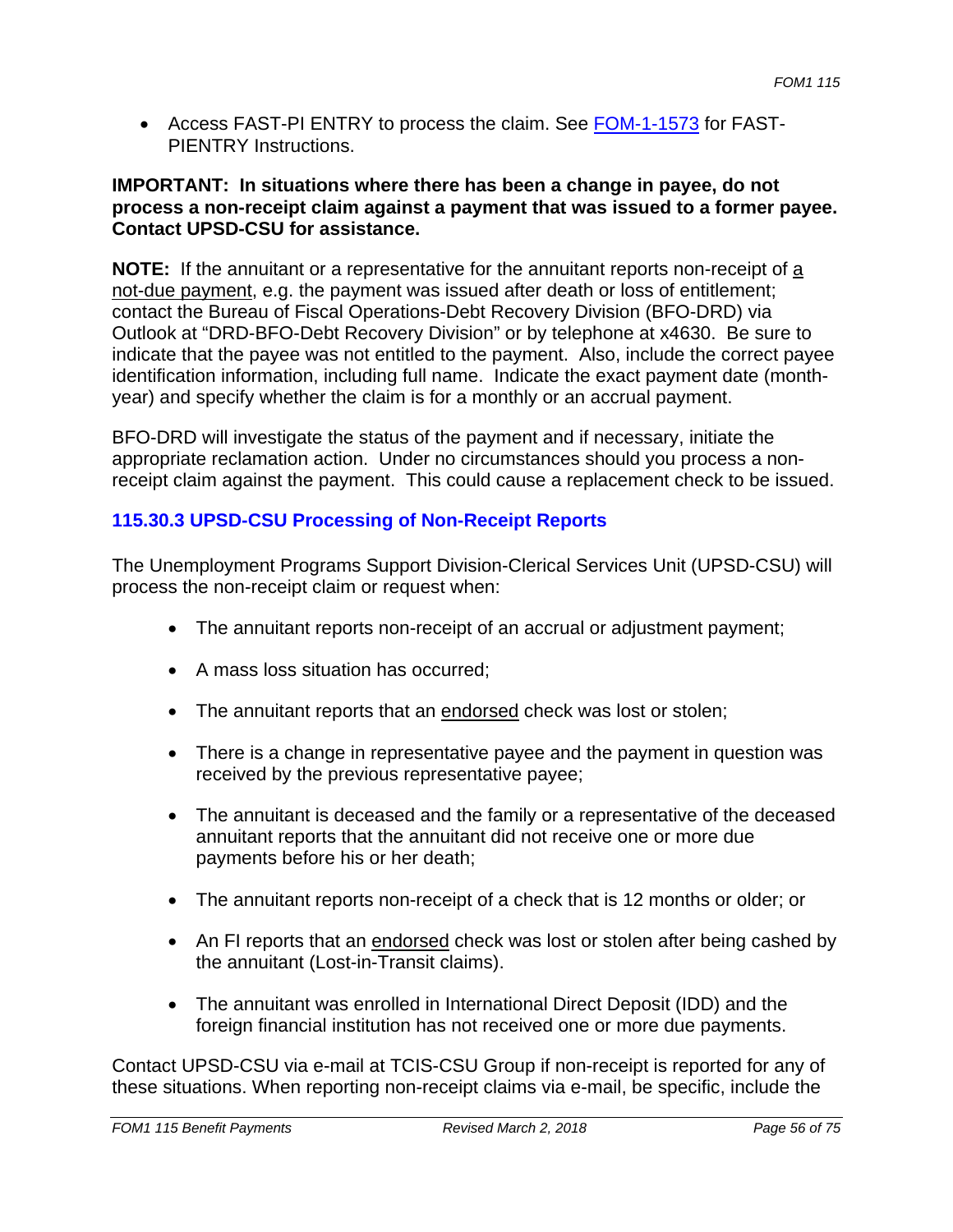correct payee identification information, including full name. Indicate the exact payment date (month-year), payment amount, and specify whether the claim is for a monthly or an accrual payment.

UPSD-CSU will also process routine non-receipt requests that are received at headquarters.

# **115.30.4 FAST-PI Processing of Non-Receipt Claims**

When a payment investigation transaction is entered into PIENTRY, a file is prepared and transmitted to Treasury's Financial Center. A letter is also sent to the annuitant acknowledging the non-receipt claim and notifying the annuitant that the matter has been referred to the Treasury. There will not be a field office copy of this letter.

Treasury will process our file and return a second file, the Status Disposition file, to the RRB showing the action taken on each non-receipt claim. The Status Disposition file serves as an acknowledgement, and consists of a confirmation or reject message of each transaction. This initial acknowledgement usually is received in a few days, but 30 days is allowed before tracing.

The Payment Investigation On-Line Status system (PISTATUS) is updated with the action taken on each claim. Both headquarters and field offices have access to this information on the PISTATUS screens.

A list of the initial confirmation and reject messages sent from Treasury is shown in FOM-I-1574.30.1.

Once a non-receipt claim is submitted to Treasury, the matter is between the annuitant and Treasury. Encourage the annuitant to promptly follow any instructions received regarding the non-receipt claim. This includes promptly returning the replacement check if the original check is located.

# **115.30.5 Treasury Processing of Non-Receipt Claims**

When Treasury receives and processes our file, they screen their records to determine if the payment in question was issued and if issued, search their records to determine if a previous action was taken on the payment. If Treasury has no record of the payment being issued (payment date and/or amount on the request does not match their records) or if their records show that a previous action was taken on the payment (payment was previously returned or a previous non-receipt request was processed), we will receive a reject message and no further action will be taken by Treasury on the claim.

If their records show the payment was issued and no previous action was taken, Treasury will take action as described in A or B below.

A. Direct Deposit (DD) Cases - Treasury will prepare and release Form FMS-150.2 or Form 150.1, Payment Trace Requests, to the financial institution (FI). The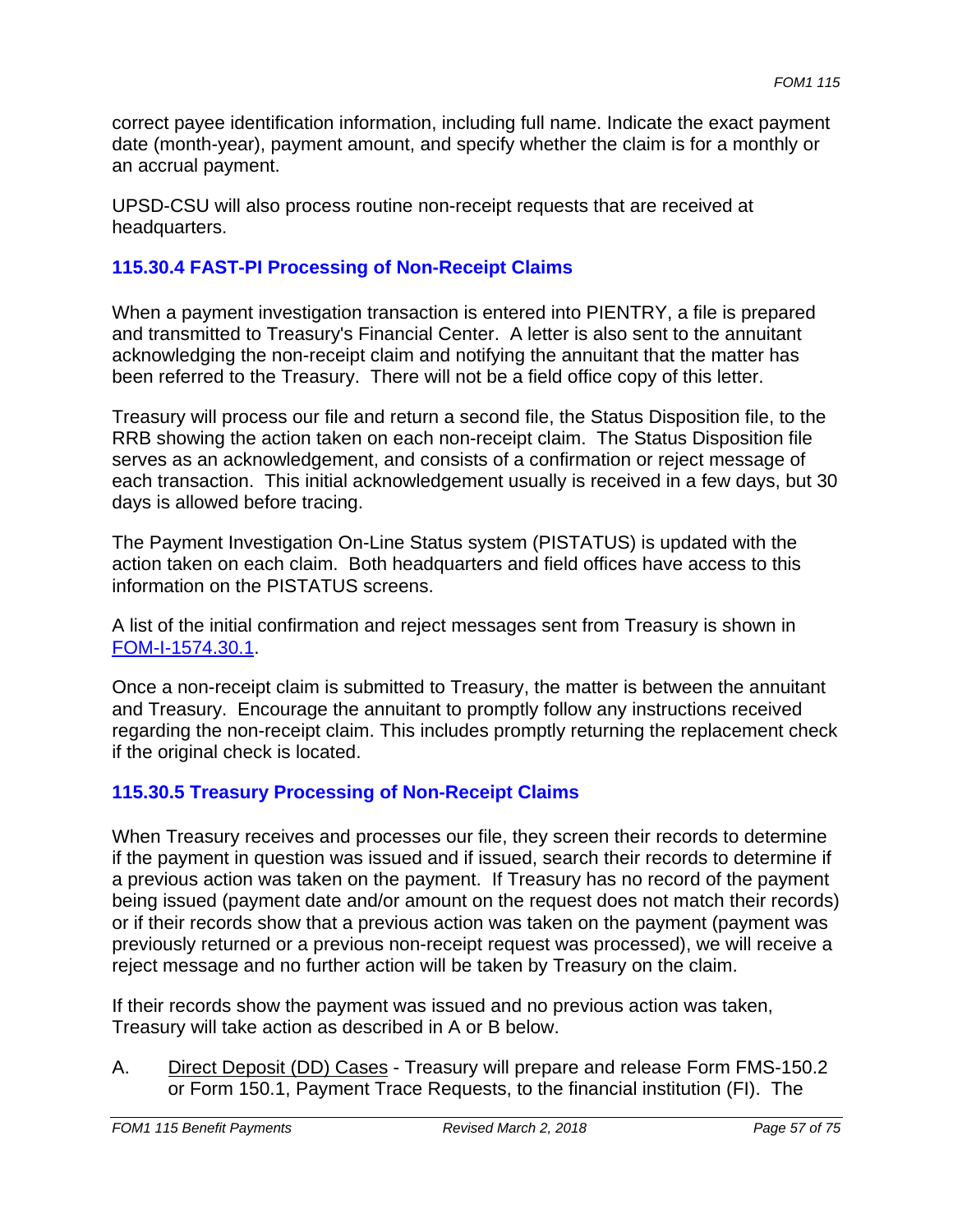FMS-150.2 is used to trace payments dated the current or previous month. The FMS-150.1 is used to trace payments that were issued two months or more from the date of the trace request or as a follow-up notice to a previous trace request. Upon receipt of the FMS-150.2/FMS-150.1, the FI must verify the status of the payment and credit the payment to the annuitant's account, if it was not previously credited or returned. The FI will also advise the annuitant regarding the status of the payment.

NOTE: If the payment was offset by TOP, Treasury will forward the non-receipt request to its debt collection center in Birmingham, AL (BDMOC). BDMOC will process the trace request against the DD payment it issued after having applied the offset and forward the request to the financial institution.

If the payment cannot be credited to the account, the FI must return it to Treasury via the Automated Clearing House network and prepare a Notification of Change if corrections are needed for future payments. RRB will issue a replacement payment once the returned payment has been credited to the railroad account.

- B. Check Cases In check cases, Treasury will complete the check description (check symbol and serial number) and forward the non-receipt request to the Treasury office in Hyattsville, MD for further processing. That office will check their records to determine if the check has been cashed. If the payment was offset by TOP, Treasury will forward the non-receipt request to BDMOC. BDMOC will process a non-receipt request against the check it issued after having applied the offset and forward the request to the Treasury office in Hyattsville, MD for further processing.
	- 1. Check Not Cashed If the check has not been cashed, Treasury will issue a replacement check directly to the annuitant.

Note: This processing applies only to requests submitted using stop reason code "C" (NON RECEIPT-RFC WILL REISSUE). For all other non-receipt codes, Treasury will forward the credit to the RRB. Upon receipt of the credit, UPSD-CSU will notify RBD or SBD to issue a replacement payment.

2. Check Cashed - If the check has been cashed, a replacement check will not be issued. The annuitant will receive a claim form (Form FMS-1133) and a photocopy of the check. The annuitant should examine the photocopy to determine if he cashed the check. No further action is necessary if the annuitant cashed the check.

If the annuitant did not cash the check, he or she must complete the claim form and return it, along with the check photocopy, directly to Treasury at the address shown on the claim form. The claim form should not be sent to RRB; doing so will only delay processing the claim. Not returning the check photocopy also delays Treasury's handling.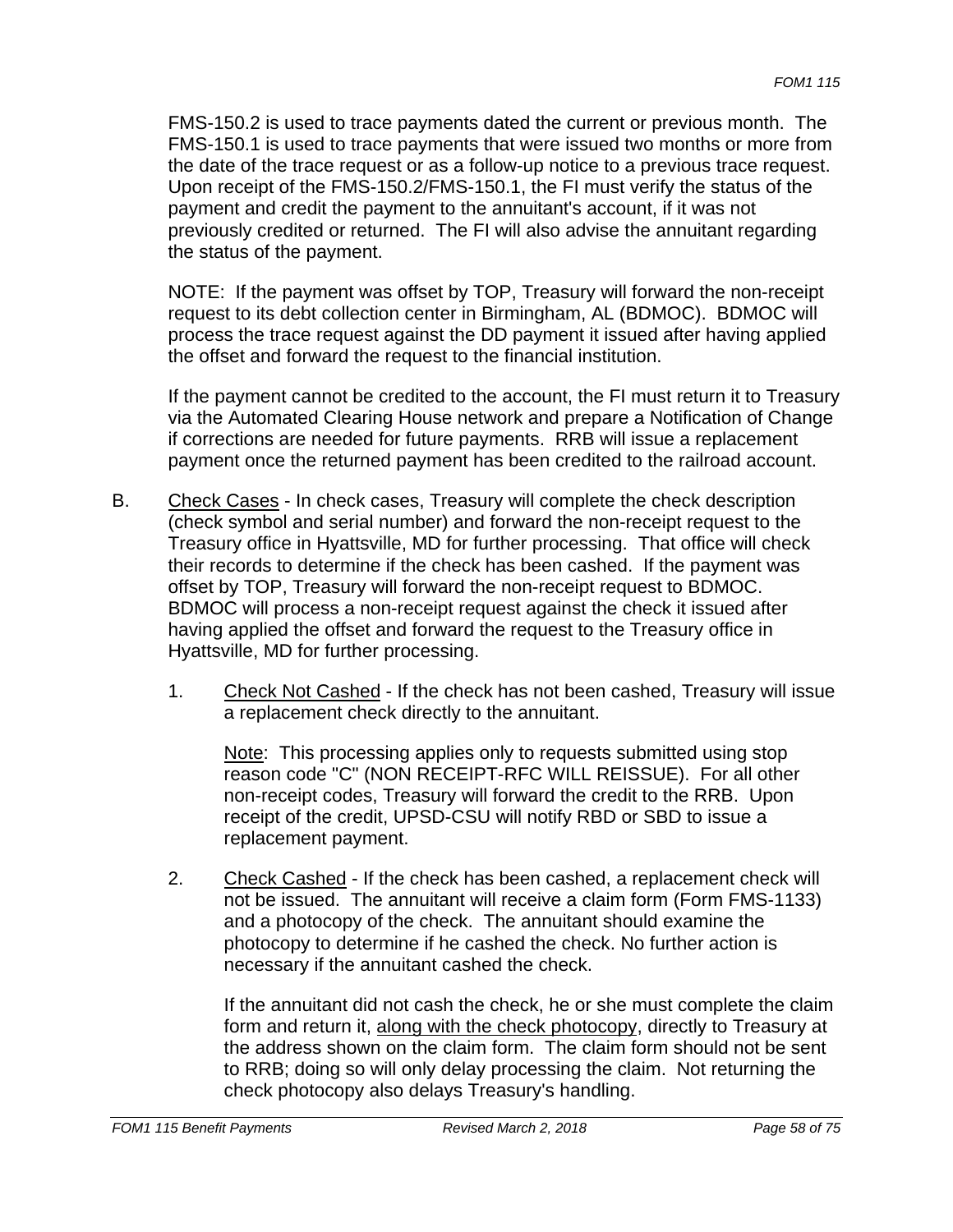Treasury will investigate the cashing of the check and make a determination as to whether or not forgery was involved. The matter will be handled between Treasury and the annuitant. The RRB is not involved in this process. If forgery is determined, Treasury will issue a replacement check directly to the annuitant. A replacement check will not be issued if Treasury determines the annuitant cashed and/or benefited from the check.

#### **115.30.6 Trace and Follow-up Actions**

If an annuitant contacts you regarding the status of the non-receipt claim, check the status message on the PISTATUS screen. A complete description of all PISTATUS messages is in FOM-I-1574.30.

- If the message reads "SENT TO TREASURY" and more than 30 days have elapsed since the RRB PROC DATE, notify Policy & Systems-Payment Analysis & Systems (P&S-PAS). P&S-PAS will investigate the matter.
- If the message reads "SF-1184 PROCESSED" and more than 45 days have elapsed since the RRB PROC DATE, notify P&S-PAS. P&S-PAS will investigate the matter.
- If the message reads "SF-1184 PROCESSED PAYMENT WAS OFFSET", this would indicate that the initial processing by BDMOC for a payment that was offset by TOP is complete. If more than 45 days have elapsed since the RRB PROC DATE, notify P&S-PAS. P&S-PAS will investigate the matter.
- If the message reads "OUTSTANDING COURTESY DISBURSEMENT ISSUED", advise the annuitant that a replacement check has been released and to allow seven days for receipt of the payment. Add two business days to the RFC PROC DATE and use the result as the payment release date. If more than seven days have elapsed and the annuitant still claims non-receipt, notify UPSD-CSU. UPSD-CSU will process a non-receipt claim against the replacement check.
- If the message reads "COURTESY DISBURSEMENT ISSUED PAYMENT WAS OFFSET", advise the annuitant that a replacement check has been released and it was offset by TOP. The annuitant should allow seven days for receipt of the payments. Add two business days to the RFC PROC DATE and use the result as the payment release date or, access PACER or TCIS to get the exact payment date. If more than seven days have elapsed and the annuitant still claims non-receipt, notify UPSD-CSU. UPSD-CSU will process a non-receipt claim against the replacement check.
- If the message reads "REJECT PAYMENT WAS FULLY OFFSET", notify P&S-PAS to investigate. Because benefit payments must be greater than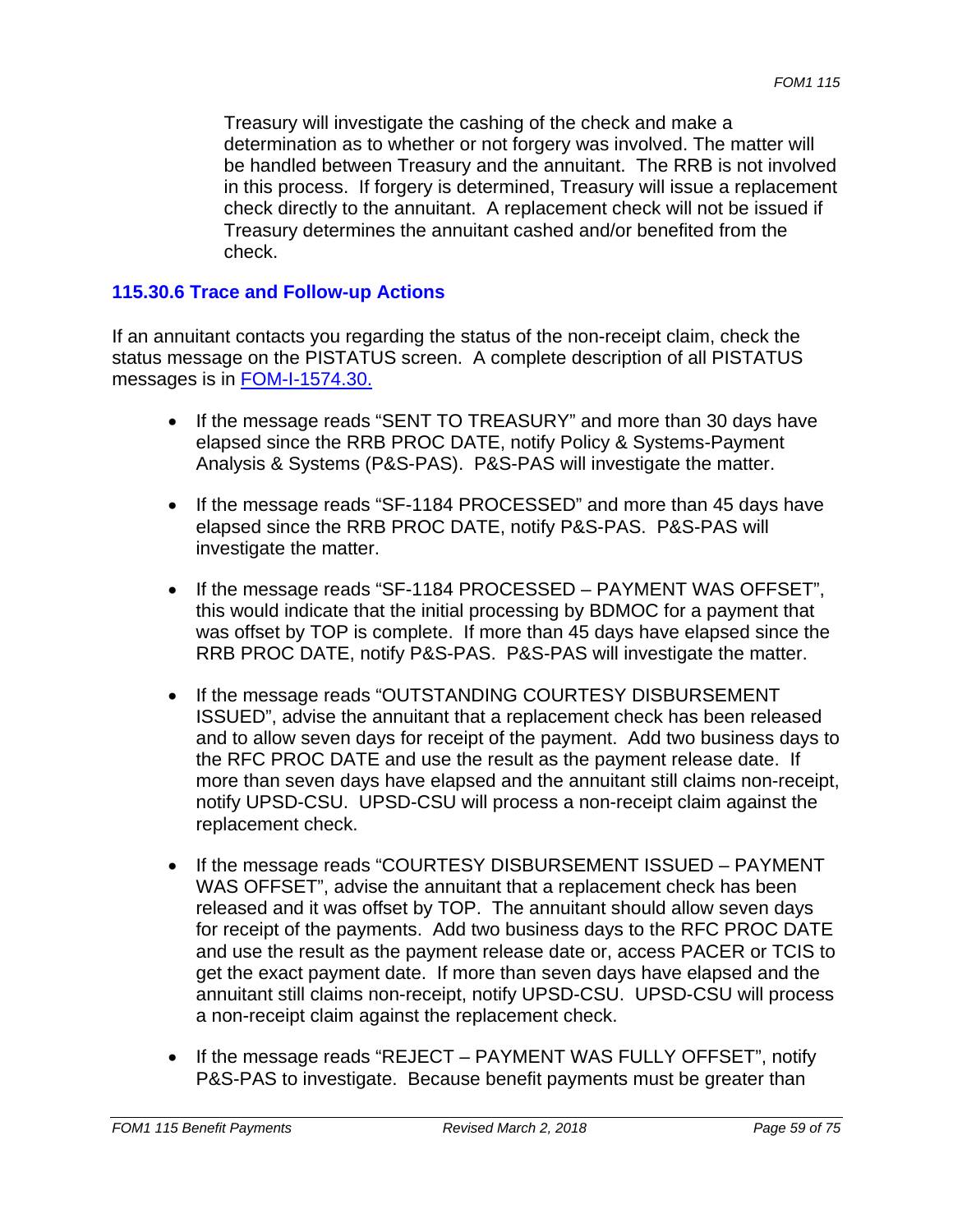\$750.00 (or \$166.67 for IRS tax levies) to be eligible for offset, this message should not be received from Treasury

• If the message reads "PAID-PHOTOCOPY AND CLAIM TO FOLLOW, advise the annuitant that the check has been cashed and that Treasury mailed the FMS-3858 Claims Document Package (copy of the check, FMS-1133 Claim Form, and payee instructions) to him/her. Advise the annuitant to allow 10 business days from the RFC PROC DATE for receipt of the FMS-3858.

If more than 10 business days have elapsed and the annuitant advises that he or she has not received the claims package, contact Treasury at (855) 868-0151, to request a duplicate claims package. The claims package can be sent directly to the annuitant or you can request that it be sent to your office.

If the annuitant advises that he or she has already completed and returned the FMS-1133 Claim Form and check photocopy to Treasury, but has not received any information regarding the status of the claim, and more than 45 days have elapsed since the claim form was mailed, contact Treasury at (855) 868-0151, or e-mail to: check.claims@fms.treas.gov .

Note: Treasury handles all claims according to the check's symbol and serial number. You will need to provide this information, which can be found on PISTATUS in the CK NUMBER-SYM field, PACER, and/or TCIS.

 Contact UPSD-CSU via e-mail at TCIS-CSU Group if you cannot locate a claim on the screens, or if you need additional information. Be sure to include the claim number, annuitant's name, and a brief description of the problem.

# **115.30.7 Routing and Handling of Referral Notices**

If Treasury is unable to process a non-receipt claim based on the information submitted, the RRB will receive a reject message from Treasury on the Status Disposition file. When this file is processed and updated to PI STATUS, a referral notice is produced. Referral notices are received in UPSD-CSU. UPSD-CSU will notify the originating field office of the reject via e-mail. The field office should verify the information and resubmit a corrected transaction, if necessary. If assistance is needed in processing the claim, the field office should contact UPSD-CSU.

#### **115.30.8 Mass Loss of Checks**

An abnormally large number of inquiries or reports of non-receipt regarding regular monthly annuity checks received on or shortly after the normal receipt date from annuitants residing in a relatively concentrated geographical area indicates that a mass loss of checks may have occurred.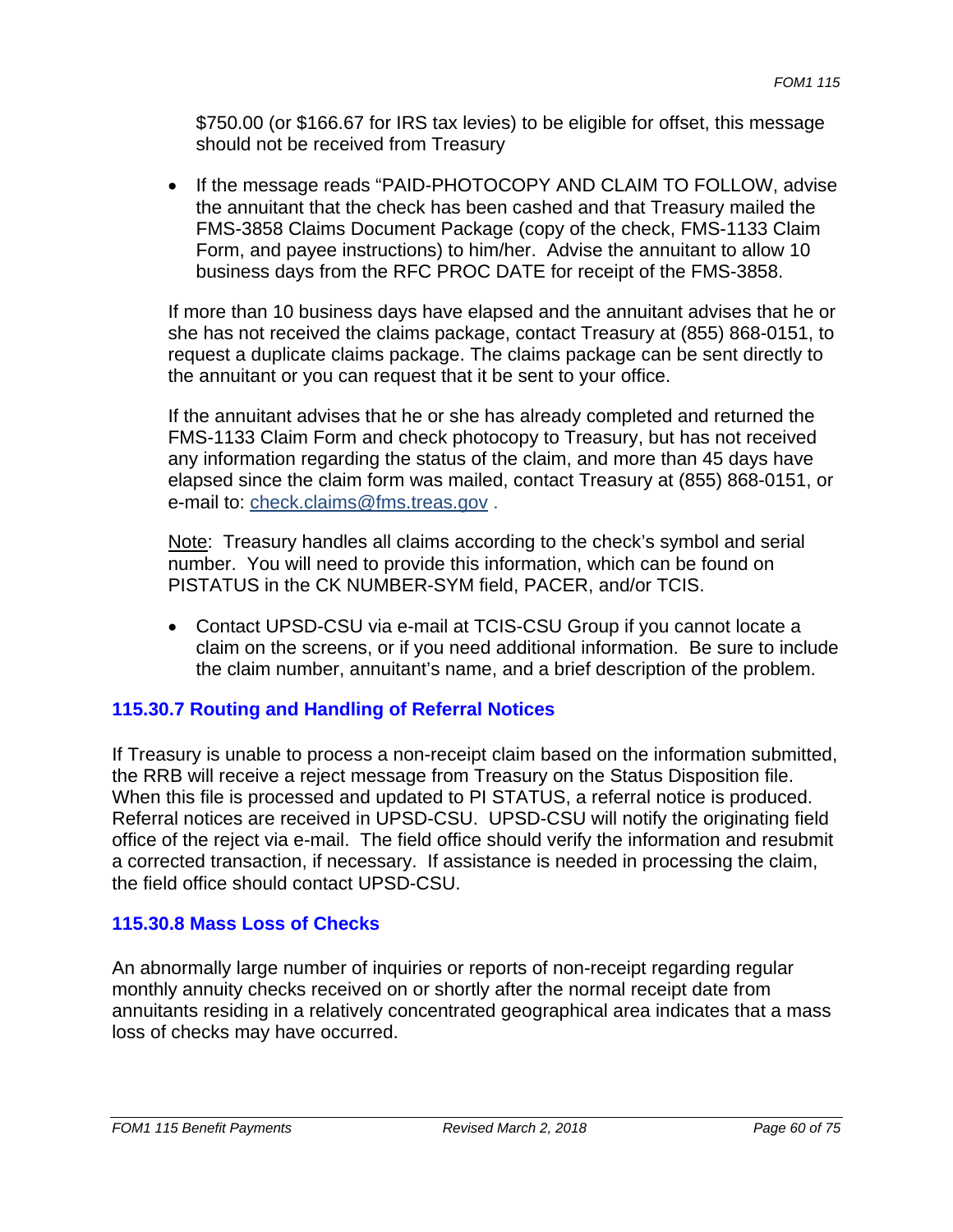A mass-loss of checks usually occurs when a mailbag or mail tray containing the checks is lost, destroyed, or unaccountably disappears. In most instances involving lost mail, the loss is temporary and is resolved within a short time. A mass loss is declared when:

- We know the original checks will not be delivered; the checks have been damaged or lost in route, the mail truck or postal facility caught fire, or the mail was stolen from the carrier.
- We have exhausted all reasonable efforts to locate the checks. This is a judgment call made by P&S-PAS and Field Service based upon an evaluation of all of the information gathered from Treasury and the Post Office.

If it appears that a mass loss has occurred, immediately contact P&S-PAS via telephone on extension 4800. The secretary will refer the situation to the analyst responsible for handling check claims issues. **Do not use the P&S Inquiry email address, as doing so will only delay P&S-PAS' actions to resolve the situation.**  Additionally, notify your regional office and UPSD-CSU. An email message is appropriate for notifying UPSD-CSU at TCIS-CSU Group. The chart below outlines the actions that will be helpful in resolving the situation.

|                 | <b>Field Office Actions</b>                                                                                                                                                                                                                                                                            | <b>P&amp;S-PAS Actions</b>                                                                                                                                                                                                        | UPSD-CSU<br>Actions |
|-----------------|--------------------------------------------------------------------------------------------------------------------------------------------------------------------------------------------------------------------------------------------------------------------------------------------------------|-----------------------------------------------------------------------------------------------------------------------------------------------------------------------------------------------------------------------------------|---------------------|
| Day 1           | Gather zip codes and<br>keep a list of<br>annuitant names,<br>claim numbers, and<br>telephone numbers.<br>Contact the local post<br>offices involved to<br>determine if they<br>received and<br>delivered the checks.<br>Notify your network<br>manager, P&S-PAS,<br>and UPSD-CSU of<br>the situation. | <b>Contact Treasury</b><br>and let them know<br>we have a problem<br>developing.<br>Secure confirmation<br>of the check turn<br>over to the Post<br>Office.<br>Share turn over<br>information with the<br>affected field offices. |                     |
| Days<br>$2 - 7$ | Provide the zip code<br>information to P&S-<br>PAS.                                                                                                                                                                                                                                                    | Share the zip code<br>information with<br>Treasury and secure<br>the details<br>concerning the trays;                                                                                                                             |                     |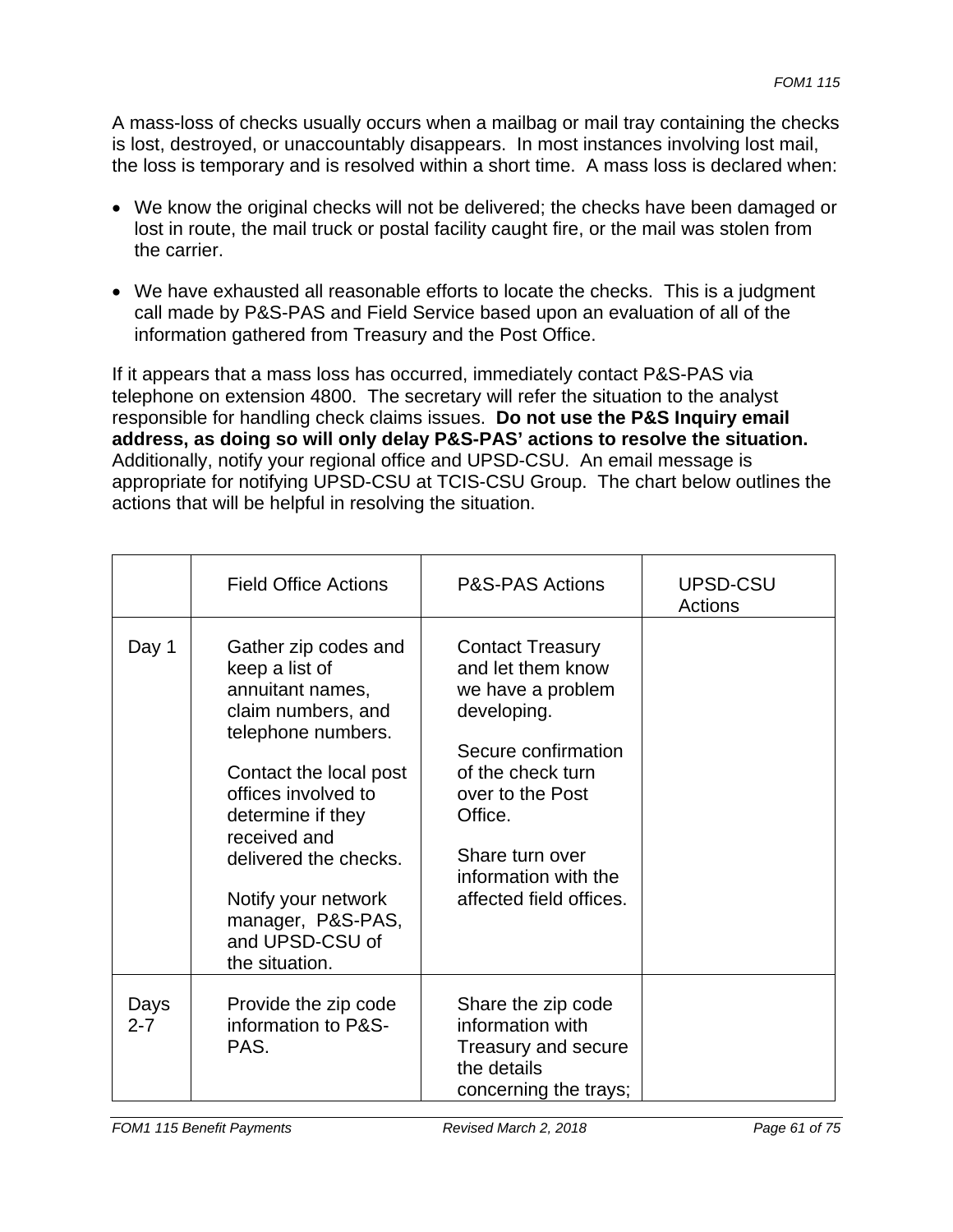|                | Continue to establish<br>contact with the local<br>post offices.<br>Contact the local SSA<br>office to determine if<br>they are experiencing<br>similar problems.<br>Follow-up with<br>annuitants to see if<br>checks were received.<br>If there is any media<br>involvement, notify<br>the Office of Public<br>Affairs.<br>Keep your network<br>manager, P&S-PAS,<br>and UPSD-CSU<br>posted about any<br>advice received from<br>the post offices or any<br>changes in the<br>situation. | e.g. what zip code<br>ranges were<br>contained in each<br>tray, were there<br>single or multiple<br>trays, how were the<br>trays labeled and<br>sorted, etc.<br>Share updated<br>information from<br>Treasury with the<br>affected field offices.                                                                                                           |                                                                                                                                                                                                                                                                                                                                         |
|----------------|-------------------------------------------------------------------------------------------------------------------------------------------------------------------------------------------------------------------------------------------------------------------------------------------------------------------------------------------------------------------------------------------------------------------------------------------------------------------------------------------|-------------------------------------------------------------------------------------------------------------------------------------------------------------------------------------------------------------------------------------------------------------------------------------------------------------------------------------------------------------|-----------------------------------------------------------------------------------------------------------------------------------------------------------------------------------------------------------------------------------------------------------------------------------------------------------------------------------------|
| After<br>Day 7 | Following mail<br>delivery on the 7 <sup>th</sup><br>day, evaluate the<br>situation:<br>Is there a decrease in<br>the volume of calls?<br>Has any individuals<br>reported that checks<br>were received?<br>Has the post office<br>reported receiving the<br>check?<br>Are there checks still<br>missing?                                                                                                                                                                                  | Declare a mass loss<br>based on the results<br>of the field office's<br>evaluation.<br>Determine if the field<br>offices should assist<br>UPSD-CSU in<br>inputting claims.<br>Notify the affected<br>field offices on the<br>mass loss decision.<br>Prepare situation<br>report according to<br>office procedure.<br>Monitor claims<br>activity. Report, to | Input code "B"<br>stops for<br>individuals who<br>reported non-<br>receipt or<br>authorize field<br>offices to input<br>the claims.<br>Establish cut-off<br>for processing "B"<br>stops. After the<br>cut-off date, all<br>other reports of<br>non-receipt are<br>handled in<br>accordance with<br>the regular non-<br>receipt process. |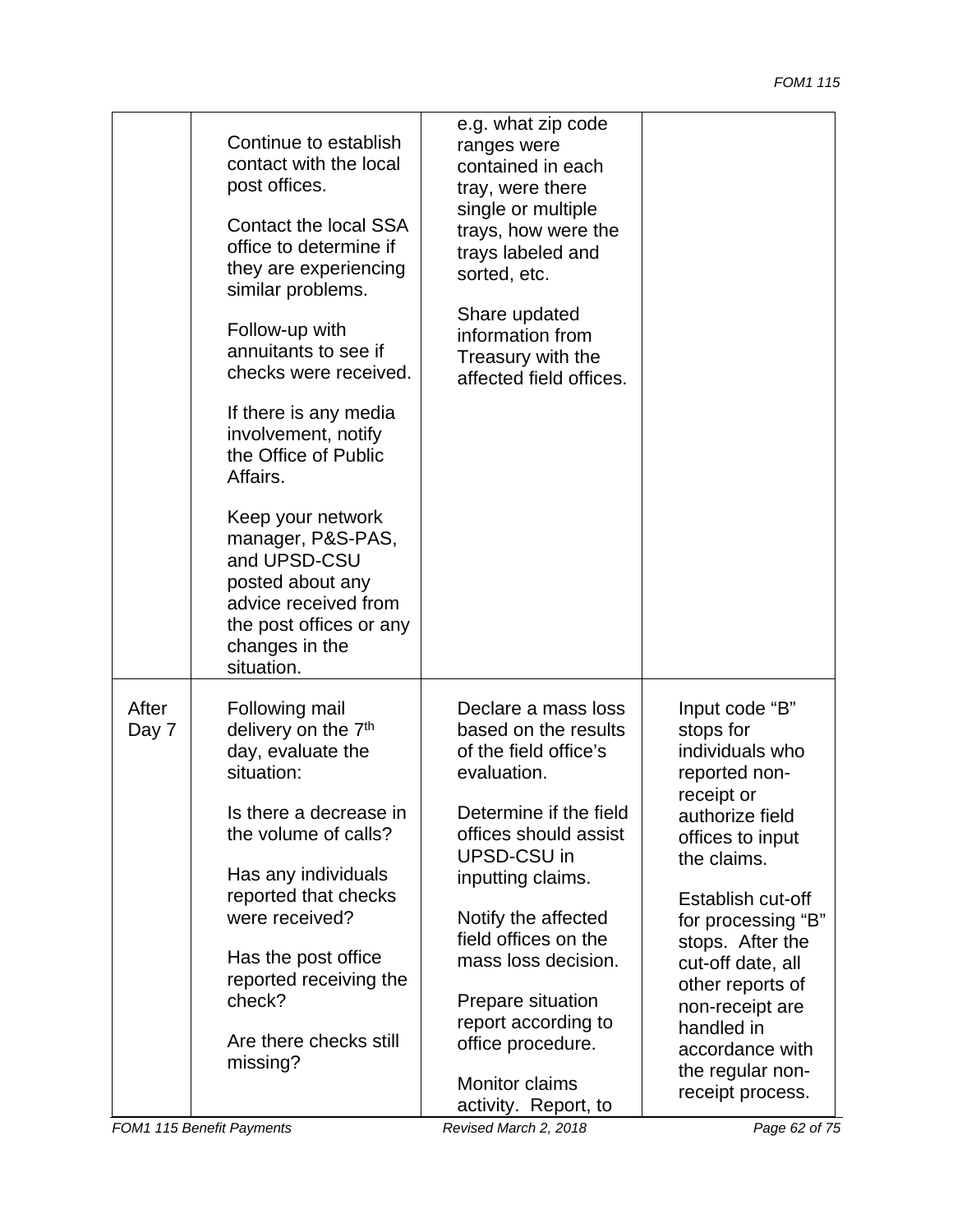| Provide UPSD-CSU          | Treasury's Check      | Monitor claims    |
|---------------------------|-----------------------|-------------------|
| with the list of affected | Claims Branch, any    | activity. Report  |
| annuitants or, input      | patterns that appear  | any patterns that |
| "B" stops directly, if    | to be forgery so that | appear to be      |
| authorized by UPSD-       | all claims are        | forgery to P&S-   |
| CSU.                      | handled consistently. | PAS.              |

# **115.35 Requests For Descriptions And Photocopies Of Checks**

Securing check descriptions and photocopies of checks is a time-consuming and costly process and must be held to a minimum. Requests for check descriptions and photocopies are limited to those needed for administrative purposes, such as:

- A. When the RRB is attempting to recover an RRB overpayment; e.g., a not-due check;
- B. When the payee failed to disclose the receipt of RRB benefits to a State welfare agency from which he or she is (was) also receiving benefits; or
- C. When an FI needs information to file a Lost-in-Transit or Holder-In-Due Course claim with its servicing Federal Reserve Bank.

If a request for a check description or check photocopy is received, and the check was issued 10/1/1997 and later, access Treasury's PACER system. If the check was issued before this date, notify UPSD-CSU via e-mail at TCIS-CSU Group. However, Treasury is unable to provide a check photocopy if the issue date of the check is more than six and one-half years from the current date.

# **115.35.1 Photocopy Requests for Checks Less Than 12 Months Old**

If the payee is requesting a photocopy of a check because he or she believes the check was never received, i.e., the payee is not contesting an overpayment, process the request as a non-receipt claim using stop reason code C.

If the photocopy request is being made by a family member or the representative of a deceased payee, because they believe that the payee did not receive a check to which he or she was entitled; i.e., they are not contesting an overpayment, notify UPSD-CSU via e-mail at TCIS-CSU Group. UPSD-CSU will process the request as a nonentitlement claim.

# **115.35.2 Photocopy Requests for Checks 18 or More Months Old**

Treasury charges the RRB for check photocopies that are 18 or more months old. The current charge is \$5.50 per check photocopy. Except to resolve claims of non-receipt,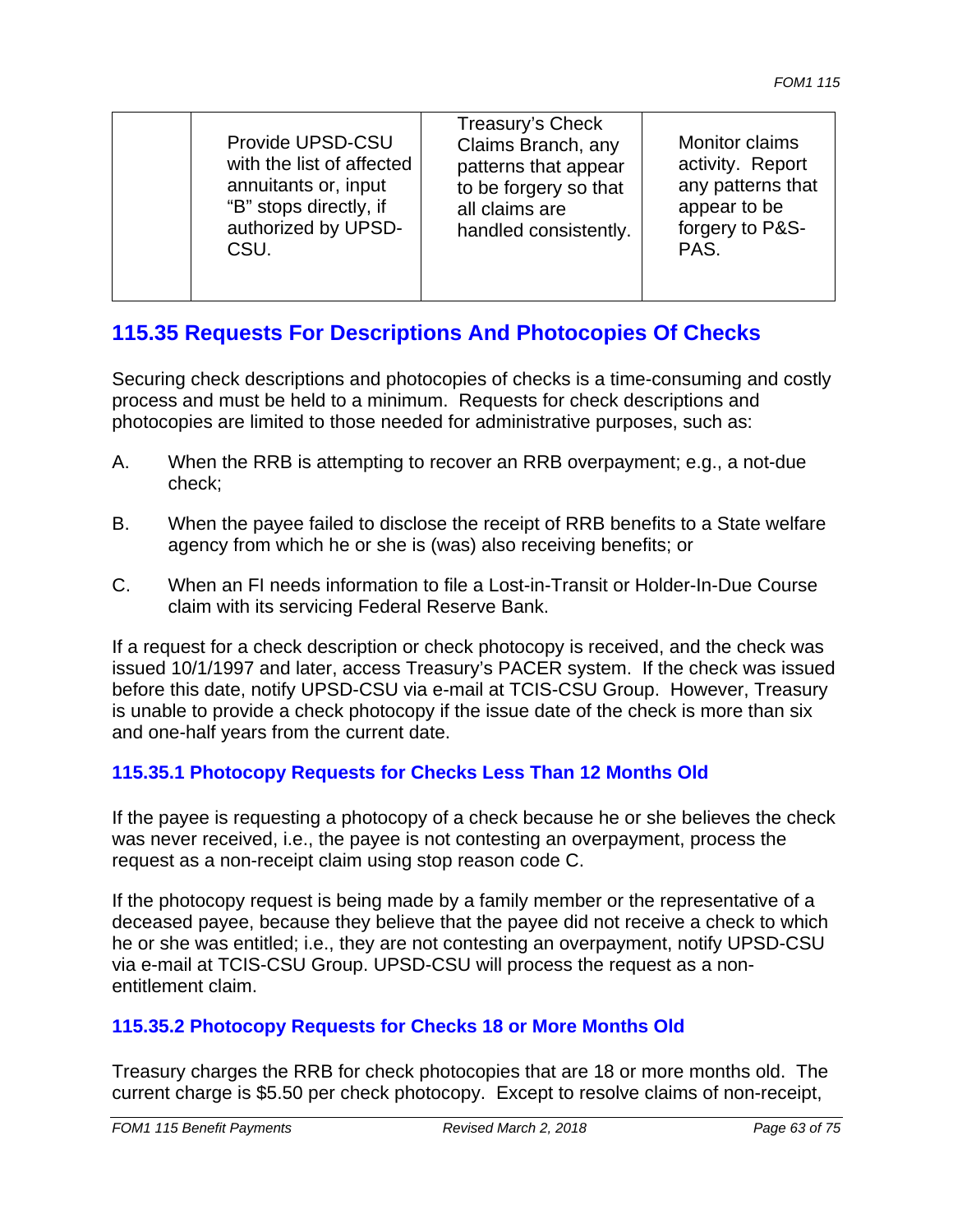the cost of securing check photocopies requested by a payee will be passed on to the requestor. Refer all requests received from the payee, family member of the payee, or representative of a deceased payee to UPSD-CSU. UPSD-CSU will process the request upon receipt of payment for the photocopies. Payment can be made by check or money order, payable to the Railroad Retirement Board and is to be forwarded to UPSD-CSU. Do not use the lockbox.

Note: Treasury is unable to provide a check photocopy if the issue date of the check is more than six and one-half years from the current date.

## **115.35.3 Lost-In-Transit/Holder-In-Due Course Claims**

Occasionally the RRB will be contacted by an FI concerning a check that was lost after it was cashed or deposited by the payee. In this situation, the FI is considered to be the second endorser and legally entitled to the proceeds of the check. The FI must file a claim through their servicing Federal Reserve Bank. When this occurs, access PACER to secure the exact check symbol and check number. Under no circumstances should the RRB process a non-receipt claim for the FI.

# **115.40 Stopping Release Or Requesting Suspension Of A Monthly Annuity**

## **115.40.1 First Party Reports of Suspension or Termination Events**

When the annuitant or representative payee reports a suspension or termination event, if it can be processed on FAST (see FOM-I-1570.30.2), do so. If not, send an e-mail report to the Retirement Benefits Division (RBD) or Survivor Benefits Division (SBD) to stop the release of the monthly annuity payments. If the terminating event is death, complete a First Notice of Death (FNOD) transaction on APPLE. Normally you should not suspend or terminate a survivor beneficiary in a family group involving four or more payees. However, you should suspend or terminate any student beneficiary who loses entitlement regardless of the number of payees included in the family group. You should also suspend or terminate any survivor beneficiary belonging to a split family group who loses entitlement.

Be sure to furnish RBD or SBD with the following information in your report or telephone request:

- Correct RRB claim number ;
- Name of both payee and annuitant, if different;
- Complete mailing address, including Zip Code;
- Reason for suspension or termination.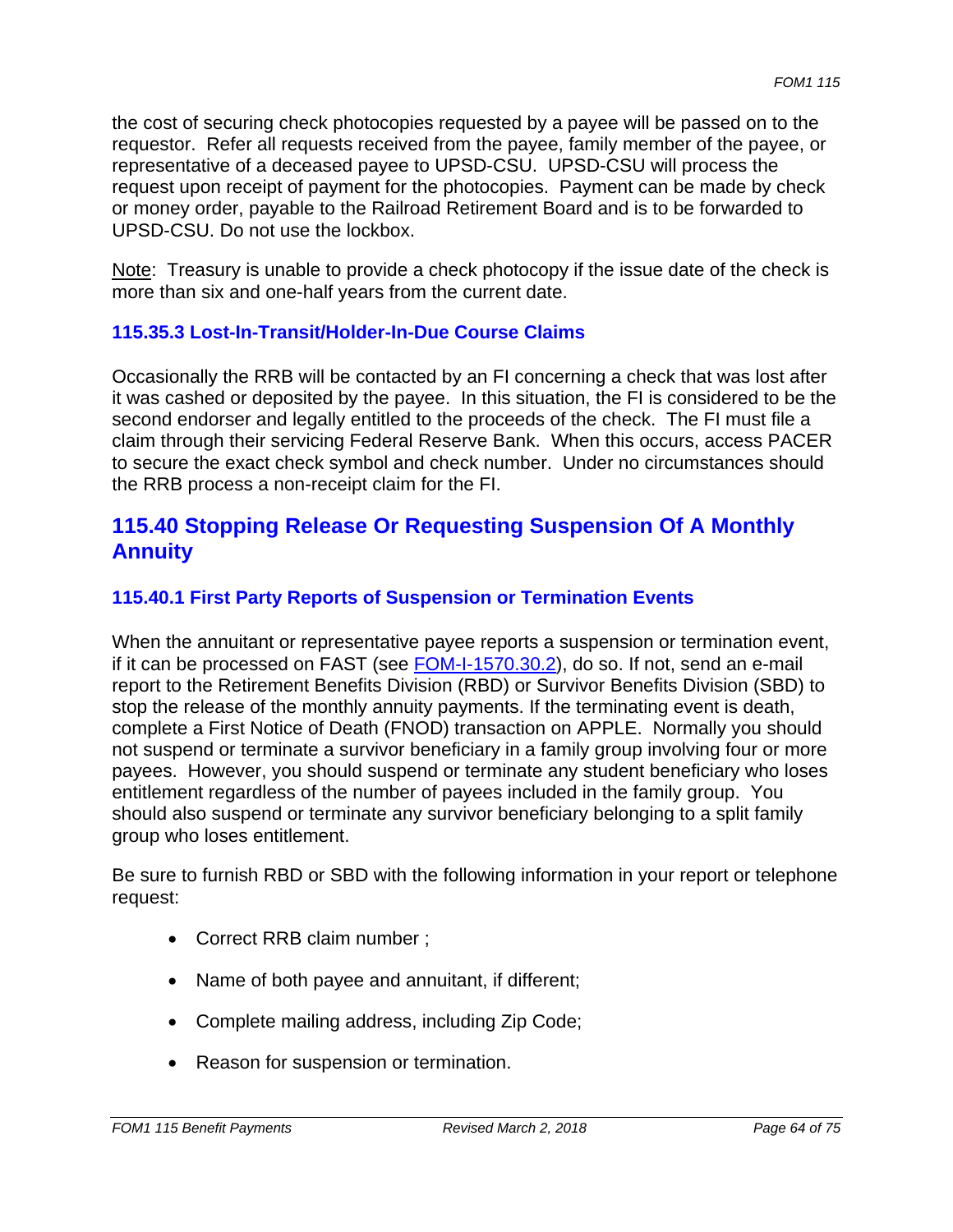# **115.40.2 Third Party Reports of Suspension or Termination Events**

When a third party provides information that could cause suspension or termination of an annuity, attempt to verify the information through the annuitant or a family member. If you are able to verify the information, handle in accordance with section 115.40.1.

NOTE: Third-party notifications should not be processed without first verifying the information. With some modifications, it may be helpful to use the guidelines for securing address information for undeliverable mail (see section 139.40).

#### **115.40.4 Death Notification Entry**

Death Notification Entry (DNE) is an electronic process which transmits notification of the death of an annuitant to the financial institution (FI). DNE transactions are limited to annuities paid by Direct Deposit/Electronic Funds Transfer (DD/EFT).

DNEs are issued daily, without regard to monthly cut-offs. DNE transactions are created from APPLE First Notice of Death (FNOD) information and from FAST-Suspension/Termination (FAST-S/T) transactions. Returned payments, death terminations from the PAM system, and annuities in suspense prior to the death termination do not create a DNE transaction.

Important Note: If an FNOD or FAST-S/T transaction is erroneous or contains a wrong date of death and the transaction is not deleted or modified before close of business on the day the transaction is entered, a DNE with the incorrect information will be released to the FI. When this occurs, immediately notify the FI. Provide the FI with the correct date of death, or inform the FI that the report of death was in error and is to be disregarded. The Office of Programs/Operations must also be notified (see section 145.20).

A DNE transaction furnishes the FI with the following information:

- claim number
- name of the annuitant
- account number
- date of death
- annuitant's social security number
- the next recurring payment amount

Upon receipt of the DNE, FIs are encouraged to "flag" the deceased customer's account to prevent further acceptance of post-death payments. Federal payments received after the FI has been notified of a customer's death by DNE must be returned within 3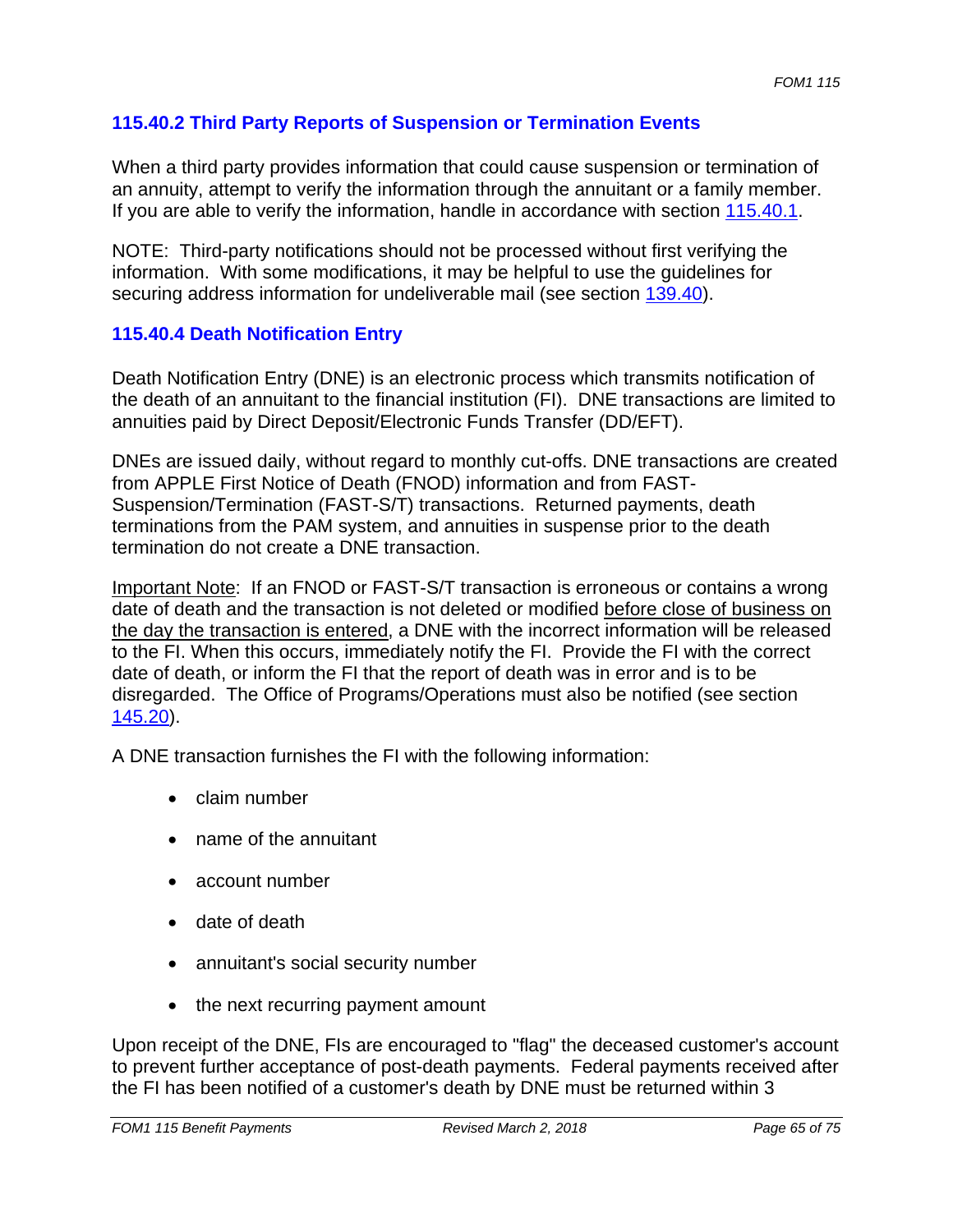business days of the payment date. Prompt return of the payment by the FI reduces and in some cases, eliminates the need to recover outstanding payments via the reclamation process.

# **115.41 Reclamation Of Outstanding Checks/Direct Deposit Payments**

Reclamation is the primary method for recovering last check/direct deposit (DD) payment debts. The Automated Receivable, Reclamation, and Credit (ARRC)) system will mechanically establish outstanding last check/DD debts, post returned payment data, and initiate reclamation. A simultaneous request for a cash refund is not made, nor is the amount of the outstanding last check/DD payment withheld or recovered from benefits due the survivors. This includes both recurring and non-recurring benefits; i.e., initial survivor cases, spouse-to-widow conversion cases, spouse death cases, lump sum death benefits, and accrued annuities.

If the outstanding check has been cashed or the funds were withdrawn from the annuitant's account, the Department of the Treasury (Treasury) will recover the checks/DD payments from the financial institution (FI). The FI will in turn seek recovery from the person who cashed the check or withdrew the funds from the account. In some instances, the Railroad Retirement Board's Office of Inspector General may be involved.

Note: In check cases, the "person" who cashed the check could refer to a merchant, e.g. a local grocer, who cashed the check for an individual. In this instance, the FI will seek recovery from the merchant. The merchant in turn can seek recovery from the person who presented the check to be cashed.

Continue to advise family members/applicants to return original checks to the local RRB office or to Treasury. Advise them to request the FI to return not-due DD payments to Treasury, and not to withdraw the money themselves. This could create an overreimbursement at the RRB or an over-drawn situation in the annuitant's account.

Exception 1: In check cases, Treasury cannot reclaim the proceeds of a check that was made payable to the representative payee for the annuitant. Therefore, it is okay to accept a cash refund in this situation.

Exception 2: If a check or money order is received via mail or in person, the claims representative should check PISTATUS to determine if reclamation has been initiated and if yes, check PACER to determine the status of the reclamation before accepting a cash refund. If reclamation has already been initiated, an over-reimbursement could occur. If in doubt, contact the reclamation debt recovery specialist at (312) 751-4812 or send an email to **Zabrina.shelton@rrb.gov**. The debt recovery specialist will advise if the reclamation process can be stopped or prevented from initiating after reviewing the case. Remit the check or money order to the RRA lockbox, Retirement and Survivor Debt Collections, PO Box 979018, Saint Louis, MO 63197-9000, for handling based on her determination.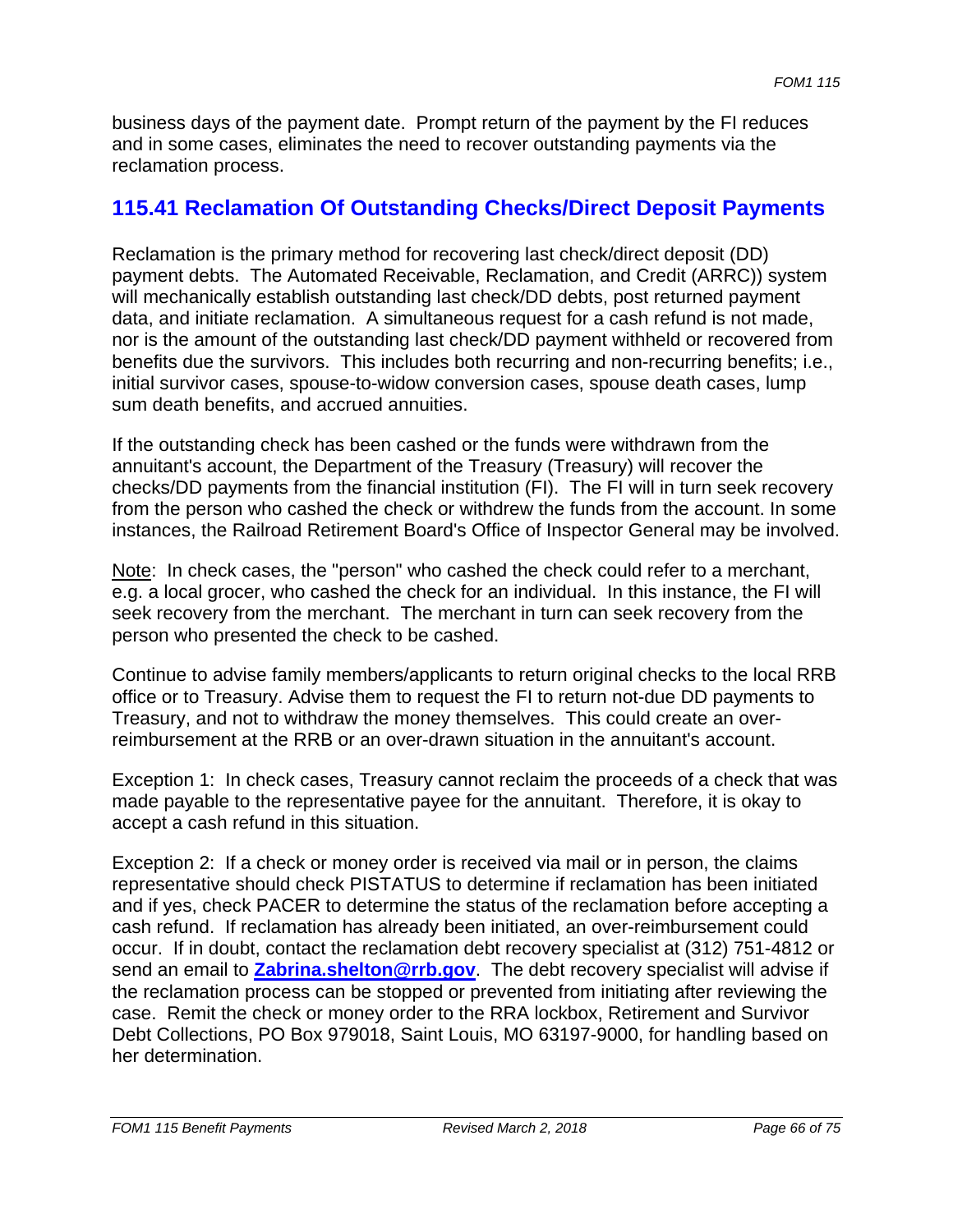# **115.42 Over-reimbursement of Outstanding Checks**

If a cash refund is received after reclamation has been initiated, an over-reimbursement will occur if Treasury is not instructed to terminate recovery action. If Treasury reclaims the funds from the FI that cashed the check, they are required to settle with the FI if the recovery action was in error, either because the date of death was wrong or refund was made directly to the RRB. The RRB will not return the money to the individual who submitted the cash refund or to the FI. The Bureau of Fiscal Operations' Debt Recovery Division (DRD) will take the following actions:

- A. Reclamation Credit Not Received When a cash refund is received after reclamation of the check has been initiated but before credit for the check is received, DRD will notify Treasury to abandon their stop payment action. Treasury will terminate their recovery action against the FI. If the money was recovered, Treasury will issue a settlement check to the FI. RRB has no further action.
- B. Reclamation Credit Received When a cash refund and a reclamation credit have been received, DRD will notify Treasury to abandon their reclamation action. Treasury will reverse the credit from the RRB and issue a settlement check to the FI. RRB has no further action.

Note: This handling applies only to check cases and not to payments made by DD. Refer to section 115.22.8 if an over-reimbursement of DD payment has occurred.

# **115.45 Tolerance**

Tolerance rules have been established to avoid issuing adjustment checks for negligible amounts. The rules described below apply to most adjustments; however, some mechanical adjustments apply different limits. Unless procedure issued on a specific adjustment advises otherwise, you can presume the rules stated below were applied. Overpayment tolerance rules are covered in Article 12, Overpayments (see section 1205.26).

# **115.45.1 Recurring Monthly Annuity Rate Tolerance**

The recurring rate tolerance is \$1.00. Recurring annuity payments after a final award are not adjusted unless the monthly rate increases or decreases by more than \$1.00.

# **115.45.2 Underpayment Tolerance**

The tolerance amount for underpayments is \$5.00. A recurring or one-payment-only award is not recertified unless the amount of the accrual payable is more than \$5.00.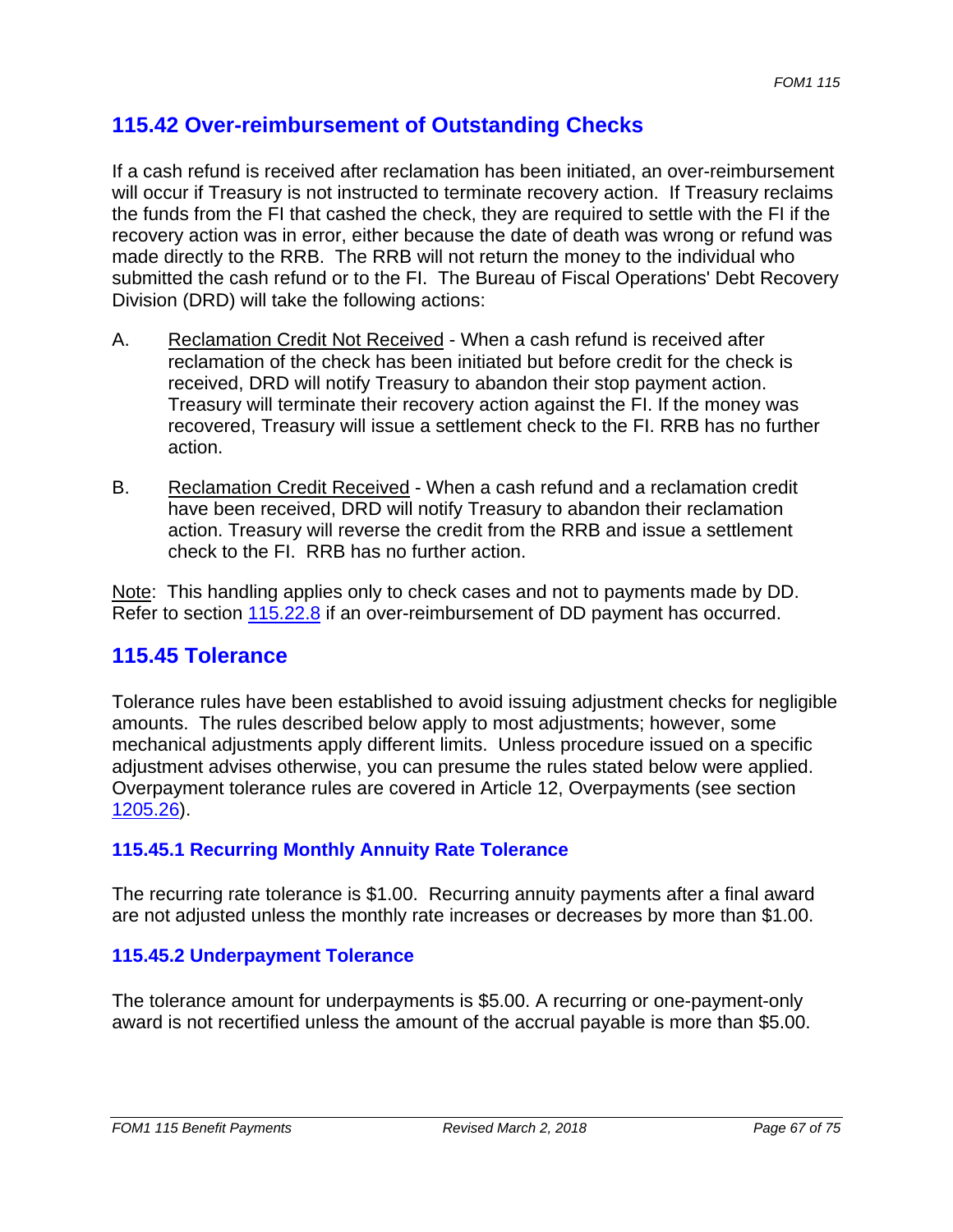### **115.45.3 Exceptions to the Tolerance Rules**

Tolerance does not apply in the following situations:

- An annuitant requests that his or her annuity be increased; or a beneficiary requests payment of a lump sum amount.
- A partial award was made and the annuitant dies before a final award is processed.
- A recurring annuity rate changes from the O/M to the RR formula, or vice versa.
- Tolerance would have applied to the recurring rate, but an overpayment over \$25.00 exists.
- Tolerance would have applied to the recurring rate, but an underpayment over \$5.00 exists.
- An RR/SS adjustment is involved.
- Tolerance would have applied to the underpayment, but the recurring annuity rate changes by more than \$1.00.

#### **115.45.4 Tolerance Situations**

Described below are some situations involving tolerance and the action that will be taken.

A. The difference between the correct rate and the rate being paid is more than \$1.00, and the underpayment amount is \$5.00 or less.

The annuity is recertified and the underpayment paid.

B. The difference between the correct rate and the rate being paid is \$1.00 or less and the underpayment is more than \$5.00.

The annuity is recertified and the underpayment paid.

C. The difference between the correct rate and the rate paid is \$1.00 or less and the underpayment is \$5.00 or less.

Tolerance applies to both the recurring rate and the underpayment. PREH records are updated with the correct rate so future mechanical adjustments are done correctly. In addition, if a manual adjustment is required in the future or the annuitant makes a request, any underpayment will be paid.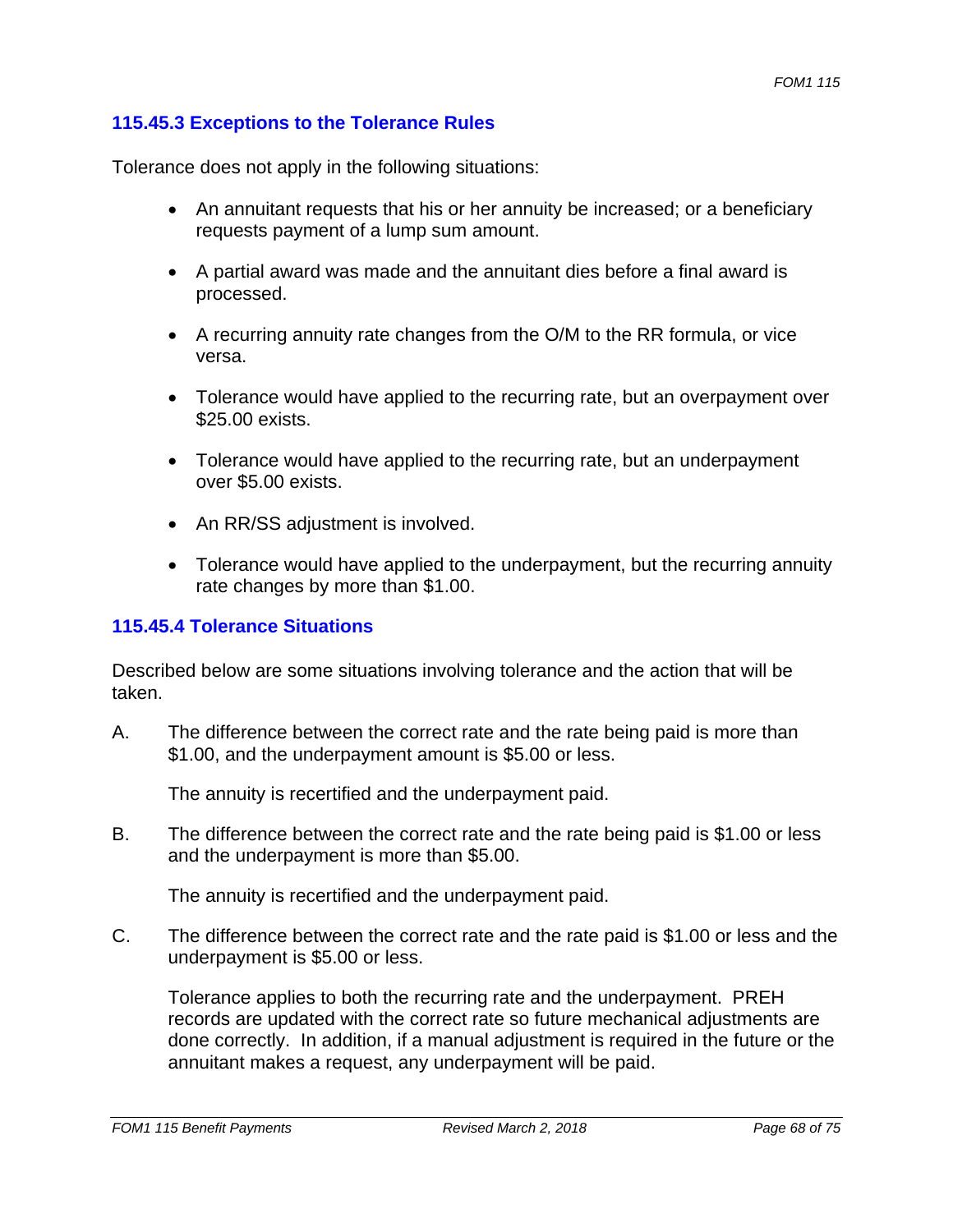# **115.45.5 Affects of Tolerance on Future Adjustments**

Whenever tolerance is applied to an annuity adjustment, PREH records retain the correct (actual) tier rate information for future adjustments. Consequently, an adjustment which is not paid due to tolerance is not permanently lost. When cumulative adjustments cause a rate change in excess of \$1.00, the annuity is adjusted beginning with the month in which the monthly tolerance limit is exceeded. No adjustment is made for the months for which the increase is within tolerance unless a manual award action is required for some other reason.

# **115.50 Uncashed Checks Investigation**

Public Law 100-86 limits the payability of checks issued by the Department of the Treasury. Any check issued on or before September 30, 1989 was no longer payable effective October 1, 1990. Checks dated October 1, 1989 and later must be cashed within twelve months of the check issue date. While the period during which checks can be cashed is limited, the law does not affect annuitants' entitlement. If an annuitant allows a check to go uncashed for more than a year, the RRB can reissue payment for the period covered by that check, provided no event occurred which caused nonentitlement for that period.

Each month the RRB receives notice regarding uncashed check activity via an administrative cancellation file from Treasury. The administrative cancellation file contains notice of uncashed checks (checks which remain uncashed 6 months after issue) as well as reversal information for checks previously reported as uncashed. Reversals include reports that a check was subsequently cashed, reclaimed or reported as not received, lost or stolen, etc.

Each month, the latest administrative cancellation file is processed through the Uncashed Checks: Automated Investigation System (Uncashed Checks System). The system produces a letter for each annuitant for whom an uncashed check is reported. Address information for the letters is taken from the latest Checkwriting file. Where there is an uncashed check on the latest administrative cancellation file and there is a history of uncashed checks (three previously reported uncashed checks for which there are no reversals), no letter will be produced; instead, a request for field office investigation will be sent to the appropriate field office.

The purposes of the letters and the field office investigations are:

- To advise annuitants of the limitation on check payability so that checks will be cashed timely, eliminating the need for reissue after the payability period expires;
- To encourage annuitants to enroll in the direct deposit program because EFT payments are not subject to the limited payability provisions;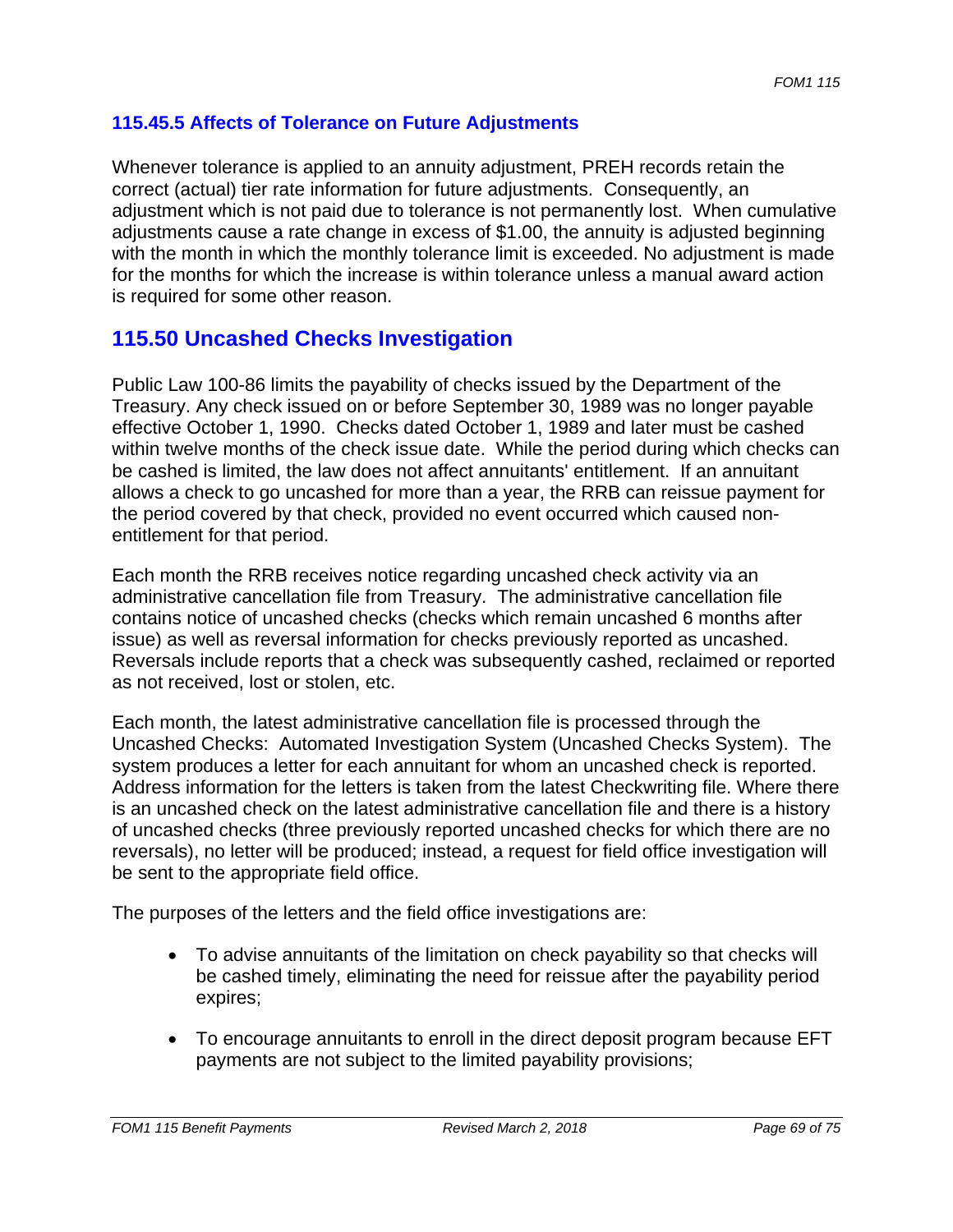- To secure earlier notification of annuitant deaths, changes of address, or situations requiring representative payee development;
- To reduce the possibility of endorsement of checks by persons other than those to whom the check are payable.

# **115.50.5 Handling Requests for Field Office Investigation of Uncashed Checks**

A request for field office investigation (Form G-236) is produced when the most recent administrative cancellation file from Treasury contains a report that an annuitant's check is uncashed 6 months after issue and the Uncashed Check System history file shows three or more checks previously reported to RRB as uncashed.

Upon receipt of Form G-236, attempt to contact the annuitant, either by telephone or in person. Inform the annuitant that our records show checks issued but never cashed. Sections A through H, below, provide examples of situations which will occur as you make these contacts. Use the right side of Form G-236 to indicate the results of these contacts.

The "Report" section has entries to complete which correspond to the situations in items A. through H. and/or are required for program integrity reporting. Put a check mark on the entry which most appropriately summarizes the results of the contact. If you are checking the Death/Other item, indicate "death" or "other" and enter the date of death or non-entitlement event in the Date of Non-Entitl. Event item. You can make dual entries, if applicable. For example, if you discover that the annuitant has died and that some of the checks issued to him/her may have been cashed fraudulently, requiring referral to the Office of the Inspector General, check "Death/Other" and "Ref. to OIG".

The "Remarks" section has space to provide information not provided for in the Report section. In the Remarks section, enter:

- Any special information requested in items A. through H., and
- Describe any unique situations which occur during the contact and cannot be adequately explained in the Report section.
- A. Annuitant Has Possession of Checks If the annuitant states that he/she has the uncashed checks, encourage the annuitant to cash the checks immediately. Explain the limited payability provisions described above. Explain that if the checks are not cashed within the payability period there may be a significant delay if the annuitant later requests that the payment be reissued.

If the annuitant experiences difficulty or inconvenience in cashing annuity checks timely, encourage the annuitant to enroll in the direct deposit program. EFT payments are not subject to a limited period of payability. See section 115.20.1 for direct deposit enrollment information.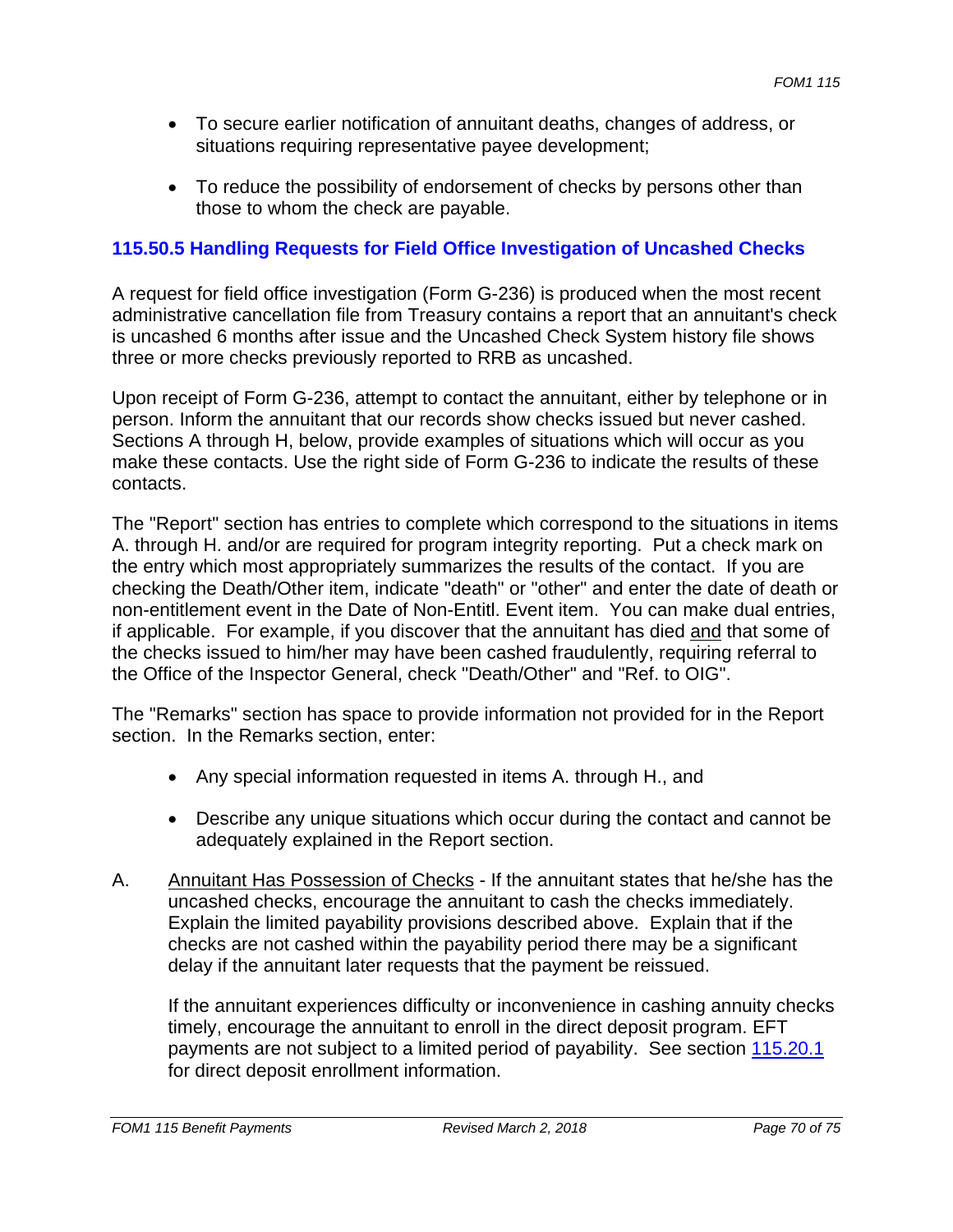If the annuitant has not cashed the checks because the funds were not needed, encourage the annuitant to cash all checks before the expiration of the payability period so that, when needed, the funds will be available without a delay caused by the necessity to reissue payments after expiration of the payability period. Do not suggest that the annuitant waive his annuity or any portion of it. Waiver will preclude payment at a later date for any period covered by the waiver.

- B. Annuitant Refuses to Cash Checks You do not have to contact the same annuitants repeatedly. If you have contacted the annuitant and explained the importance of cashing the checks and he or she flatly refuses to cash them, you can limit contact with the annuitant to a yearly basis thereafter. Return a copy of subsequent Forms G-236 to Program Evaluation Section-UI/SI/DIS/FLD (PES-UI/SI/DIS/FLD) with the notation "Annual" in the remarks section.
- C. Annuitant Reports that Checks Were Received and Cashed or Returned to Treasury - If the annuitant states the checks were cashed or returned within the last 60 days, assume that Treasury will send the RRB a reversal on the next month's administrative cancellation file. Take no further action, unless you receive another Form G-236 for the same checks in a subsequent month.

If the annuitant states that the checks were cashed or returned more than 60 days before the Form G-236 was issued, it may be that the Uncashed Checks System records are in error. Advise PES-UI/SI/DIS/FLD by copy of Form G-236 with notation of your findings. If necessary, PES-UI/SI/DIS/FLD will notify P&S-PAS.

- D. Annuitant Reports that Checks Were Never Received or Were Destroyed, Lost or Stolen - If the annuitant reports non-receipt or that the checks were lost, stolen or destroyed, take appropriate action as indicated in section 115.30.
- E. Annuitant Has Not Cashed Checks Because of an Event Causing Non-Entitlement - If current annuity entitlement is affected, take action to suspend or terminate annuity payments as appropriate. Secure return of any uncashed checks for which there is no entitlement, according to section 115.25. Notate your findings on the Form G-236 and send a copy to PES-UI/SI/DIS/FLD.
- F. Annuitant Is Deceased If the annuitant has died, process a first notice of death (FNOD) transaction on APPLE to stop future annuity payments and advise the informant that all uncashed checks issued in the annuitant's name must be returned. Develop for survivor benefits as described in section FOM-1-145, if applicable. If the informant has uncashed checks issued before the date of death, explain that a check cannot be negotiated by a person other than the payee. The checks must be returned for payment of the amount as an accrued annuity to entitled survivors. Develop for accrued annuities as described inFOM-1-615. Notate your action on the Form G-236 and send a copy to PES-UI/SI/DIS/FLD.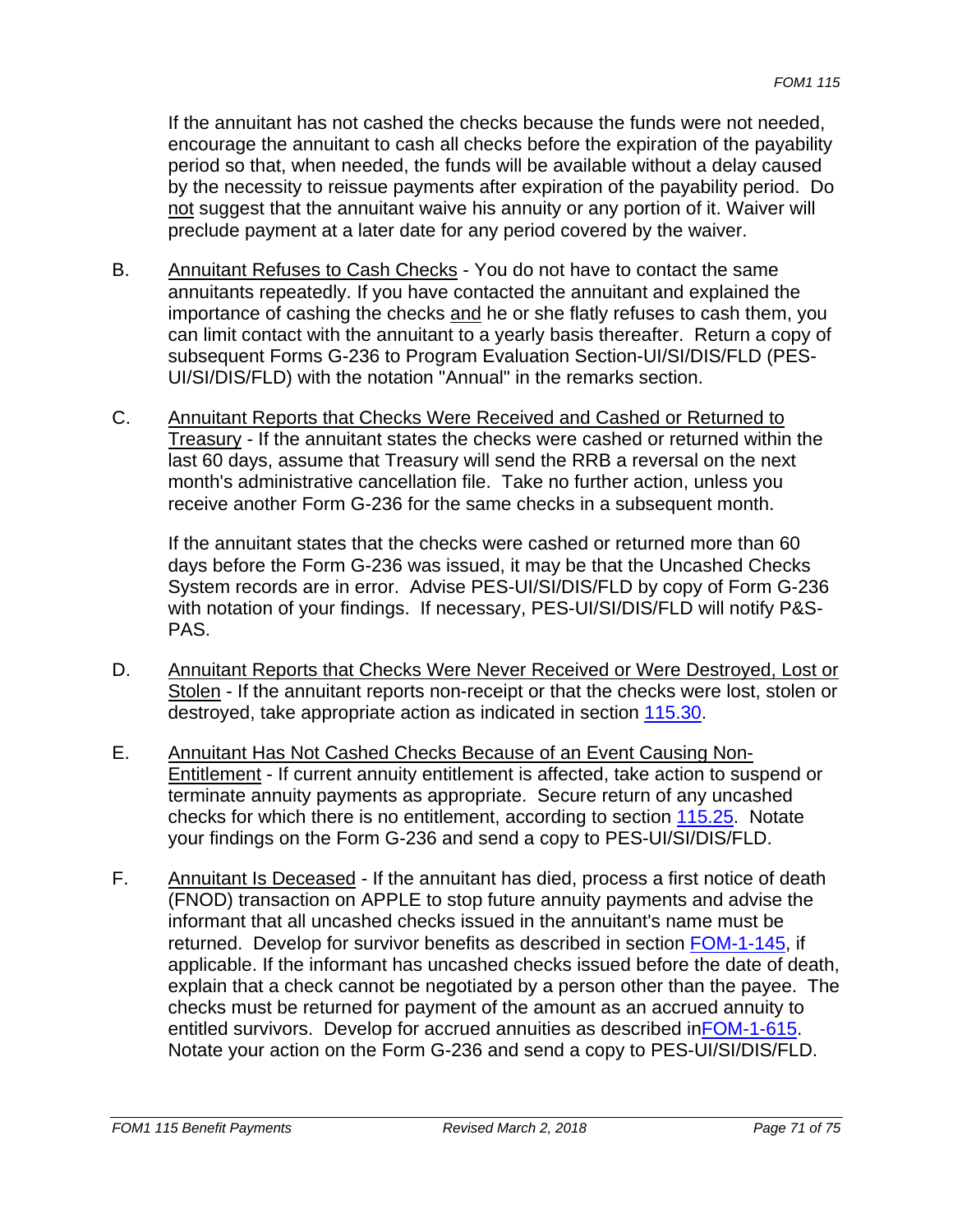- G. Representative Payee Appointment or Change in Representative Payee is Required - Take action to suspend the annuity, if appropriate, and to develop for a representative payee or to change representative payees in the usual manner. Uncashed checks should be forwarded to UPSD-CSU for reissue to the selected representative payee. Notate your action on the Form G-236 and send a copy to PES-UI/SI/DS/FLD.
- H. Attempts to Contact Annuitant Are Unsuccessful If the annuitant no longer resides at the address shown on the Form G-236, attempt to secure the annuitant's current address. Follow the methods outlined in section135.21.6. If a current address can be secured, contact the annuitant to determine whether the uncashed checks have been received. Take appropriate action as described above in addition to processing a change of address for future payments, if appropriate.

If the annuitant no longer resides at the address shown on the Form G-236 and you are unable to secure a current address, suspend the annuity (see section 135.21). Notate your action on the Form G-236 and send a copy to PES-UI/SI/DIS/FLD.

When you complete the contacts requested on the Form G-236 and note the results, sign and date the form and return a copy of the form to PES-UI/SI/DIS/FLD. The Form G-236 shows one annuitant per page. If several contacts are requested and they cannot be completed together, you can return completed pages separately. If this is done, be sure to keep full documentation of the fact.

You will receive another Form G-236 request for investigation when the latest monthly file shows a new uncashed check and there are still three uncashed checks in the history file.

If the second Form G-236 is dated 60 days or less after you investigate a previous Form G-236, it may be that reversal data resulting from your investigation (for example, checks cashed after you contacted the annuitant) will not be reflected on the second Form G-236. This is because the Uncashed Checks System uses only the data received from Treasury on a monthly basis. If this is the case, it is not necessary to conduct another investigation in this situation, even though the second Form G-236 will list one check which did not appear on the previous Form G-236. However, if the prior investigation resulted in a claim of non-receipt or more than 60 days have elapsed since your last investigation, another contact should be made and your findings should be reported by copy of Form G-236 to PES-UI/SI/DIS/FLD.

## **115.50.10 Handling Inquiries Regarding Uncashed Check Notices Sent to Annuitants**

If a check has not been cashed 6 months after issue and no reversal activity has been reported (reclamation, notice of non-receipt, etc.), Treasury will notify RRB via the administrative cancellation file. As a result, the Uncashed Checks System will produce a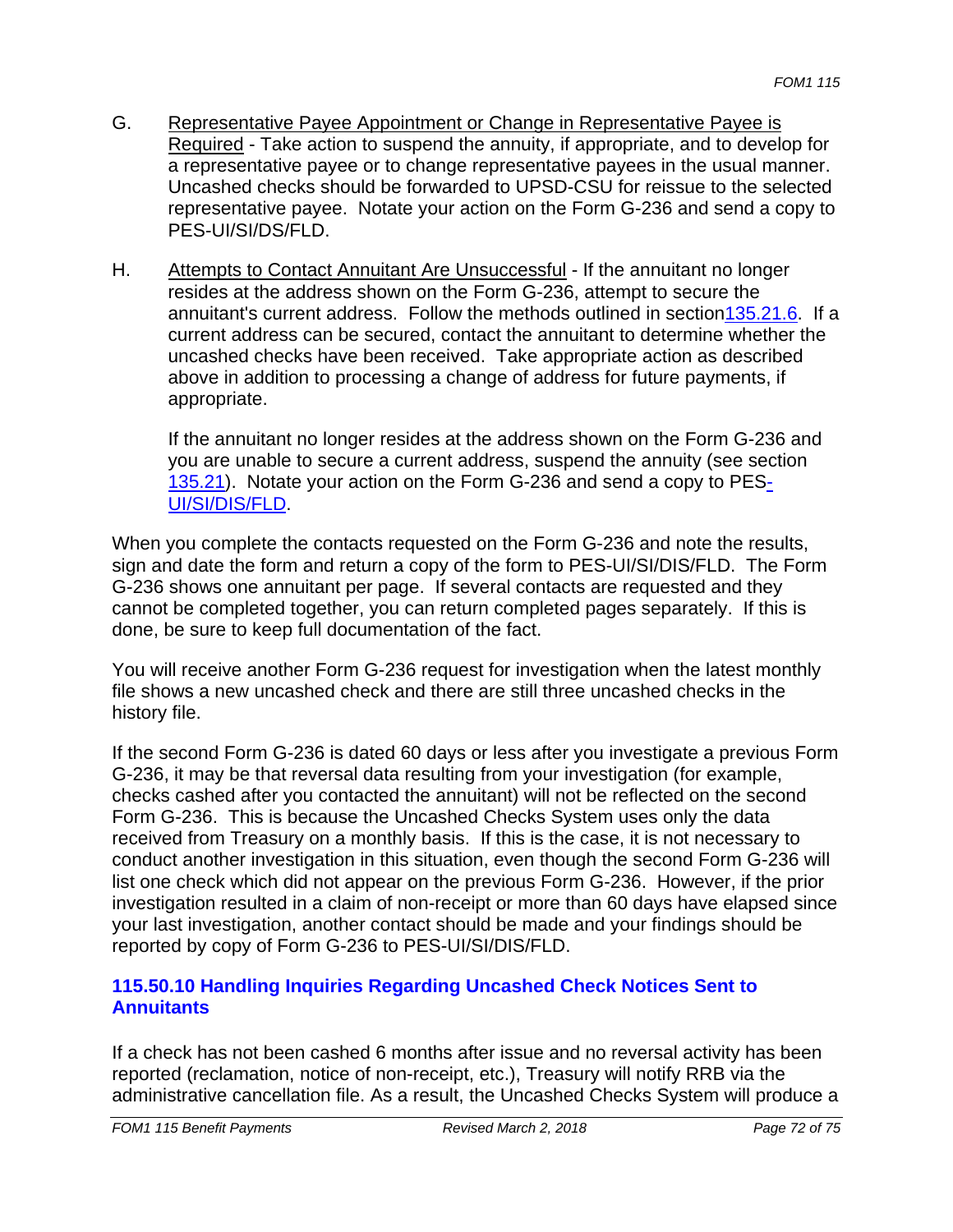letter (RL-81) to the annuitant informing him/her that the check is uncashed and explaining the limited payability provisions. You may receive inquiries regarding these letters. There will be only one letter produced for each uncashed check. However, if an annuitant does not cash two annuity checks, he or she may receive a letter regarding the first check in one month and another letter regarding the second check in a subsequent month.

Handle the inquiries in the same manner as the field office investigation requests described in section 115.50.5.

## **115.50.15 Return and Reissuance of Checks After Expiration of Payability Period**

- A. Annuitant/Informant Has Possession of Checks If an annuitant or an informant possesses checks remaining uncashed for 12 months or more, advise him/her to turn them in to the field office. Upon receipt, enter on the face of the returned check, beneath the name and address block next to the Statute of Liberty emblem, "Limited Payability--Not Negotiable" and forward the checks, in an envelope, to UPSD-CSU. The envelope should be notated "Do Not Open In Mailroom". Do not forward these checks to Treasury. Secure a statement from the annuitant requesting that the checks be reissued. If the annuitant is deceased, take the necessary action as described in FOM-1-145 and, if necessary, develop for accrued annuities as described in FOM-1-615. The appropriate headquarters unit will reissue the checks once it is determined that entitlement to the checks exists.
- B. Annuitant Reports that the Checks Were Never Received Or Were Destroyed, Lost or Stolen - If the annuitant reports non-receipt or that the checks were lost, stolen or destroyed, access PAYBACK to determine whether or not a Limited Payability Cancellation credit (code 40) has been received for the checks in question. If a code 40 credit has been received, contact RBD or SBD to request reissuance of the check(s).
	- If the check does not appear on PAYBACK, check PISTATUS to see if a previous non-receipt claim was processed. If a previous claim was processed, prepare and release Form RL-77 to advise the annuitant of the action that was taken. Form RL-77 is on RRAILS. Refer to FOM-1-1574.30 for a list and explanation of the status messages.
	- If there is no previous claim shown on PISTATUS and the check in question was issued 10/1/1997 or later, look up the status of the check on PACER or TCIS. If the status on PACER or TCIS is "Reconciled Issue/Payment", the check was cashed. Request an image of the check and release it, along with Form RL-77 (RRAILS), to the annuitant advising that check was cashed and no further action can be taken because the statute of limitations for filing a claim against the check has expired.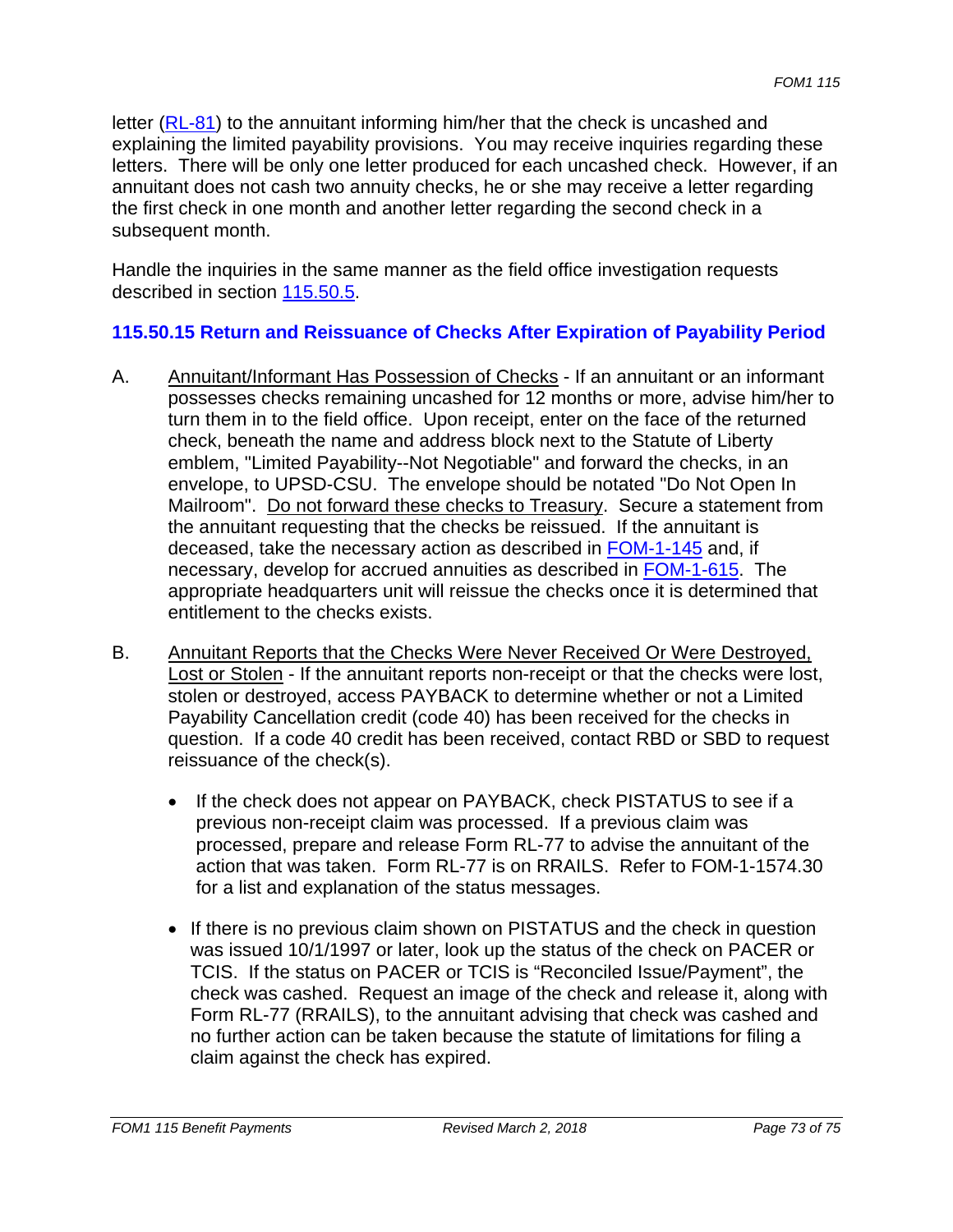- If the check was issued prior to 10/1/1997 or additional assistance is needed, contact UPSD-CSU at TCIS-CSU Group. UPSD-CSU will check available headquarters records to see if the check was previously cancelled and/or if a prior non-receipt claim was processed.
- If UPSD-CSU finds that the check was previously cancelled or was never issued, they will refer the matter to the appropriate unit for handling.
- If a prior claim was processed, UPSD-CSU will release an RL-77 letter to tthe annuitant regarding the action that was taken on that claim. A copy of the letter will be imaged.
- If the check was not previously cancelled, and no prior claim was processed, UPSD-CSU will secure a photocopy of the check and upon receipt forward it, to the annuitant. UPSD-CSU will also release Form RL-77 (RRAILS) to the annuitant advising that no further action can be taken, as the statute of limitations for filing a claim against the check has expired.

NOTE: If the issue date of the check is more than six and one-half years from the current date, Treasury is unable to provide a photocopy of the check. Treasury will use the message "PAID – NO PHOTOCOPY AVAILABLE". If Treasury advised that the check was paid, UPSD-CSU will release Form RL-77 (RRAILS) to the annuitant, with a copy to the field office, advising that no further action can be taken as the statute of limitations for obtaining a photocopy of the check has expired.

C. Annuitant Reports That The Check Endorsement Is A Forgery - Public Law 100 86 limits the time period for initiating and filing a claim against a Treasury issued check. A non-receipt stop request must be initiated and then processed by Treasury within one year of the check issue date. If the check is found to be paid and the annuitant alleges forgery, the annuitant must also file a claim with Treasury, using Form FMS-1133, within one year of the check issue date. If forgery is involved, Treasury has up to six months to recover the proceeds of the check.

While the law limits the time period for initiating and filing a claim, it does not prohibit the annuitant from filing a claim against an alleged forged check. However, the law prohibits Treasury from initiating recovery action against the financial institution (FI) that cashed the check and from issuing the annuitant a replacement check, even if the claim is valid. Likewise, the Railroad Retirement Board has no regulatory authority to recover from the FI or to issue the annuitant a replacement check, if the claim is valid.

If the annuitant claims that the check endorsement is a forgery, explain to him/her the provisions of the law and that no further action can be taken. If the annuitant insists on filing a claim, have the annuitant return the check photocopy, along with the following items: